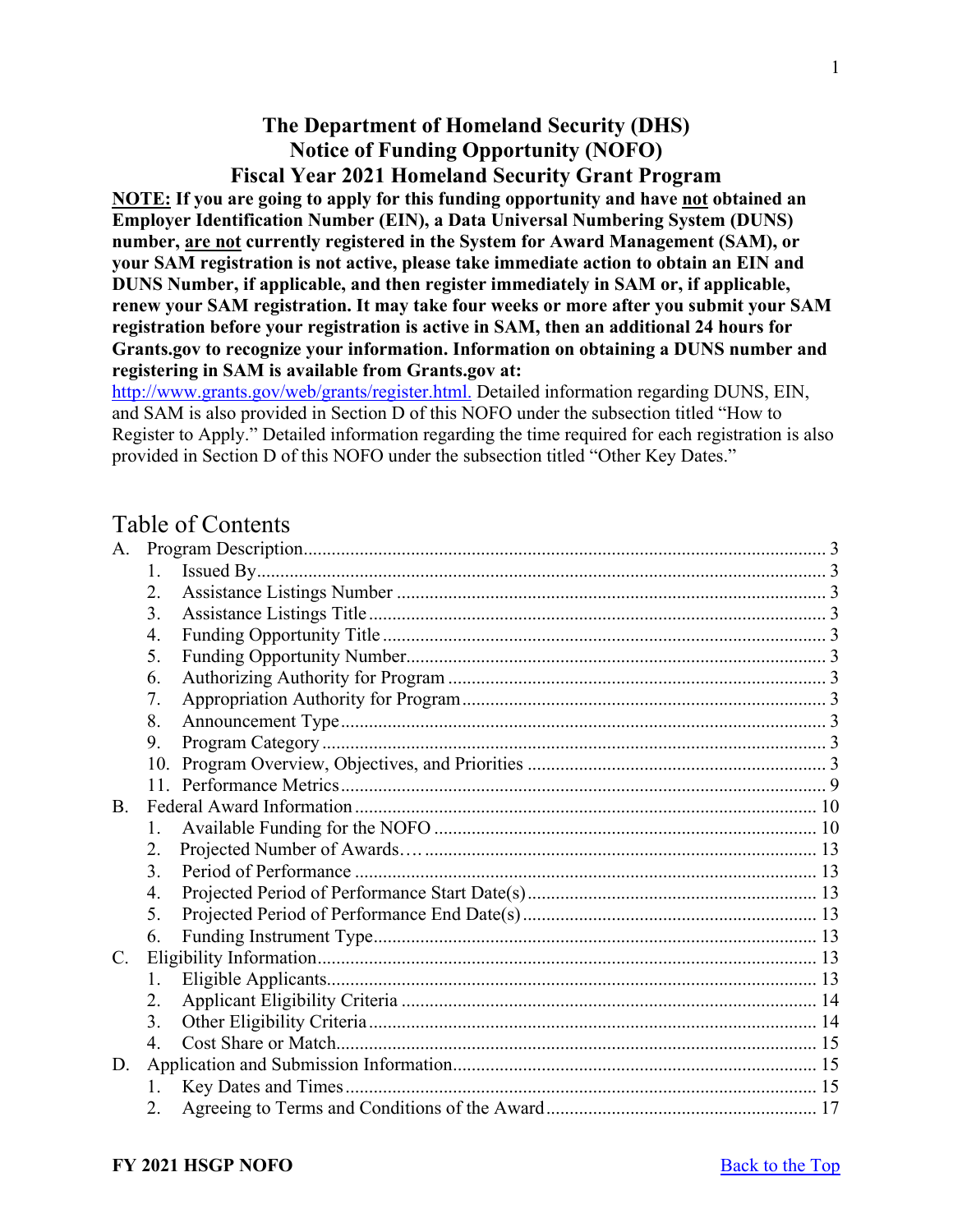|    | 3.           |                                                                                       |  |
|----|--------------|---------------------------------------------------------------------------------------|--|
|    | 4.           | Steps Required to Obtain a Unique Entity Identifier, Register in the System for Award |  |
|    |              |                                                                                       |  |
|    | 5.           |                                                                                       |  |
|    | 6.           |                                                                                       |  |
|    | 7.           |                                                                                       |  |
|    | 8.           |                                                                                       |  |
|    | 9.           | Timely Receipt Requirements and Proof of Timely Submission  19                        |  |
|    |              |                                                                                       |  |
|    |              |                                                                                       |  |
|    |              |                                                                                       |  |
|    |              |                                                                                       |  |
| Ε. |              |                                                                                       |  |
|    | 1.           |                                                                                       |  |
|    | 2.           |                                                                                       |  |
| F. |              |                                                                                       |  |
|    | 1.           |                                                                                       |  |
|    | 2.           |                                                                                       |  |
|    | 3.           |                                                                                       |  |
|    | 4.           |                                                                                       |  |
|    | 5.           |                                                                                       |  |
| G. |              |                                                                                       |  |
|    | $1_{-}$      |                                                                                       |  |
|    | 2.           |                                                                                       |  |
| Н. |              |                                                                                       |  |
|    | $\mathbf{1}$ |                                                                                       |  |
|    | 2.           |                                                                                       |  |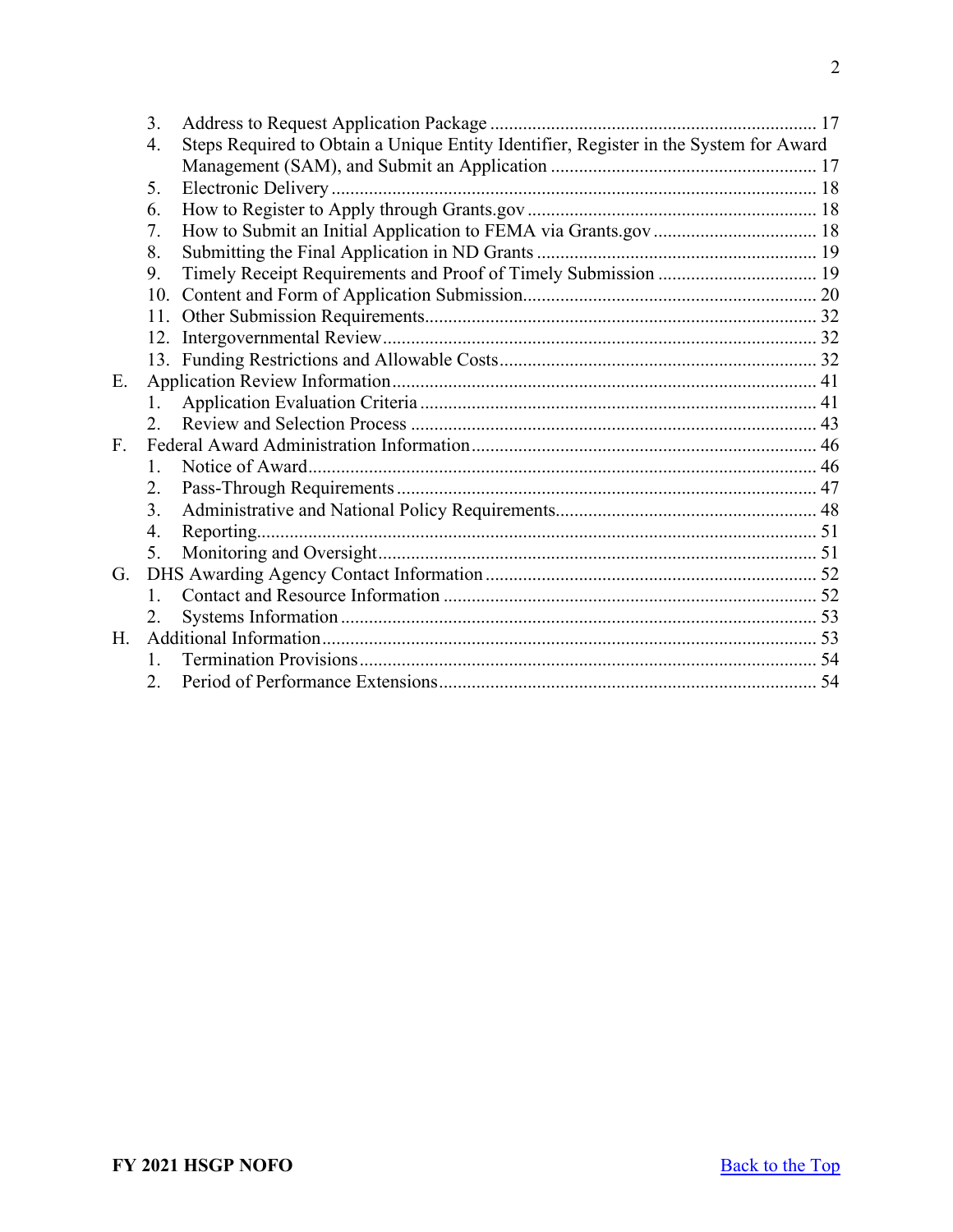# <span id="page-2-0"></span>**A. Program Description**

## <span id="page-2-1"></span>**1. Issued By**

U.S. Department of Homeland Security (DHS)/Federal Emergency Management Agency (FEMA)/Grant Programs Directorate (GPD)

- <span id="page-2-2"></span>**2. Assistance Listings Number** 97.067
- <span id="page-2-3"></span>**3. Assistance Listings Title** Homeland Security Grant Program

#### <span id="page-2-4"></span>**4. Funding Opportunity Title**

Fiscal Year 2021 Homeland Security Grant Program (HSGP)

- State Homeland Security Program (SHSP)
- Urban Area Security Initiative (UASI)
- Operation Stonegarden (OPSG)
- <span id="page-2-5"></span>**5. Funding Opportunity Number** DHS-21-[GPD]-[067]-[00]-[02]

## <span id="page-2-6"></span>**6. Authorizing Authority for Program** Section 2002 of the *Homeland Security Act of 2002* (Pub. L. No. 107-296, as amended) (6 U.S.C. § 603)

- <span id="page-2-7"></span>**7. Appropriation Authority for Program** *Department of Homeland Security Appropriations Act, 2021 (Pub. L. No. 116-260)*
- <span id="page-2-8"></span>**8. Announcement Type** Initial
- <span id="page-2-9"></span>**9. Program Category** Preparedness: Community Security

#### <span id="page-2-10"></span>**10. Program Overview, Objectives, and Priorities**

#### **a.** *Overview*

The Fiscal Year (FY) 2021 Homeland Security Grant Program (HSGP) is one of three grant programs that constitute the DHS/FEMA focus on enhancing the ability of state, local, tribal, and territorial governments, as well as nonprofits, to prevent, protect against, respond to, and recover from terrorist attacks. These grant programs are part of a comprehensive set of measures authorized by Congress and implemented by DHS to help strengthen the Nation's communities against potential terrorist attacks. Among the five basic homeland security missions noted in the DHS Strategic Plan, HSGP supports the goal to Strengthen National Preparedness and Resilience.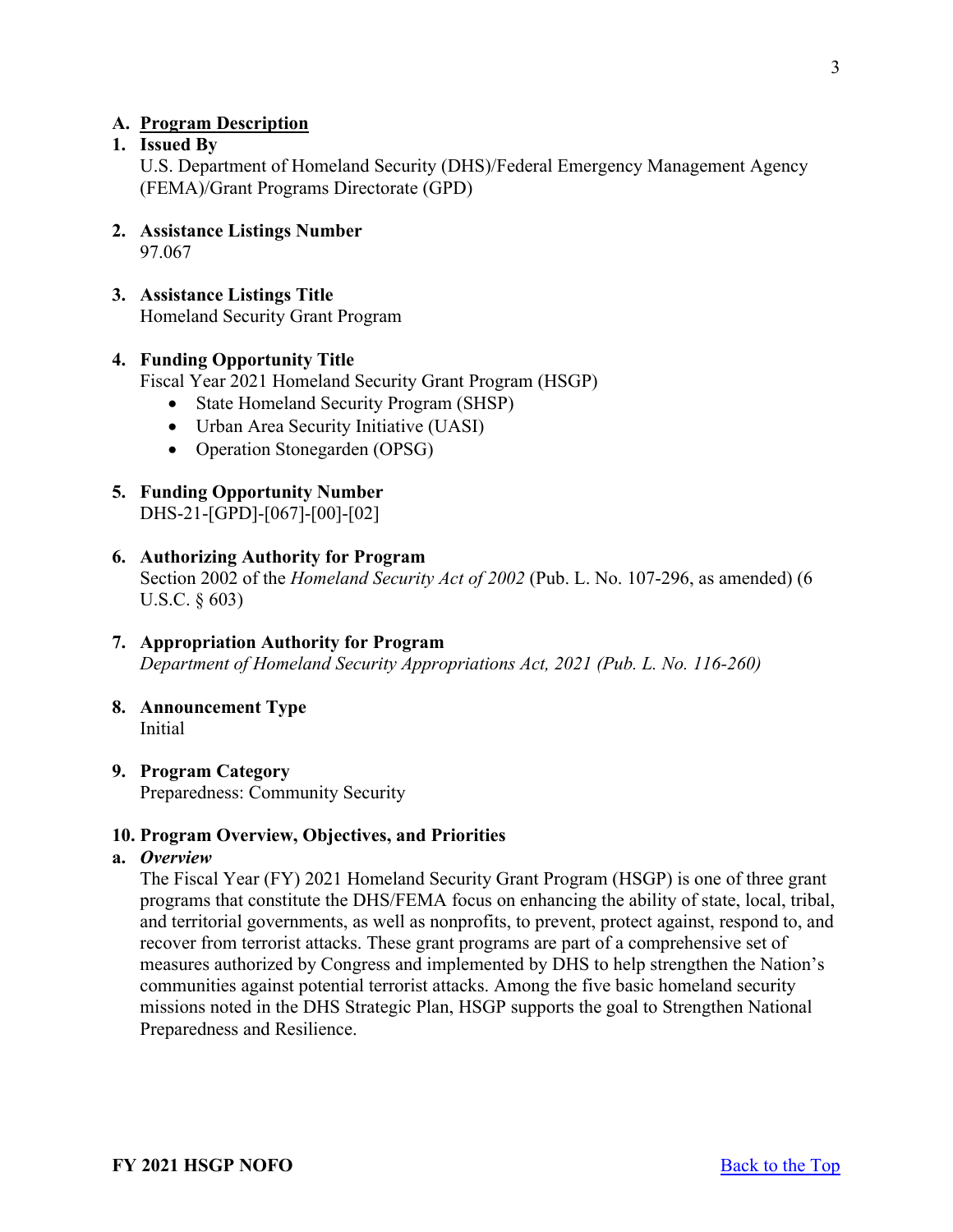In FY 2021, there are three components of HSGP:

- *1) State Homeland Security Program (SHSP):* SHSP assists state, local, tribal, and territorial efforts to build, sustain, and deliver the capabilities necessary to prevent, prepare for, protect against, and respond to acts of terrorism.
- *2) Urban Area Security Initiative (UASI):* UASI assists high-threat, high-density Urban Area efforts to build, sustain, and deliver the capabilities necessary to prevent, prepare for, protect against, and respond to acts of terrorism.
- *3) Operation Stonegarden (OPSG):* OPSG supports enhanced cooperation and coordination among Customs and Border Protection (CBP), United States Border Patrol (USBP), and federal, state, local, tribal, and territorial law enforcement agencies to improve overall border security. OPSG provides funding to support joint efforts to secure the United States' borders along routes of ingress/egress to and from international borders, to include travel corridors in states bordering Mexico and Canada, as well as states and territories with international water borders. State, local, tribal, and territorial (SLTT) law enforcement agencies utilize their inherent law enforcement authorities to support the border security mission and do not receive any additional authority as a result of participation in OPSG.

The [2018-2022 FEMA Strategic Plan](https://www.fema.gov/sites/default/files/2020-03/fema-strategic-plan_2018-2022.pdf) creates a shared vision for reducing the risks posed by terrorism and sets an ambitious, yet achievable, path forward to unify and further professionalize emergency management across the country. HSGP supports the goals of Building a Culture of Preparedness and Readying the Nation for Catastrophic Disasters. We invite our stakeholders and partners to also adopt these priorities and join us in building a more prepared and resilient Nation, as preparedness is a shared responsibility and funding should support priorities that are most impactful and demonstrate the greatest return on investment.

For FY 2021, DHS is focused on the criticality of information sharing and collaboration to building a national culture of preparedness and protecting against terrorism and other emerging threats to our national security. DHS and its homeland security mission were born from the "failures among federal agencies and between the federal agencies and state and local authorities to share critical information related to the threat of terrorism" prior to the September [1](#page-3-0)1, 2001, attacks.<sup>1</sup> The threat profile has changed in the past two decades – we now face continuous cyber threats by sophisticated actors, threats to soft targets and crowded places, threats from domestic violent extremists, and threats from new and emerging technologies. But information sharing and cooperation among state, local, and tribal authorities and federal agencies, including all DHS officials, is just as vital, and perhaps even more vital, today. Therefore, for FY 2021, we have identified five priority areas, tied to some of the most serious threats that DHS would like to see addressed by state and local

<span id="page-3-0"></span><sup>&</sup>lt;sup>1</sup> Homeland Security Act of 2002: Report Together with Minority and Dissenting Views 222, Select Committee on Homeland Security: 107th Congress, U.S. House of Representatives (2002) (H. Rpt. 107-609).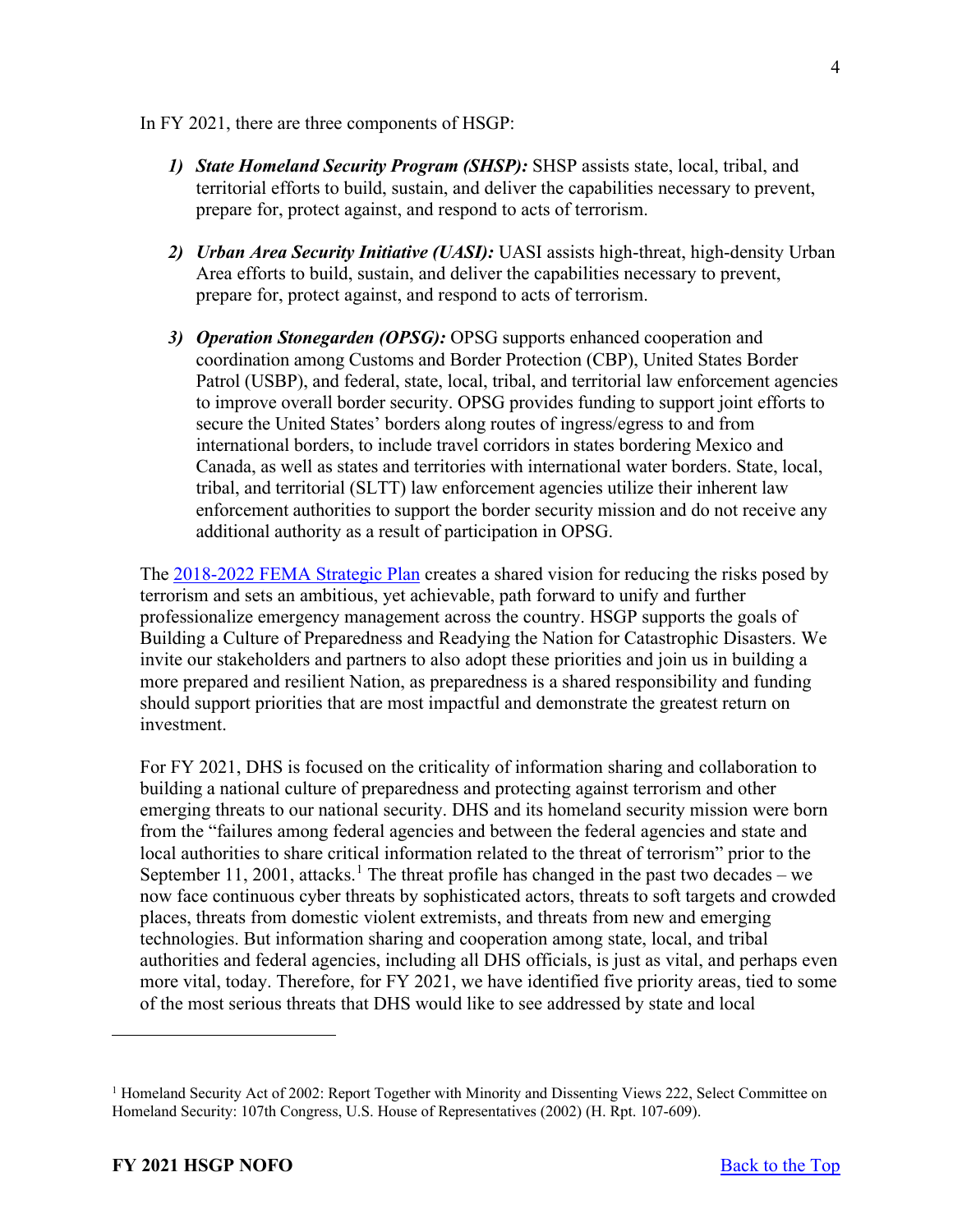governments, that recipients will need to address with their HSGP funds. Perhaps most importantly, we will be focused on forging partnerships to strengthen information sharing and collaboration in each of these priority areas and looking for recipients to remove barriers to communication and cooperation with DHS and other federal agencies.

# **b.** *Objective*

The objective of the FY 2021 HSGP is to fund state, local, tribal, and territorial efforts to prevent terrorism and prepare the Nation for threats and hazards that pose the greatest risk to the security of the United States.

# **c.** *Priorities*

Given the evolving threat landscape, it is incumbent upon DHS/FEMA to continuously evaluate the national risk profile and set priorities that help ensure appropriate allocation of scarce security dollars. In assessing the national risk profile for FY 2021, five priority areas attract the most concern. Due to the unique threats that the nation faces in 2021, DHS/FEMA has determined that these five priorities should be addressed by allocating specific percentages of SHSP and UASI funds to each of these five areas, for a total of 30 percent per award. The following are the five priority areas for FY 2021, along with the corresponding percentage of SHSP and UASI funds that each recipient will be required to designate to each priority area in order to obtain a full allocation of SHSP and UASI funds:

- 1) Enhancing cybersecurity 7.5 percent
- 2) Enhancing the protection of soft targets/crowded places 5 percent
- 3) Enhancing information and intelligence sharing and analysis, and cooperation with federal agencies, including DHS – 5 percent
- 4) Combating domestic violent extremism 7.5 percent
- 5) Addressing emergent threats (e.g., transnational criminal organizations, unmanned aircraft systems [UASs], weapons of mass destruction [WMD], etc.) – 5 percent

Failure by a recipient to propose investments and projects that align with the five priority areas and spending requirements will result in a recipient having a portion of their SHSP and UASI funds (up to 30 percent) placed on hold until they provide projects that sufficiently align to the National Priority Areas, and total at least the minimum percentage identified above of total SHSP and UASI funds per National Priority Area.

A state or high-risk urban area must allocate the remaining 70 percent of their funding to gaps identified through their Threat and Hazard Identification and Risk Assessment (THIRA) and Stakeholder Preparedness Review (SPR) process.

Likewise, there are several enduring security needs that crosscut the homeland security enterprise to which recipients should consider allocating funding across core capability gaps and national priorities. The following are enduring needs that help recipients implement a comprehensive approach to securing communities:

- 1) Effective planning;
- 2) Training and awareness campaigns;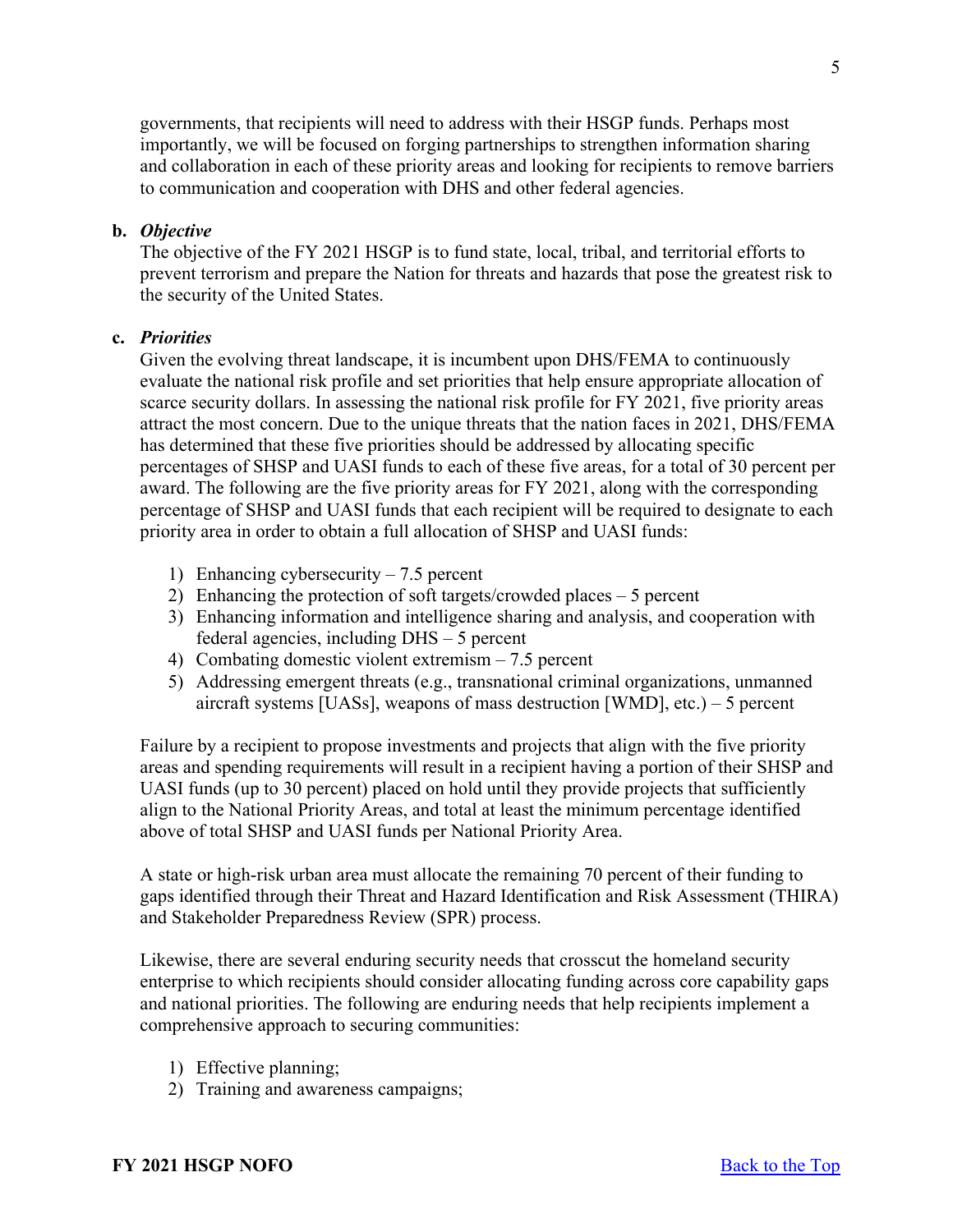- 3) Equipment and capital projects; and
- 4) Exercises.

## **SHSP and UASI Funding Priorities**

The table below provides a breakdown of the FY 2021 SHSP and UASI priorities (the focus of OPSG remains unique to border security), showing the core capabilities enhanced and lifelines supported, as well as examples of eligible project types for each area. A detailed description of allowable investments for each project type is included in the [Preparedness](https://www.fema.gov/media-library/assets/documents/178291)  [Grants Manual.](https://www.fema.gov/media-library/assets/documents/178291) DHS/FEMA anticipates that in future years, national priorities will continue to be included and will be updated as the threats evolve and as capability gaps are closed. Applicants are strongly encouraged to begin planning to sustain existing capabilities through funding mechanisms other than DHS preparedness grants.

| <b>Priority Areas</b>                                                    | <b>Core Capabilities</b>                                                                                                                                                                                                                                                                                                                                                                                                                                                                  | <b>Lifelines</b>         | <b>Example Project Types</b>                                                                                                                                                                                                                                                                                                                                                                              |
|--------------------------------------------------------------------------|-------------------------------------------------------------------------------------------------------------------------------------------------------------------------------------------------------------------------------------------------------------------------------------------------------------------------------------------------------------------------------------------------------------------------------------------------------------------------------------------|--------------------------|-----------------------------------------------------------------------------------------------------------------------------------------------------------------------------------------------------------------------------------------------------------------------------------------------------------------------------------------------------------------------------------------------------------|
| <b>National Priorities</b>                                               |                                                                                                                                                                                                                                                                                                                                                                                                                                                                                           |                          |                                                                                                                                                                                                                                                                                                                                                                                                           |
| Enhancing<br>Cybersecurity                                               | • Cybersecurity<br>• Intelligence and information<br>sharing<br>• Planning<br>· Public information and<br>warning<br>• Operational coordination<br>• Screening, search, and<br>detection<br>• Access control and identity<br>verification<br>• Supply chain integrity and<br>security<br>• Risk management for<br>protection programs and<br>activities<br>• Long-term vulnerability<br>reduction<br>• Situational assessment<br>• Infrastructure systems<br>• Operational communications | • Safety and<br>Security | • Cybersecurity risk assessments<br>• Migrating online services to the ".gov"<br>internet domain<br>• Projects that address vulnerabilities<br>identified in cybersecurity risk<br>assessments<br>o Improving cybersecurity of critical<br>infrastructure to meet minimum levels<br>identified by the Cybersecurity and<br>Infrastructure Security Agency (CISA)<br>o Cybersecurity training and planning |
| Enhancing the<br>Protection of<br>Soft Targets/<br><b>Crowded Places</b> | • Operational coordination<br>• Public information and<br>warning<br>• Intelligence and information<br>sharing<br>• Interdiction and disruption<br>• Screening, search, and<br>detection<br>• Access control and identity<br>verification<br>• Physical protective measures<br>• Risk management for<br>protection programs and<br>activities                                                                                                                                             | • Safety and<br>Security | • Operational overtime<br>• Physical security enhancements<br>o Closed-circuit television (CCTV)<br>security cameras<br>o Security screening equipment for<br>people and baggage<br>$\circ$ Lighting<br>o Access controls<br>o Fencing, gates, barriers, etc.                                                                                                                                             |

**FY 2021 SHSP & UASI Funding Priorities**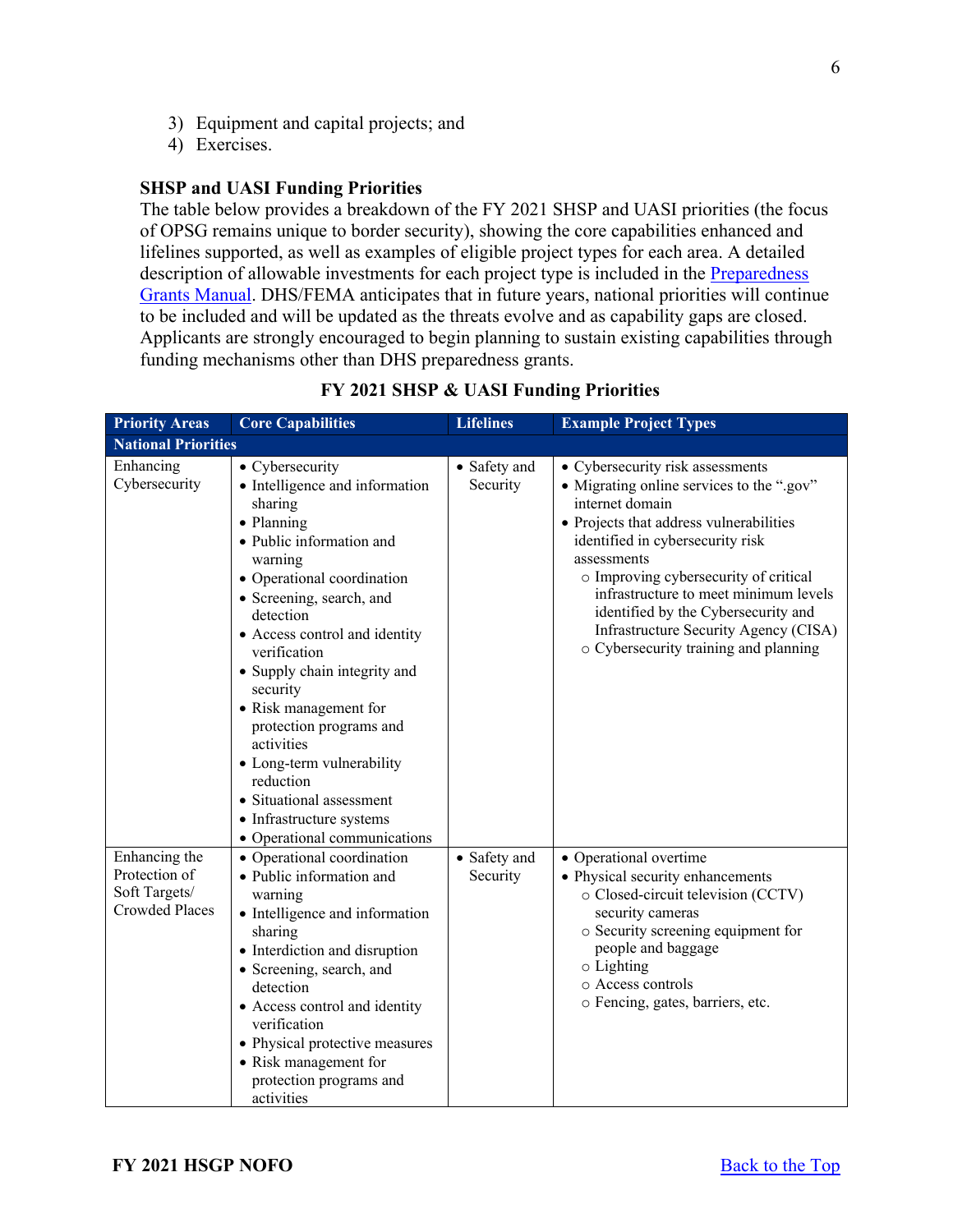| <b>Priority Areas</b>                                                                                                                                                        | <b>Core Capabilities</b>                                                                                                                                                                                                                                                                                  | <b>Lifelines</b>         | <b>Example Project Types</b>                                                                                                                                                                                                                                                                                                                                                                                                                                                                                                                                                                                                                                                                                                                                                                                                                                                        |
|------------------------------------------------------------------------------------------------------------------------------------------------------------------------------|-----------------------------------------------------------------------------------------------------------------------------------------------------------------------------------------------------------------------------------------------------------------------------------------------------------|--------------------------|-------------------------------------------------------------------------------------------------------------------------------------------------------------------------------------------------------------------------------------------------------------------------------------------------------------------------------------------------------------------------------------------------------------------------------------------------------------------------------------------------------------------------------------------------------------------------------------------------------------------------------------------------------------------------------------------------------------------------------------------------------------------------------------------------------------------------------------------------------------------------------------|
| Enhancing<br>information and<br>intelligence<br>sharing and<br>analysis, and<br>cooperation with<br>federal agencies,<br>including DHS                                       | • Intelligence and information<br>sharing<br>• Interdiction and disruption<br>• Planning<br>· Public information and<br>warning<br>• Operational coordination<br>• Risk management for<br>protection programs and<br>activities                                                                           | • Safety and<br>Security | • Fusion center operations (Fusion Center<br>project will be required under this<br>investment, no longer as a stand-alone<br>investment)<br>• Information sharing with all DHS<br>components; fusion centers; other<br>operational, investigative, and analytic<br>entities; and other federal law<br>enforcement and intelligence entities<br>• Cooperation with DHS officials and other<br>entities designated by DHS in                                                                                                                                                                                                                                                                                                                                                                                                                                                         |
|                                                                                                                                                                              |                                                                                                                                                                                                                                                                                                           |                          | intelligence, threat recognition,<br>assessment, analysis, and mitigation<br>· Identification, assessment, and reporting<br>of threats of violence<br>· Joint intelligence analysis training and<br>planning with DHS officials and other<br>entities designated by DHS                                                                                                                                                                                                                                                                                                                                                                                                                                                                                                                                                                                                             |
| Combating<br>Domestic<br>Violent<br>Extremism                                                                                                                                | • Interdiction and disruption<br>• Screening, search and<br>detection<br>• Physical protective measures<br>• Intelligence and information<br>sharing<br>• Planning<br>• Public information and<br>warning<br>• Operational coordination<br>• Risk management for<br>protection programs and<br>activities | • Safety and<br>Security | • Open source analysis of misinformation<br>campaigns, targeted violence and threats<br>to life, including tips/leads, and<br>online/social media-based threats<br>• Sharing and leveraging intelligence and<br>information, including open source<br>analysis<br>• Execution and management of threat<br>assessment programs to identify, evaluate,<br>and analyze indicators and behaviors<br>indicative of domestic violent extremists<br>· Training and awareness programs (e.g.,<br>through social media, suspicious activity<br>reporting [SAR] indicators and behaviors)<br>to help prevent radicalization<br>· Training and awareness programs (e.g.,<br>through social media, SAR indicators and<br>behaviors) to educate the public on<br>misinformation campaigns and resources<br>to help them identify and report potential<br>instances of domestic violent extremism |
| Addressing<br>Emergent<br>Threats, such as<br>the activities of<br>Transnational<br>Criminal<br>Organizations,<br>open source<br>threats, and<br>threats from<br>UAS and WMD | $\bullet$ Interdiction & disruption<br>• Screening, search and<br>detection<br>• Physical protective measures<br>• Intelligence and information<br>sharing<br>• Planning<br>· Public Information and<br>Warning<br>• Operational Coordination                                                             | • Safety and<br>Security | • Sharing and leveraging intelligence and<br>information<br>· UAS detection technologies<br>• Enhancing WMD and/or improvised<br>explosive device (IED) prevention,<br>detection, response and recovery<br>capabilities<br>o Chemical/Biological/Radiological/<br>Nuclear/Explosive (CBRNE)<br>detection, prevention, response, and<br>recovery equipment                                                                                                                                                                                                                                                                                                                                                                                                                                                                                                                           |
| <b>Enduring Needs</b>                                                                                                                                                        |                                                                                                                                                                                                                                                                                                           |                          |                                                                                                                                                                                                                                                                                                                                                                                                                                                                                                                                                                                                                                                                                                                                                                                                                                                                                     |
| Planning                                                                                                                                                                     | • Planning                                                                                                                                                                                                                                                                                                | • Safety and<br>Security | • Development of:<br>o Security Risk Management Plans                                                                                                                                                                                                                                                                                                                                                                                                                                                                                                                                                                                                                                                                                                                                                                                                                               |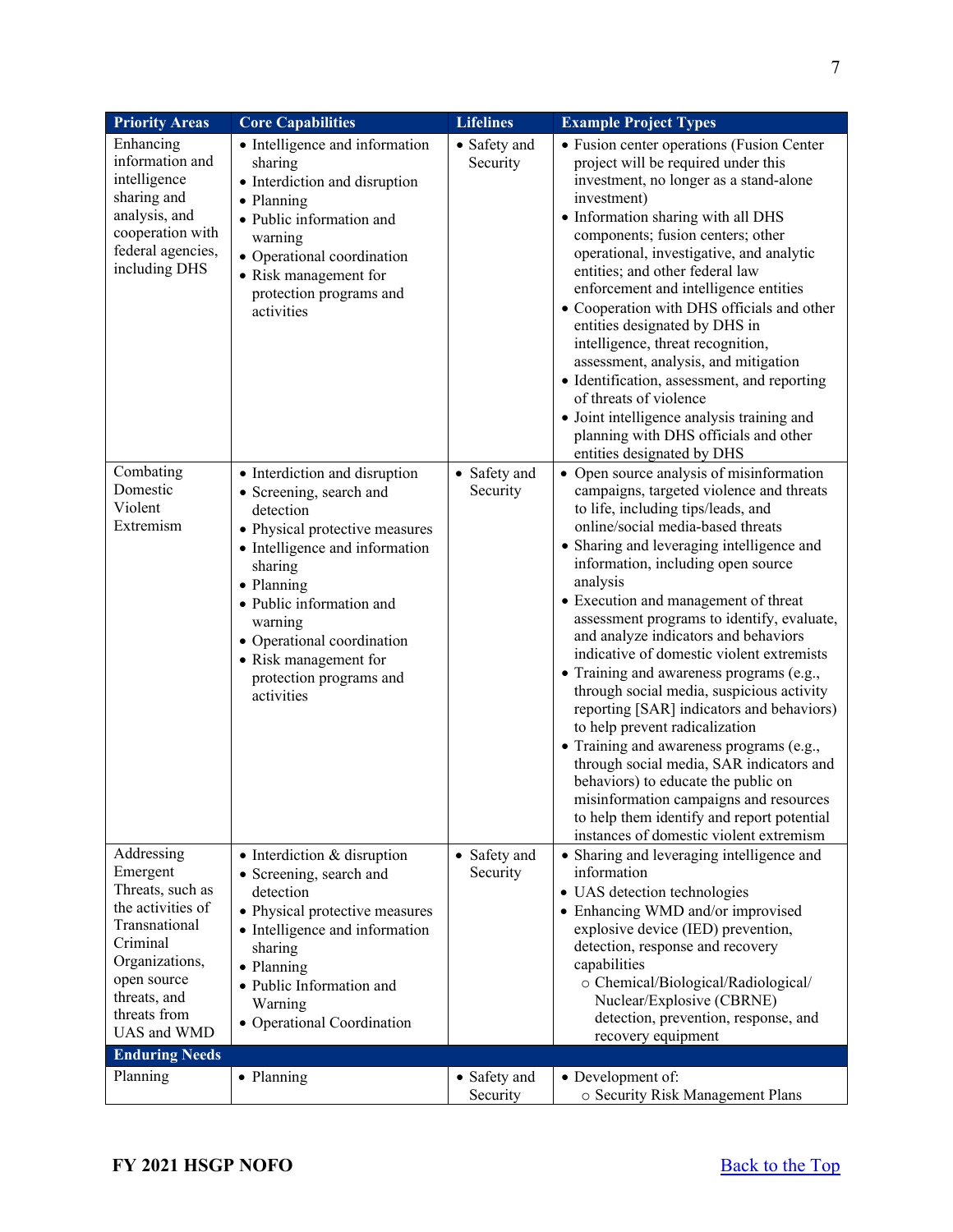| <b>Priority Areas</b>           | <b>Core Capabilities</b>                                                                                                                                                                                                                                       | <b>Lifelines</b>         | <b>Example Project Types</b>                                                                                                                                                                                                                                                                                                                          |
|---------------------------------|----------------------------------------------------------------------------------------------------------------------------------------------------------------------------------------------------------------------------------------------------------------|--------------------------|-------------------------------------------------------------------------------------------------------------------------------------------------------------------------------------------------------------------------------------------------------------------------------------------------------------------------------------------------------|
|                                 | • Risk management for<br>protection programs and<br>activities<br>• Risk and disaster resilience<br>assessment<br>• Threats and hazards<br>identification<br>• Operational coordination<br>• Community resilience                                              |                          | o Threat Mitigation Plans<br>o Continuity of Operations Plans<br>o Response Plans<br>• Efforts to strengthen governance<br>integration between/among regional<br>partners<br>• Joint training and planning with DHS<br>officials and other entities designated by<br><b>DHS</b><br>• Cybersecurity training and planning                              |
| Training &<br>Awareness         | • Long-term vulnerability<br>reduction<br>• Public information and<br>warning<br>• Operational coordination<br>• Situational assessment<br>• Community resilience                                                                                              | • Safety and<br>Security | • Active shooter training<br>• Intelligence analyst training<br>• SAR and terrorism indicators/behaviors<br>training<br>• Security training for employees<br>• Public awareness/preparedness campaigns<br>• Joint training and planning with DHS<br>officials and other entities designated by<br><b>DHS</b><br>• Cybersecurity training and planning |
| Equipment &<br>Capital Projects | • Long-term vulnerability<br>reduction<br>• Infrastructure systems<br>• Operational communications<br>• Interdiction and disruption<br>• Screening, search and<br>detection<br>• Access control and identity<br>verification<br>• Physical protective measures | • Safety and<br>Security | • Protection of high-risk, high-consequence<br>areas or systems that have been identified<br>through risk assessments<br>• Physical security enhancements<br>o Security cameras (CCTV)<br>o Security screening equipment for<br>people and baggage<br>o Lighting<br>o Access Controls<br>Fencing, gates, barriers, etc.                               |
| Exercises                       | • Long-term vulnerability<br>reduction<br>• Operational coordination<br>• Operational communications<br>• Community resilience                                                                                                                                 | • Safety and<br>Security | • Response exercises                                                                                                                                                                                                                                                                                                                                  |

For FY 2021, each SHSP and UASI recipient is required to submit an Investment Justification (IJ) for *each* of the five National Priority Areas identified above. Each of these five investments must also account for at least the relevant minimum percentage of the applicant's SHSP and UASI allocation. The fusion center project must be included under the Information and Intelligence Sharing IJ. State Administrative Agencies (SAAs) may submit complete project-level information at the time of application, including the five National Priority Area IJs, but are not required to do so. As a reminder, all SHSP- and UASI-funded projects must have a demonstrated nexus to preventing, preparing for, protecting against, and responding to acts of terrorism. However, such projects may simultaneously support enhanced preparedness for disasters unrelated to acts of terrorism.

DHS/FEMA also requires SHSP and UASI recipients (states, territories, and high-risk urban areas) to complete a THIRA/SPR and prioritize grant funding to support closing capability gaps or sustaining capabilities that address national priorities and/or support enduring needs.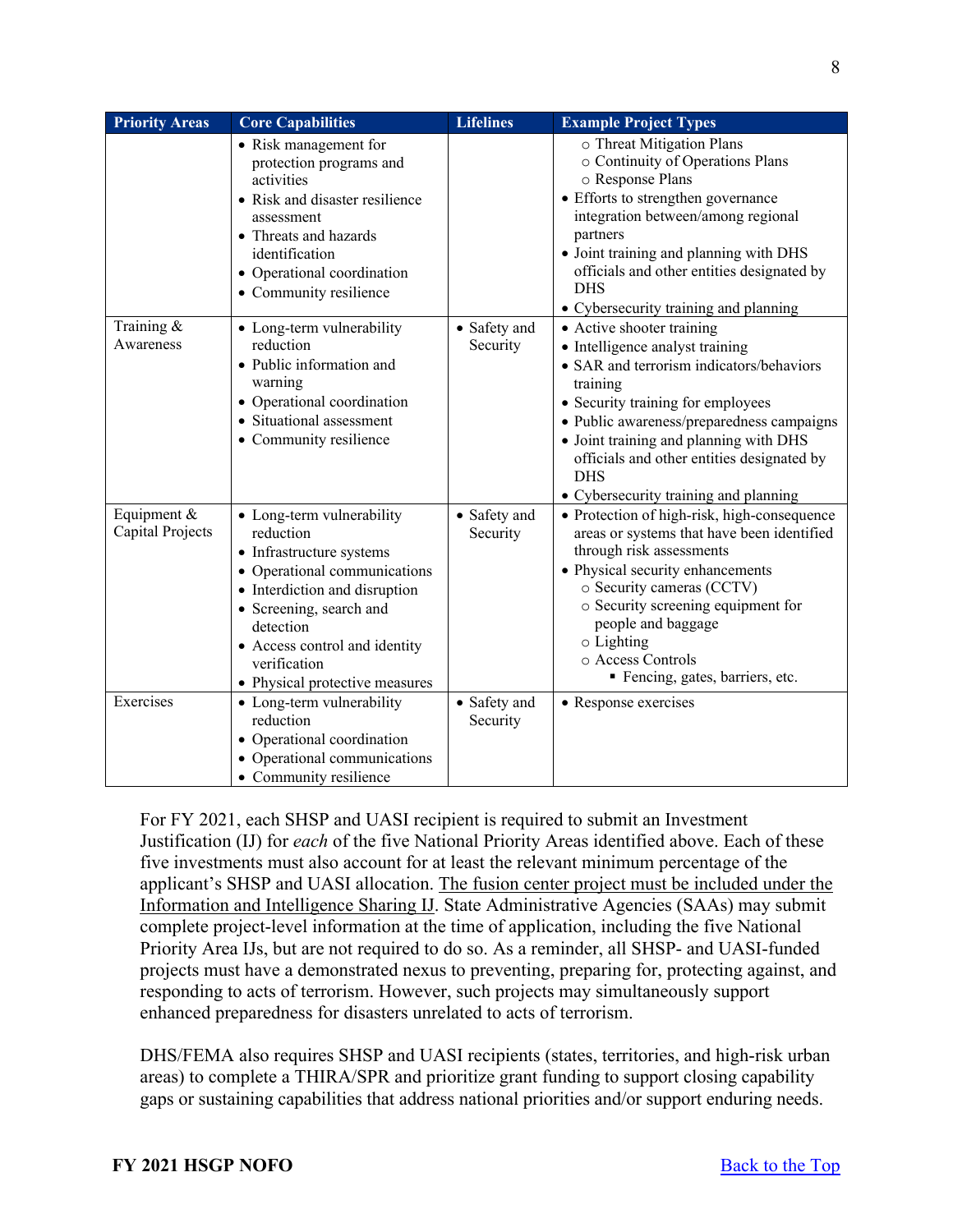Additional information on the THIRA/SPR process, including other National Preparedness System (NPS) tools and resources, can be found at [https://www.fema.gov/national](https://www.fema.gov/national-preparedness-system)[preparedness-system.](https://www.fema.gov/national-preparedness-system) Detailed information on THIRA/SPR timelines and deadlines can be found in the [Preparedness Grants Manual.](https://www.fema.gov/media-library/assets/documents/178291)

# **OPSG Funding Priorities**

The table below provides a breakdown of the FY 2021 OPSG funding priorities, which remain focused on and unique to border security.

| <b>Priority Areas</b>                                                                                                                  | <b>Core Capabilities</b>                                                                                                                              | <b>Lifelines</b>         | <b>Example Project Types</b>                                                                                                                                                                                                                                                                                                                                                                                                                                                                                                                                                               |  |  |  |
|----------------------------------------------------------------------------------------------------------------------------------------|-------------------------------------------------------------------------------------------------------------------------------------------------------|--------------------------|--------------------------------------------------------------------------------------------------------------------------------------------------------------------------------------------------------------------------------------------------------------------------------------------------------------------------------------------------------------------------------------------------------------------------------------------------------------------------------------------------------------------------------------------------------------------------------------------|--|--|--|
|                                                                                                                                        | <b>National Priorities</b>                                                                                                                            |                          |                                                                                                                                                                                                                                                                                                                                                                                                                                                                                                                                                                                            |  |  |  |
| Enhancing<br>information and<br>intelligence<br>sharing and<br>analysis, and<br>cooperation with<br>federal agencies,<br>including DHS | • Intelligence and<br>information sharing                                                                                                             | • Safety and<br>Security | • Participation in the DHS/ICE $287(g)$<br>training program<br>• Information sharing with all DHS<br>components; fusion centers; other<br>operational, investigative, and analytic<br>entities; and other federal law<br>enforcement and intelligence entities<br>• Cooperation with DHS officials and other<br>entities designated by DHS in<br>intelligence, threat recognition,<br>assessment, analysis, and mitigation<br>• Identification, assessment, and reporting<br>of threats of violence<br>• Joint intelligence analysis training and<br>planning with DHS officials and other |  |  |  |
| Addressing<br>Emergent<br>Threats, such as<br>the activities of<br>Transnational<br>Criminal<br>Organizations                          | • Interdiction & disruption<br>• Screening, search and<br>detection<br>• Physical protective<br>measures<br>• Intelligence and<br>information sharing | • Safety and<br>Security | entities designated by DHS<br>• Operational overtime for border security<br>operations as directed by the applicable,<br>USBP-approved operations order<br>• Sharing and leveraging intelligence and<br>information                                                                                                                                                                                                                                                                                                                                                                        |  |  |  |

## **FY 2021 OPSG Funding Priorities**

For FY 2021, each OPSG applicant is required to clearly articulate and identify how the Concept of Operations addresses *each* of the two national priorities identified above.

#### <span id="page-8-0"></span>**11. Performance Metrics**

Performance metrics for this program:

SHSP and UASI:

• Percentage of funding allocated by the recipient to core capabilities to build or sustain national priorities identified in the section above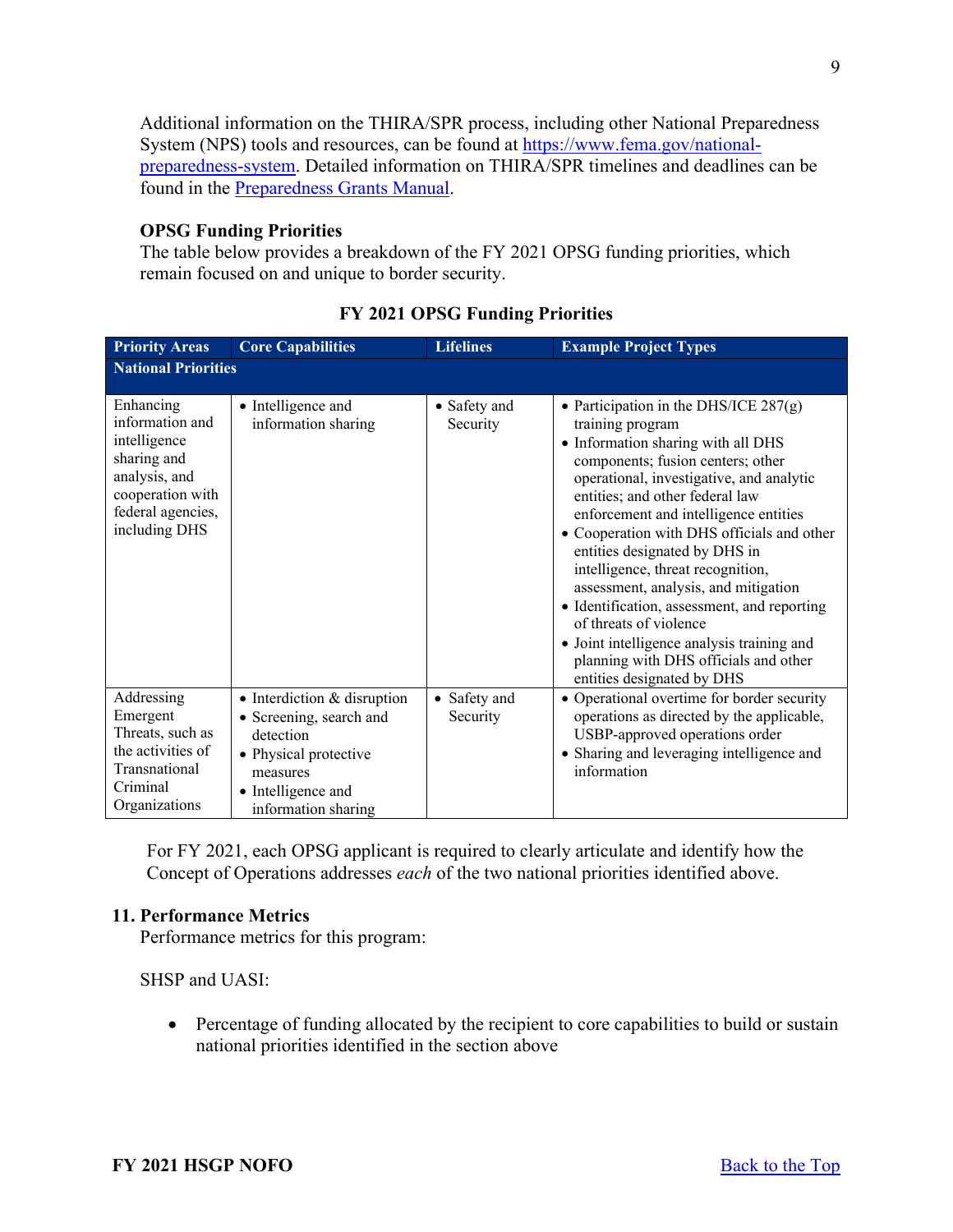OPSG:

- Number of contacts that occurred as a result of OPSG deployments
	- o Number of arrests that resulted from OPSG contacts
	- o Value of drug seizures that resulted from OPSG contacts

# <span id="page-9-0"></span>**B. Federal Award Information**

<span id="page-9-1"></span>**1.** Available Funding for the NOFO: **\$1,120,000,000.00** 

| <b>HSGP Programs</b> | FY 2021 Allocation |
|----------------------|--------------------|
| <b>SHSP</b>          | \$415,000,000      |
| UASI                 | \$615,000,000      |
| OPSG                 | \$90,000,000       |
| <b>Total</b>         | \$1,120,000,000    |

# **SHSP Allocations**

For FY 2021, DHS/FEMA will award SHSP funds based on DHS/FEMA's relative risk methodology and statutory minimums pursuant to the *Homeland Security Act of 2002*, as amended. THIRA/SPR results do not impact grant allocation or award.

Each state and territory will receive a minimum allocation under the SHSP using thresholds established in the *Homeland Security Act of 2002*, as amended. All 50 States, the District of Columbia, and the Commonwealth of Puerto Rico will receive 0.35 percent of the total funds allocated for grants under Section 2003 and Section 2004 of the *Homeland Security Act of 2002*, as amended. Each of the four territories (American Samoa, Guam, the Northern Mariana Islands, and the U.S. Virgin Islands) will receive a minimum allocation of 0.08 percent of the total funds allocated for grants under Section 2003 and 2004 of the *Homeland Security Act of 2002*, as amended.

Each state must include a separate IJ for each of the five National Priority Areas identified in the Priorities section, above. **All projects related to the National Priority Area** *must* **be included in the IJ.** The funding level in each National Priority Area investment **must equal or exceed** the percentage for that respective National Priority Area, calculated as a percentage of the state's SHSP allocation in the table below.

| <b>State/Territory</b> | <b>FY 2021</b><br><b>Allocation</b> | <b>State/Territory</b> | <b>FY 2021</b><br><b>Allocation</b> |
|------------------------|-------------------------------------|------------------------|-------------------------------------|
| Alabama                | \$4,602,500                         | Montana                | \$4,602,500                         |
| Alaska                 | \$4,602,500                         | Nebraska               | \$4,602,500                         |
| American Samoa         | \$1,052,000                         | Nevada                 | \$4,602,500                         |
| Arizona                | \$4,602,500                         | New Hampshire          | \$4,602,500                         |
| Arkansas               | \$4,602,500                         | New Jersey             | \$7,345,897                         |
| California             | \$59,220,807                        | New Mexico             | \$4,602,500                         |
| Colorado               | \$4,602,500                         | New York               | \$70,639,800                        |

# **FY 2021 SHSP ALLOCATIONS**

10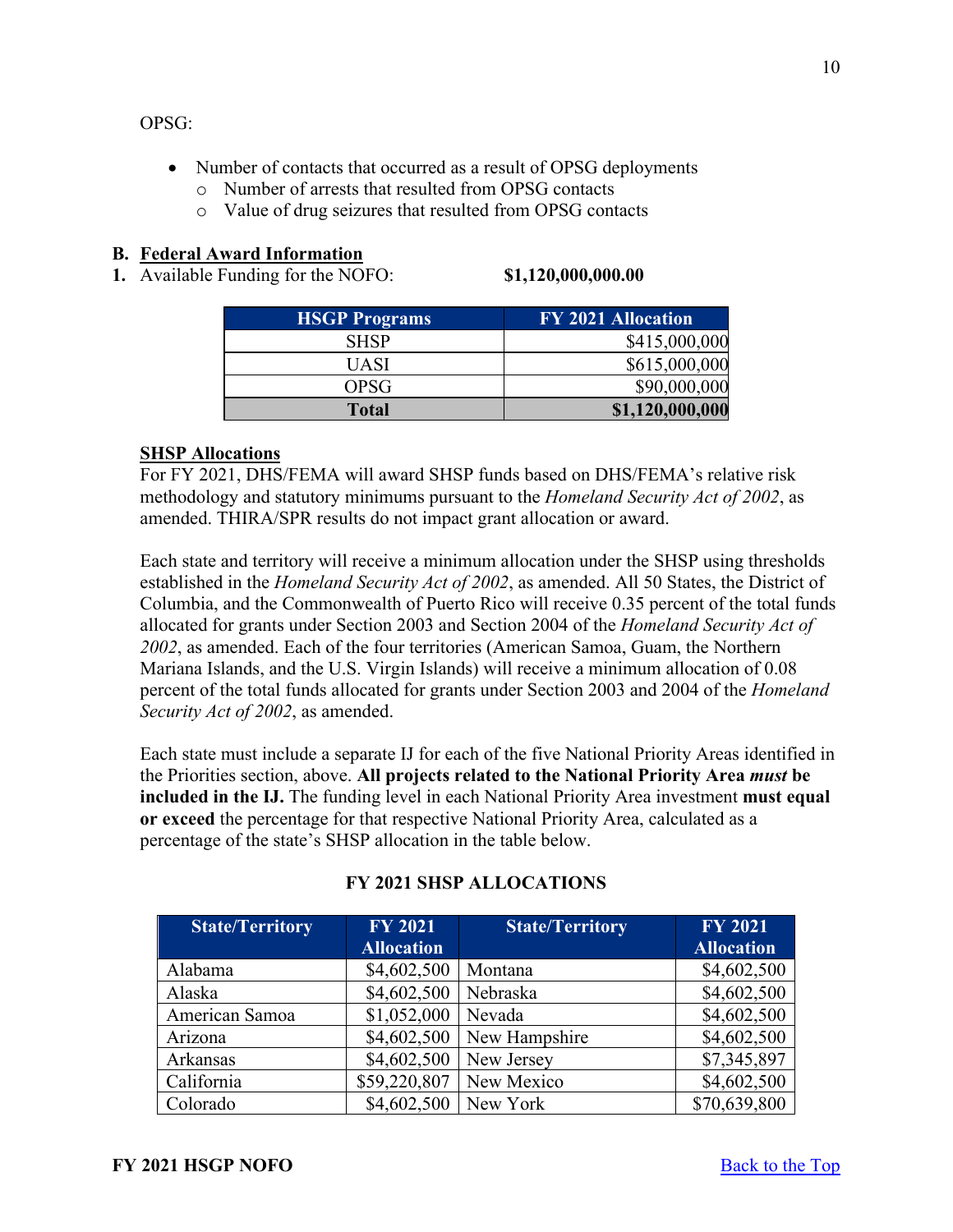| <b>State/Territory</b> | <b>FY 2021</b>    | <b>State/Territory</b>   | <b>FY 2021</b>    |
|------------------------|-------------------|--------------------------|-------------------|
|                        | <b>Allocation</b> |                          | <b>Allocation</b> |
| Connecticut            | \$4,602,500       | North Carolina           | \$5,280,222       |
| Delaware               | \$4,602,500       | North Dakota             | \$4,602,500       |
| District of Columbia   | \$5,280,222       | Northern Mariana Islands | \$1,052,000       |
| Florida                | \$9,701,894       | Ohio                     | \$6,428,138       |
| Georgia                | \$5,491,278       | Oklahoma                 | \$4,602,500       |
| Guam                   | \$1,052,000       | Oregon                   | \$4,602,500       |
| Hawaii                 | \$4,602,500       | Pennsylvania             | \$8,447,973       |
| Idaho                  | \$4,602,500       | Puerto Rico              | \$4,602,500       |
| Illinois               | \$14,427,260      | Rhode Island             | \$4,602,500       |
| Indiana                | \$4,602,500       | South Carolina           | \$4,602,500       |
| Iowa                   | \$4,602,500       | South Dakota             | \$4,602,500       |
| Kansas                 | \$4,602,500       | Tennessee                | \$4,602,500       |
| Kentucky               | \$4,602,500       | Texas                    | \$18,908,141      |
| Louisiana              | \$4,602,500       | U.S. Virgin Islands      | \$1,052,000       |
| Maine                  | \$4,602,500       | Utah                     | \$4,602,500       |
| Maryland               | \$7,345,897       | Vermont                  | \$4,602,500       |
| Massachusetts          | \$6,428,138       | Virginia                 | \$8,447,973       |
| Michigan               | \$5,280,222       | Washington               | \$6,428,138       |
| Minnesota              | \$4,602,500       | West Virginia            | \$4,602,500       |
| Mississippi            | \$4,602,500       | Wisconsin                | \$4,602,500       |
| Missouri               | \$4,602,500       | Wyoming                  | \$4,602,500       |
| <b>Total</b>           |                   |                          | \$415,000,000     |

# **UASI Allocations**

Eligible candidates for the FY 2021 UASI program are identified in the table below. Eligibility has been determined through an analysis of relative risk of terrorism faced by the 100 most populous Metropolitan Statistical Areas (MSAs) in the United States, in accordance with the *Homeland Security Act of 2002*, as amended. Detailed information on MSAs is publicly available from the United States Census Bureau at

[https://www.census.gov/programs-surveys/metro-micro.html.](https://www.census.gov/programs-surveys/metro-micro.html) THIRA/SPR results do not impact grant allocation or award.

The following table identifies the UASI allocations for each high-risk urban area based on DHS/FEMA's relative risk methodology pursuant to the *Homeland Security Act of 2002*, as amended.

In its application, each high-risk urban area, through the state, must include a separate IJ for each of the five National Priority Areas identified in the Priorities section, above. **All projects related to the National Priority Area** *must* **be included in the IJ.** The funding level in each National Priority Area investment **must equal or exceed** the percentage for that respective National Priority Area, calculated as a percentage of the urban area's UASI allocation in the table below.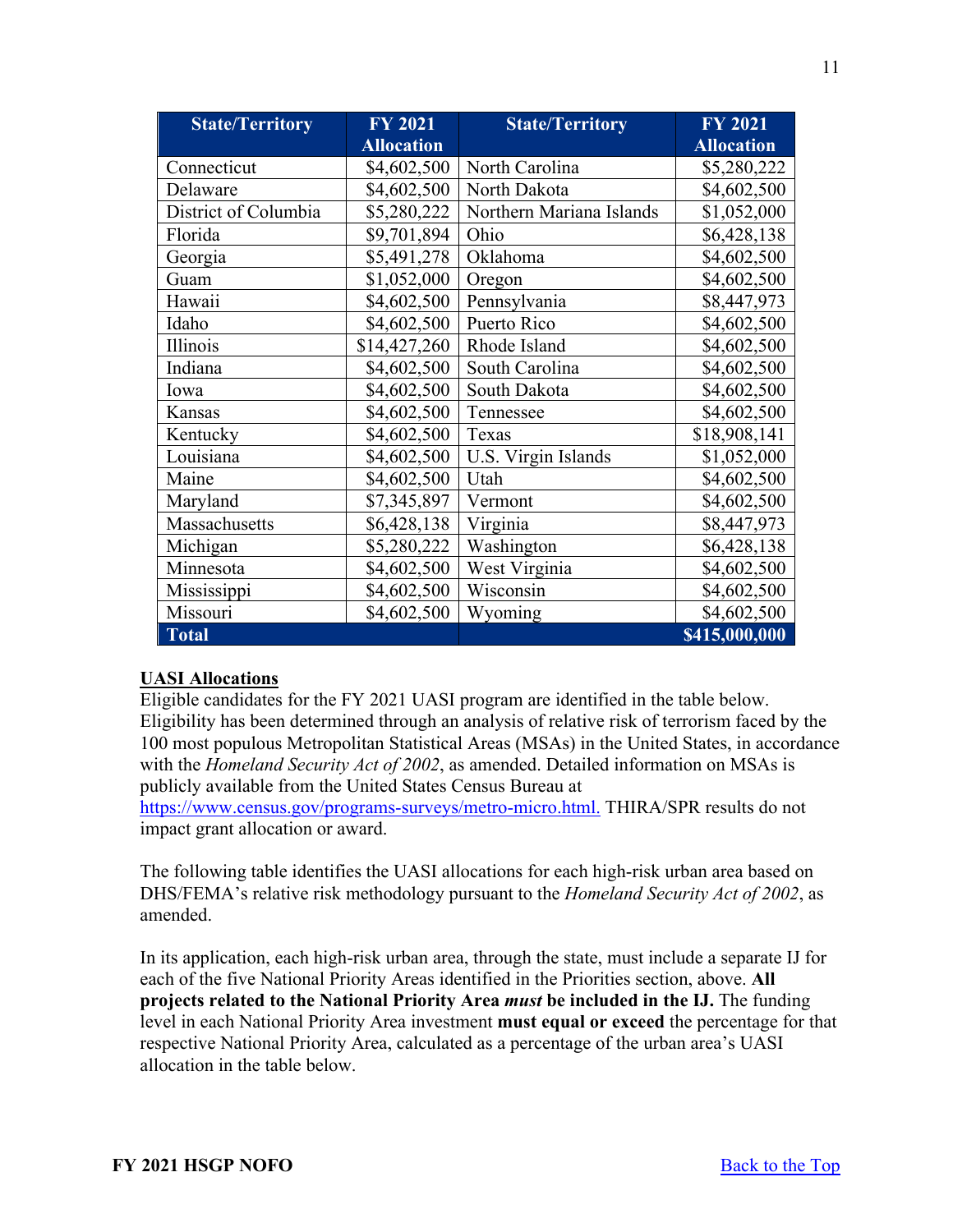| <b>State/Territory</b> | <b>Urban Area</b>                | <b>FY 2021 UASI Allocation</b> |
|------------------------|----------------------------------|--------------------------------|
| Arizona                | Phoenix Area                     | \$5,250,000                    |
|                        | Anaheim/Santa Ana Area           | \$5,250,000                    |
|                        | Bay Area                         | \$37,500,000                   |
| California             | Los Angeles/Long Beach Area      | \$68,000,000                   |
|                        | Riverside Area                   | \$3,900,000                    |
|                        | Sacramento Area                  | \$3,800,000                    |
|                        | San Diego Area                   | \$16,900,000                   |
| Colorado               | Denver Area                      | \$3,900,000                    |
| District of Columbia   | National Capital Region          | \$51,750,000                   |
|                        | Miami/Fort Lauderdale Area       | \$14,750,000                   |
| Florida                | Orlando Area                     | \$3,800,000                    |
|                        | Tampa Area                       | \$3,800,000                    |
| Georgia                | Atlanta Area                     | \$6,250,000                    |
| Hawaii                 | Honolulu Area                    | \$3,800,000                    |
| Illinois               | Chicago Area                     | \$68,000,000                   |
| Maryland               | <b>Baltimore</b> Area            | \$4,250,000                    |
| Massachusetts          | <b>Boston Area</b>               | \$16,900,000                   |
| Michigan               | Detroit Area                     | \$5,250,000                    |
| Minnesota              | <b>Twin Cities Area</b>          | \$5,250,000                    |
| Missouri               | St. Louis Area                   | \$3,800,000                    |
| Nevada                 | Las Vegas Area                   | \$5,250,000                    |
| New Jersey             | Jersey City/Newark Area          | \$19,050,000                   |
| New York               | New York City Area               | \$178,750,000                  |
| North Carolina         | Charlotte Area                   | \$3,800,000                    |
| Oregon                 | Portland Area                    | \$3,800,000                    |
| Pennsylvania           | Philadelphia Area                | \$16,900,000                   |
|                        | Dallas/Fort Worth/Arlington Area | \$16,900,000                   |
| Texas                  | <b>Houston Area</b>              | \$24,600,000                   |
|                        | San Antonio Area                 | \$3,800,000                    |
| Virginia               | Hampton Roads Area               | \$3,800,000                    |
| Washington             | Seattle Area                     | \$6,250,000                    |
| <b>Total</b>           |                                  | \$615,000,000                  |

# **2021 UASI ALLOCATIONS**

# **OPSG Allocations**

For FY 2021, DHS/FEMA will award OPSG funds based on risk and the anticipated effectiveness of the proposed use of grant funds upon completion of the application review process. The FY 2021 OPSG risk assessment is designed to identify the risk to border security and to assist with the distribution of funds for the grant program. Funding under OPSG is distributed based on the risk to the security of the border and the effectiveness of the proposed projects. Entities eligible for funding are the state, local, and tribal law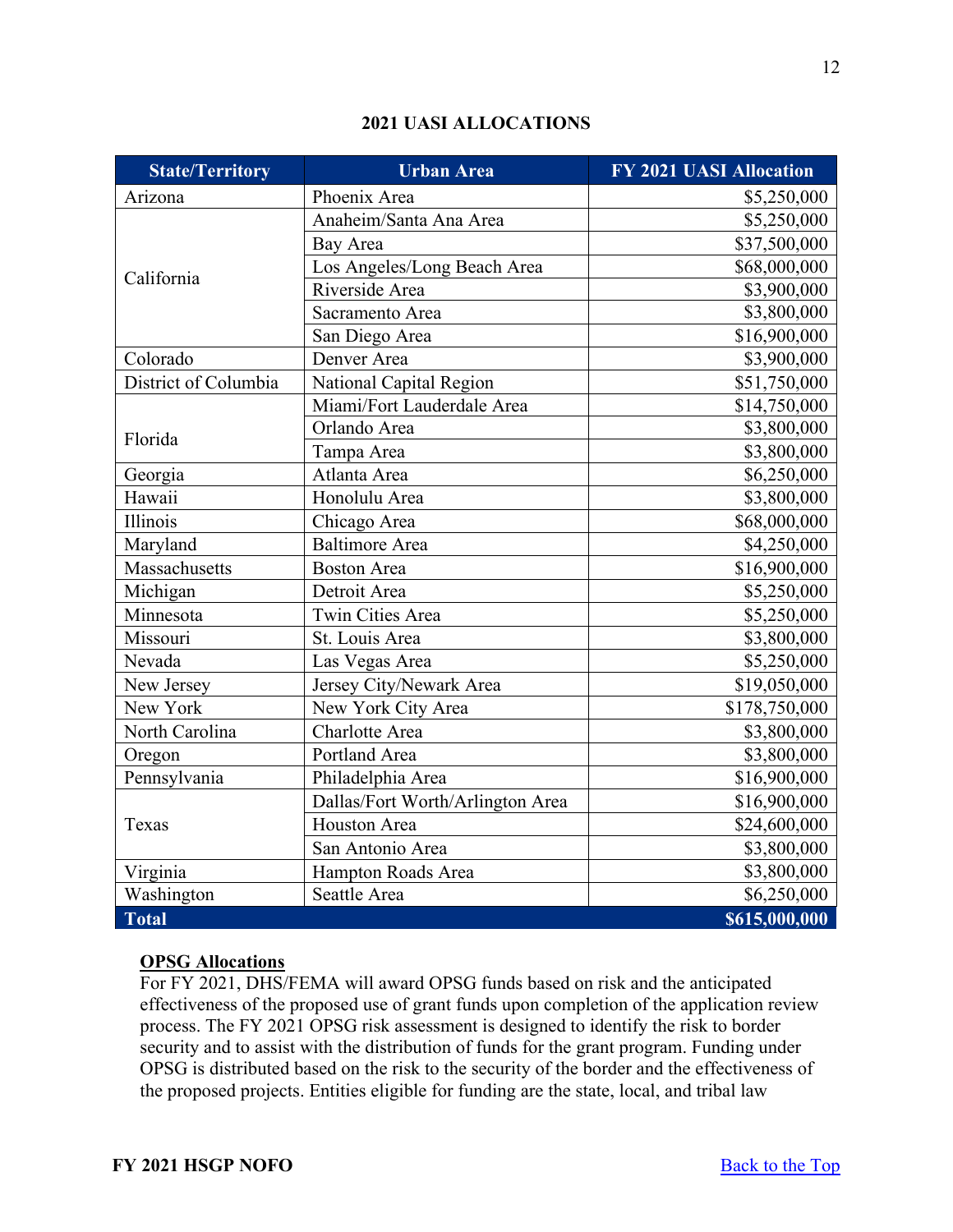enforcement agencies that are located along the border of the United States. DHS/FEMA will make final award determinations based upon a review of the anticipated effectiveness of the state's application as described in Section D, below. The THIRA/SPR process is not required for OPSG.

For the purposes of OPSG, the risk is defined as the potential for an adverse outcome assessed as a function of threats, vulnerabilities, and consequences associated with an incident, event, or occurrence.

Based upon ongoing intelligence analysis and extensive security reviews, DHS/CBP continues to focus the bulk of OPSG funds based upon risk analyses. The risk model used to allocate OPSG funds considers the potential risk that certain threats pose to border security and estimates the relative risk faced by a given area. In evaluating risk, DHS/CBP considers intelligence, situational awareness, criminal trends, and statistical data specific to each of the border sectors, and the potential impacts that these threats pose to the security of the border area. For vulnerability and consequence, DHS/CBP considers the expected impact and consequences of successful border events occurring in specific areas.

Threat and vulnerability are evaluated based on specific operational data from DHS/CBP. Threat components present in each of the sectors are used to determine the overall threat score. These components are terrorism, criminal aliens, drug trafficking organizations, and alien smuggling organizations.

Effectiveness of the proposed investments will be evaluated based on the recipient's investment strategy, budget, collaboration, and past performance.

- <span id="page-12-0"></span>**2.** Projected Number of Awards: **56**
- <span id="page-12-1"></span>**3.** Period of Performance: **36 months**

Extensions to the period of performance are allowed. For additional information on period of performance extensions, please refer to Section H of this NOFO and the [Preparedness Grants](https://www.fema.gov/media-library/assets/documents/178291)  [Manual.](https://www.fema.gov/media-library/assets/documents/178291)

FEMA awards under this program only include one budget period, so it will be same as the period of performance. *See* 2 C.F.R. § 200.1 for definitions of "budget period" and "period of performance."

<span id="page-12-3"></span><span id="page-12-2"></span>

| <b>6.</b> Funding Instrument Type:                     | Grant      |
|--------------------------------------------------------|------------|
| <b>5.</b> Projected Period of Performance End Date(s): | 09/30/2024 |
| 4. Projected Period of Performance Start Date(s):      | 10/01/2021 |

# <span id="page-12-5"></span><span id="page-12-4"></span>**C. Eligibility Information**

#### <span id="page-12-6"></span>**1. Eligible Applicants**

The SAA is the only entity eligible to submit HSGP applications to DHS/FEMA, including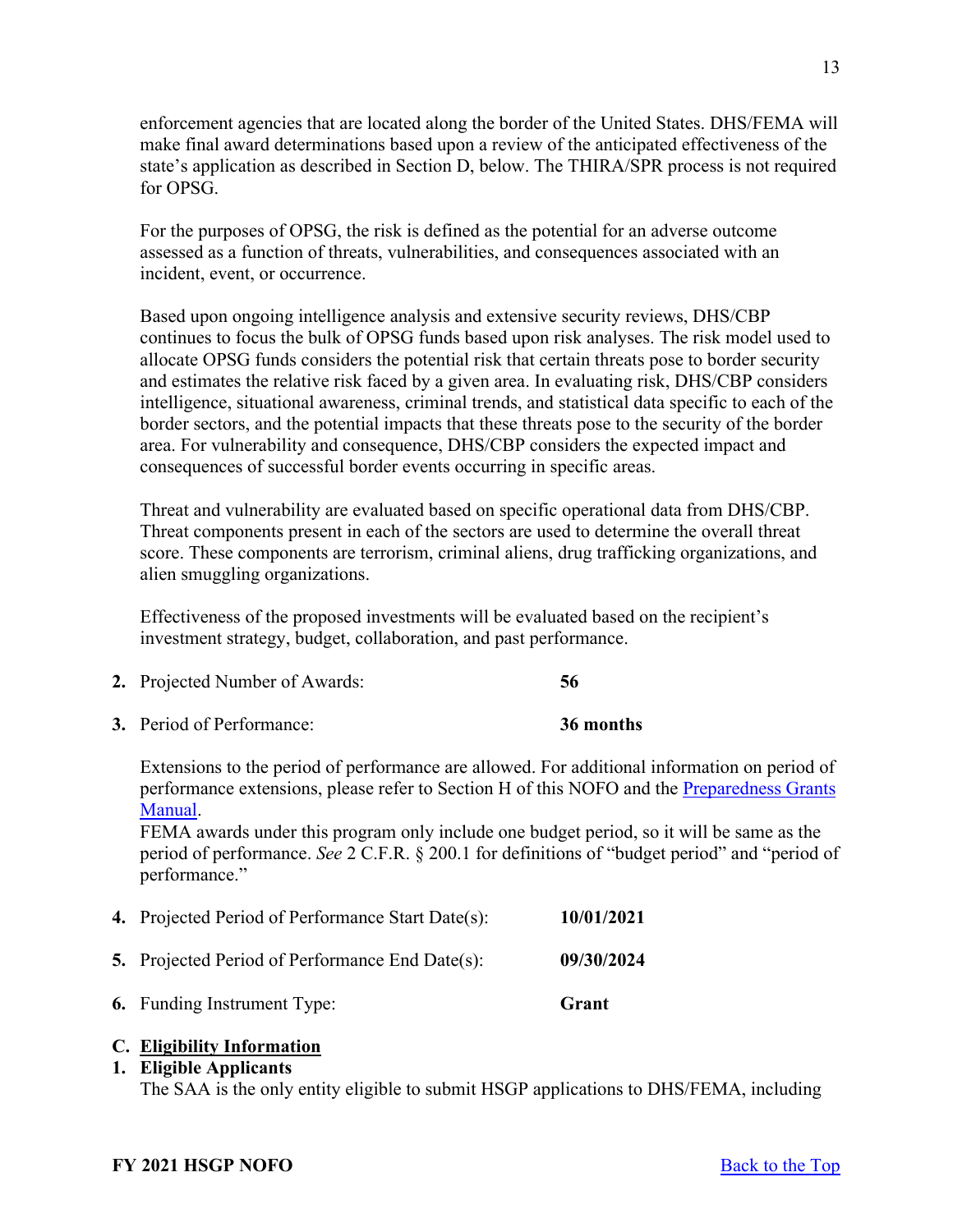those applications submitted on behalf of UASI and OPSG applicants. All 56 states and territories, including any state of the United States, the District of Columbia, the Commonwealth of Puerto Rico, the U.S. Virgin Islands, Guam, American Samoa, and the Commonwealth of the Northern Mariana Islands, are eligible to apply for SHSP funds. Tribal governments may not apply directly for HSGP funding; however, funding may be available to tribes under the SHSP and OPSG through the SAA.

# <span id="page-13-0"></span>**2. Applicant Eligibility Criteria**

Eligible high-risk urban areas for the FY 2021 UASI program have been determined through an analysis of relative risk of terrorism faced by the 100 most populous MSAs in the United States. Subawards will be made by the SAAs to the designated high-risk urban areas.

In FY 2021, OPSG eligible subrecipients are local units of government at the county level or equivalent level of government and federally recognized tribal governments in states bordering Canada or Mexico and states and territories with international water borders. All applicants must have active ongoing USBP operations coordinated through a CBP sector office to be eligible for OPSG funding.

In FY 2021, OPSG subrecipients eligible to apply for and receive a subaward directly from the SAAs are divided into three Tiers. Tier 1 entities are local units of government at the county level or equivalent and federally recognized tribal governments that are on a physical border in states bordering Canada, states bordering Mexico, and states and territories with international water borders. Tier 2 eligible subrecipients are those not located on the physical border or international water but are contiguous to a Tier 1 county. Tier 3 eligible subrecipients are those not located on the physical border or international water but are contiguous to a Tier 2 eligible subrecipient. The tier structure is only applicable with regard to eligibility. OPSG funding allocations are based on the assessed border security risks as determined by the USBP.

An application submitted by an otherwise eligible non-federal entity (i.e., the applicant) may be deemed ineligible when the person that submitted the application is not: 1) a *current employee, personnel, official, staff, or leadership* of the non-federal entity; and 2) *duly authorized to apply* for an award on behalf of the non-federal entity at the time of application.

Further, the Authorized Organization Representative (AOR) must be a duly authorized current employee, personnel, official, staff, or leadership of the recipient and *provide an email address unique to the recipient at the time of application and upon any change in assignment during the period of performance. Consultants or contractors of the recipient are not permitted to be the AOR of the recipient.*

# <span id="page-13-1"></span>**3. Other Eligibility Criteria**

# **a.** *National Incident Management System (NIMS) Implementation*

Prior to allocation of any federal preparedness awards, recipients must ensure and maintain adoption and implementation of NIMS. The list of objectives used for progress and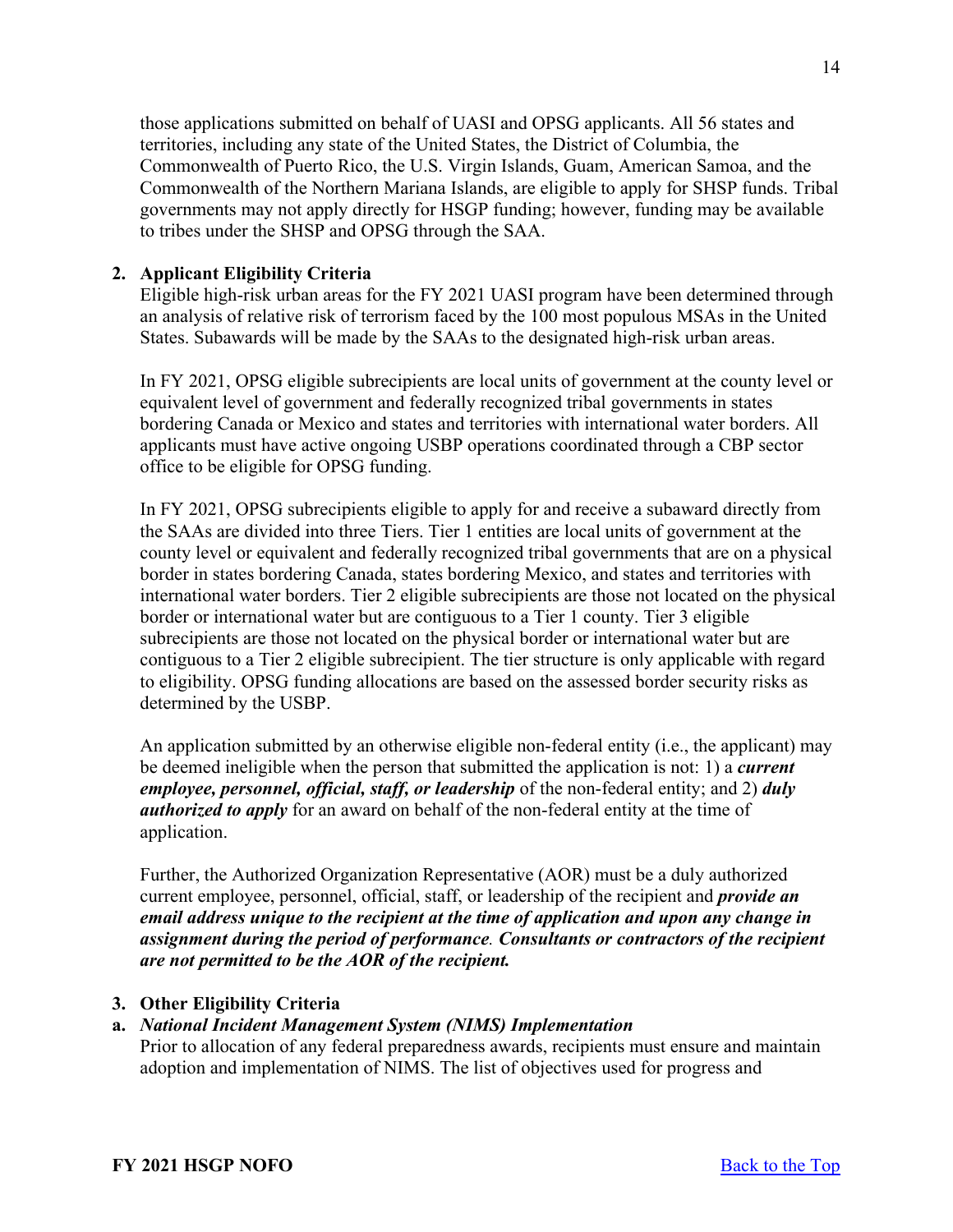achievement reporting is on FEMA's website at [https://www.fema.gov/emergency](https://www.fema.gov/emergency-managers/nims/implementation-training)[managers/nims/implementation-training.](https://www.fema.gov/emergency-managers/nims/implementation-training)

Please see the [Preparedness Grants Manual](https://www.fema.gov/media-library/assets/documents/178291) for more information on NIMS.

# **b.** *Emergency Management Assistance Compact (EMAC) Membership*

In support of the National Preparedness Goal (the Goal), SHSP recipients must belong to, be in, or act as a temporary member of EMAC, except for American Samoa and the Commonwealth of the Northern Mariana Islands, which are not required to belong to EMAC at this time. All assets supported in part or entirely with FY 2021 HSGP funding must be readily deployable and NIMS-typed when possible to support emergency or disaster operations per existing EMAC agreements. In addition, funding may be used for the sustainment of core capabilities that, while they may not be physically deployable, support national response capabilities, such as Geographic/Geospatial Information Systems (GIS), interoperable communications systems, capabilities as defined under the Mitigation Mission Area of the Goal, and fusion centers.

# **c.** *Law Enforcement Terrorism Prevention Activities (LETPA)*

Per section 2006 of the *Homeland Security Act of 2002*, as amended (6 U.S.C. § 607), DHS/FEMA is required to ensure that at least 25 percent of grant funding appropriated for grants awarded under HSGP's authorizing statute are used for LETPAs. DHS/FEMA meets this requirement, in part, by requiring all recipients allocate at least 25 percent of the combined HSGP funds allocated under SHSP and UASI towards LETPAs, as defined in 6 U.S.C. § 607. The LETPA allocation can be from SHSP, UASI, or both. The 25 percent LETPA allocation may be met by funding projects in any combination of the five National Priority Areas identified above and any other investments. The 25 percent LETPA allocation requirement is in addition to the 80 percent pass-through requirement to local units of government and tribes, referenced below.

The [National Prevention Framework](https://www.fema.gov/sites/default/files/2020-04/National_Prevention_Framework2nd-june2016.pdf) describes those activities that should be executed upon the discovery of intelligence or information regarding an imminent threat to the homeland, to thwart an initial or follow-on terrorist attack and provides guidance to ensure the Nation is prepared to identify, prevent, avoid, or stop a threatened or actual act of terrorism. Activities outlined in the National Prevention Framework are eligible for use as LETPA-focused funds. Also, where capabilities are shared with the protection mission area, the National Protection Framework activities are also eligible. All other terrorism prevention activities proposed for funding under LETPA must be approved by the FEMA Administrator.

# <span id="page-14-0"></span>**4. Cost Share or Match**

There is no cost share or match requirement for the FY 2021 HSGP.

# <span id="page-14-1"></span>**D. Application and Submission Information**

- <span id="page-14-2"></span>**1. Key Dates and Times**
- **a.** *Application Start Date:* 02/25/2021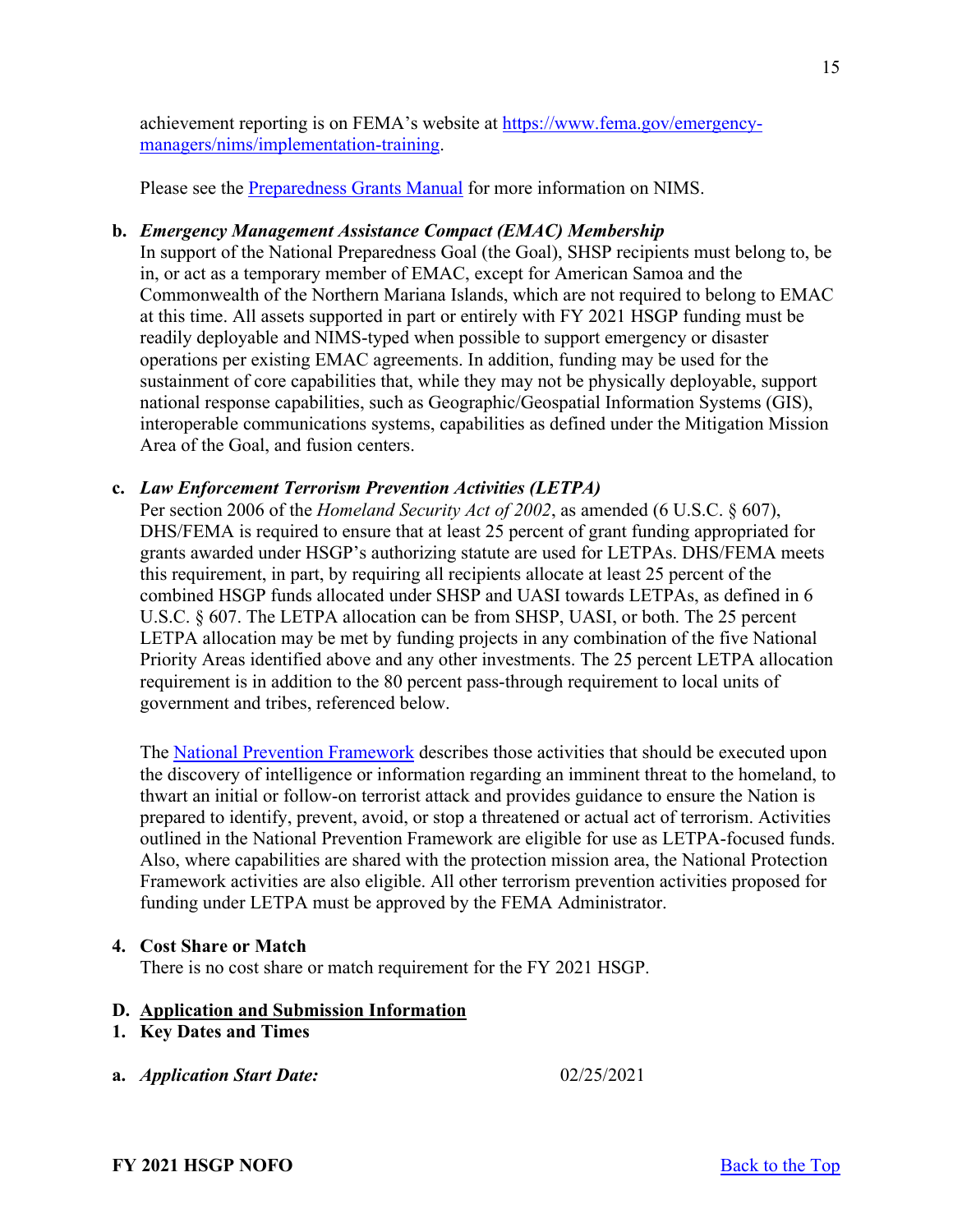#### **b.** *Application Submission Deadline:* 05/14/2021 at 05 PM ET

All applications **must** be received by the established deadline.

The Non-Disaster (ND) Grants System has a date stamp that indicates when an application is submitted. Applicants will receive an electronic message confirming receipt of their submission. For additional information on how an applicant will be notified of application receipt, see the subsection titled "Timely Receipt Requirements and Proof of Timely Submission" in Section D of this NOFO.

**FEMA will not review applications that are received after the deadline or consider these late applications for funding**. FEMA may, however, extend the application deadline on request for any applicant who can demonstrate that good cause exists to justify extending the deadline. Good cause for an extension may include technical problems outside of the applicant's control that prevent submission of the application by the deadline, other exigent or emergency circumstances, or statutory requirements for FEMA to make an award.

**Applicants experiencing technical problems outside of their control must notify FEMA as soon as possible and before the application deadline**. Failure to timely notify FEMA of the issue that prevented the timely filing of the application may preclude consideration of the award. "Timely notification" of FEMA means: prior to the application deadline and within 48 hours after the applicant became aware of the issue.

A list of FEMA contacts can be found in Section G of this NOFO, "DHS Awarding Agency Contact Information." For additional assistance using the ND Grants System, please contact the ND Grants Service Desk at (800) 865-4076 or [NDGrants@fema.dhs.gov.](mailto:NDGrants@fema.dhs.gov) The ND Grants Service Desk is available Monday through Friday, 9:00 AM – 6:00 PM Eastern Time (ET). For programmatic or grants management questions, please contact your Program Analyst or Grants Specialist. If applicants do not know who to contact or if there are programmatic questions or concerns, please contact the Centralized Scheduling and Information Desk (CSID) by phone at (800) 368-6498 or by e-mail at  $askcsid@fema.dhs.gov$ , Monday through Friday,  $9 AM - 5 PM ET$ .

**c.** *Anticipated Funding Selection Date:* No later than 07/16/2021

**d.** *Anticipated Award Date:*<br>No later than 09/30/2021

- **Event Suggested Deadline for Completion** Obtaining DUNS Number Four weeks before actual submission deadline Obtaining a valid EIN Four weeks before actual submission deadline Creating an account with login.gov Four weeks before actual submission deadline Registering in SAM or Updating SAM registration Four weeks before actual submission deadline Registering in Grants.gov Four weeks before actual submission deadline
- **e.** *Other Key Dates:*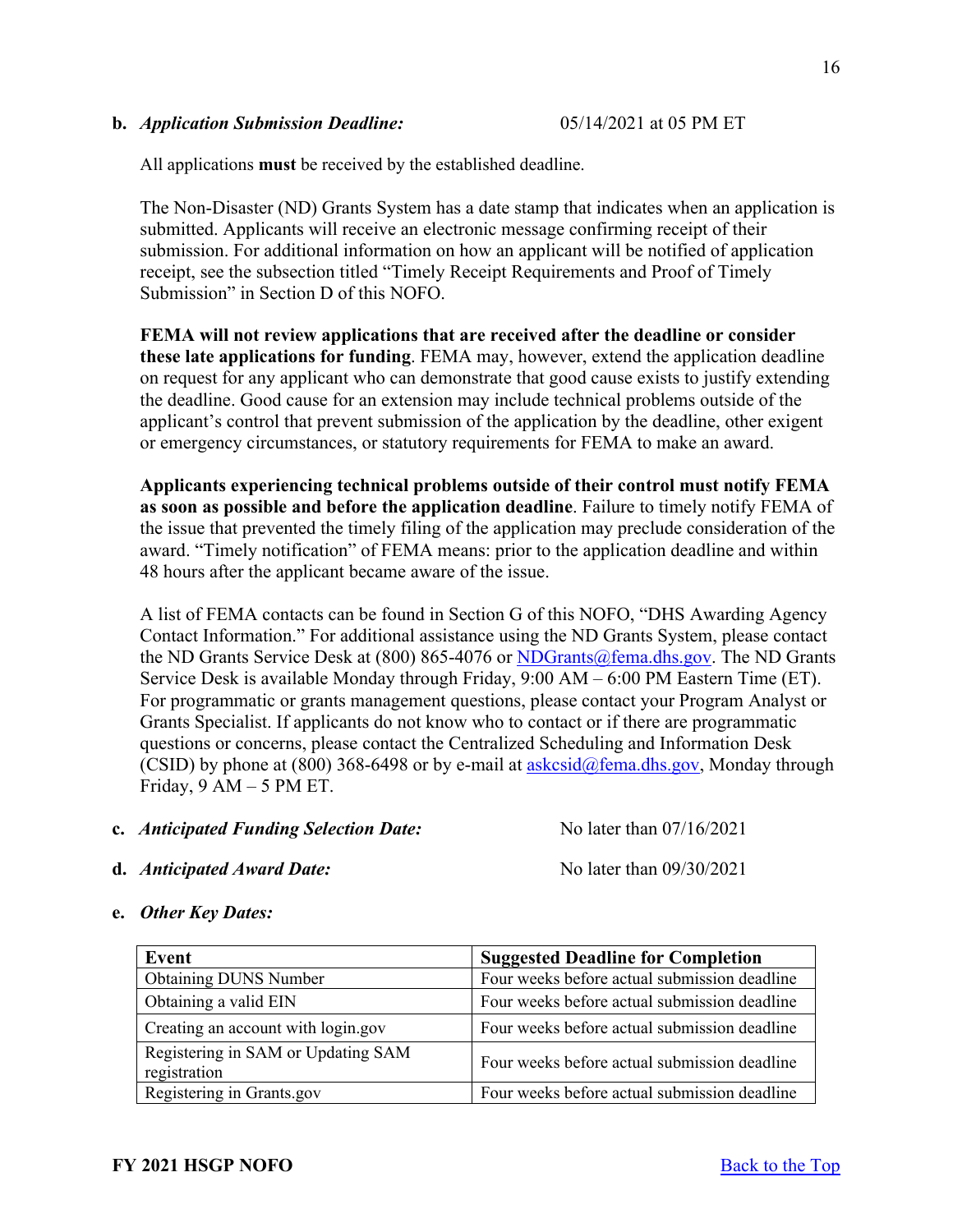| Starting application in Grants.gov                                         | One week before actual submission deadline |  |  |
|----------------------------------------------------------------------------|--------------------------------------------|--|--|
| Submitting the final application in ND Grants   By the submission deadline |                                            |  |  |

## <span id="page-16-0"></span>**2. Agreeing to Terms and Conditions of the Award**

By submitting an application, applicants agree to comply with the requirements of this NOFO and the terms and conditions of the award, should they receive an award.

## <span id="page-16-1"></span>**3. Address to Request Application Package**

See the [Preparedness Grants Manual](https://www.fema.gov/media-library/assets/documents/178291) for requesting and submitting an application.

Initial applications are processed through the **Grants** gov portal. Final applications are completed and submitted through FEMA's ND Grants System. Application forms and instructions are available at Grants.gov. To access these materials, go to [http://www.grants.gov.](http://www.grants.gov/)

Hard copies of the NOFO can be downloaded at [Grants.gov](https://www.grants.gov/) or obtained via email from the Awarding Office points of contact listed in Section G of this NOFO, "DHS Awarding Agency Contact Information" or by TTY (800) 462-7585.

# <span id="page-16-2"></span>**4. Steps Required to Obtain a Unique Entity Identifier, Register in the System for Award Management (SAM), and Submit an Application**

Applying for an award under this program is a multi-step process and requires time to complete. Applicants are encouraged to register early as the registration process can take four weeks or more to complete. Therefore, registration should be done in sufficient time to ensure it does not impact your ability to meet required submission deadlines.

Please review the table above for estimated deadlines to complete each of the steps listed. Failure of an applicant to comply with any of the required steps before the deadline for submitting an application may disqualify that application from funding.

To apply for an award under this program, all applicants must:

- a. Apply for, update, or verify their Data Universal Numbering System (DUNS) number from Dun & Bradstreet and Employer Identification Number (EIN) from the Internal Revenue Service;
- b. In the application, provide a valid DUNS number, which is currently the unique entity identifier;
- c. Have an account with [login.gov;](https://www.login.gov/)
- d. Register for, update, or verify their SAM account and ensure the account is active before submitting the application;
- e. Create a Grants.gov account;
- f. Add a profile to a Grants.gov account;
- g. Establish an AOR in Grants.gov;
- h. Register in ND Grants
- i. Submit an initial application in Grants.gov;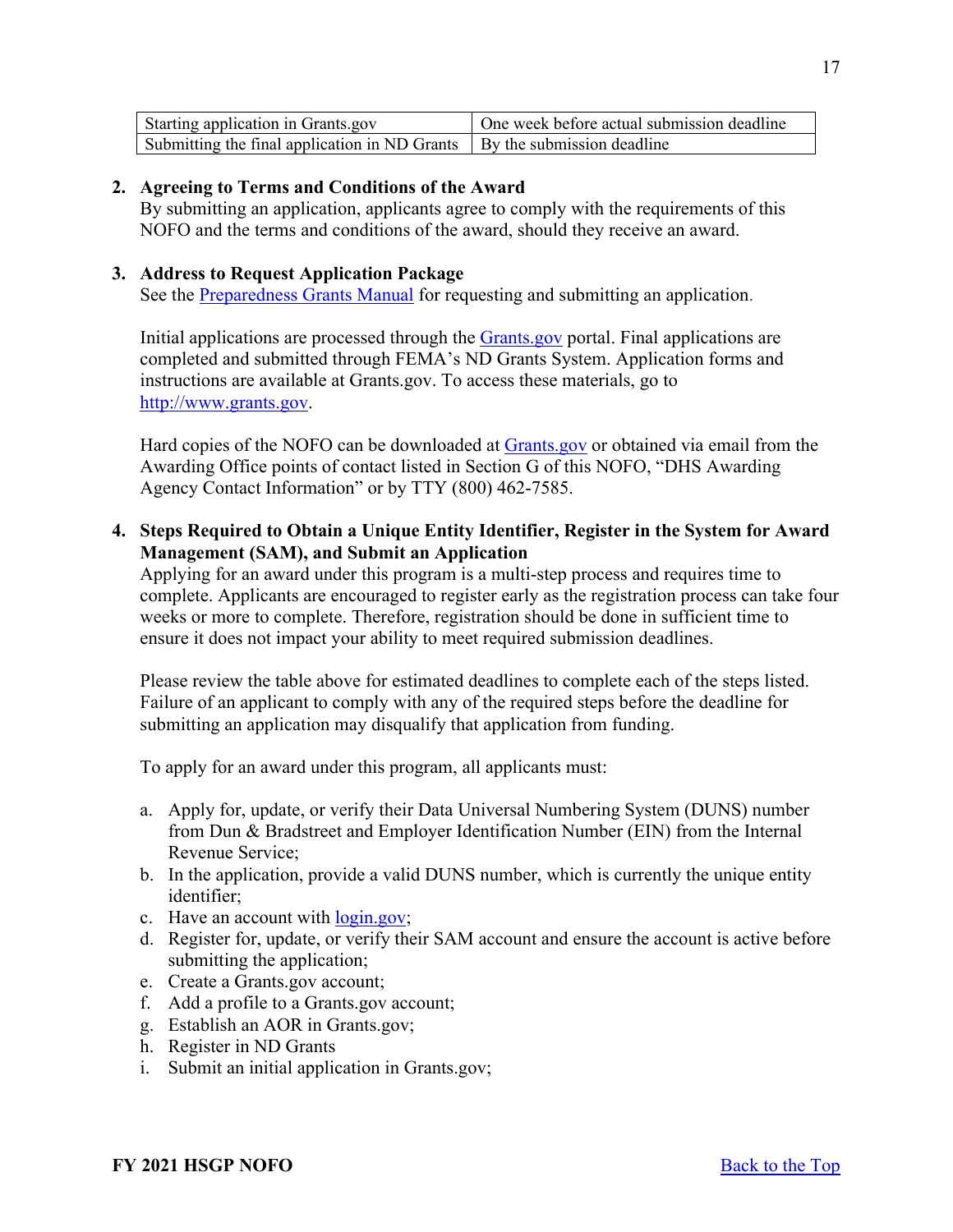- **j. Submit the final application in ND Grants, including electronically signing applicable forms; and**
- k. Continue to maintain an active SAM registration with current information at all times during which it has an active federal award or an application or plan under consideration by a federal awarding agency. As part of this, applicants must also provide information on an applicant's immediate and highest-level owner and subsidiaries, as well as on all predecessors that have been awarded federal contracts or federal financial assistance within the last three years, if applicable.

Specific instructions on how to apply for, update, or verify a DUNS number or SAM registration or establish an AOR are included below in the steps for applying through Grants.gov.

Applicants are advised that FEMA may not make a federal award until the applicant has complied with all applicable DUNS and SAM requirements. Therefore, an applicant's SAM registration must be active not only at the time of application, but also during the application review period and when FEMA is ready to make a federal award. Further, as noted above, an applicant's or recipient's SAM registration must remain active for the duration of an active federal award. If an applicant's SAM registration is expired at the time of application, expires during application review, or expires any other time before award, FEMA may determine that the applicant is not qualified to receive a federal award and use that determination as a basis for making a federal award to another applicant.

Per 2 C.F.R.  $\S 25.110(c)(2)(ii)$ , if an applicant is experiencing exigent circumstances that prevents it from receiving a DUNS number and completing SAM registration prior to receiving a federal award, the applicant must notify FEMA as soon as possible by contacting  $a$ skcsid $@$ fema.dhs.gov and providing the details of the circumstances that prevent completion of these requirements. If FEMA determines that there are exigent circumstances and FEMA has decided to make an award, the applicant will be required to obtain a DUNS number and complete SAM registration within 30 days of the federal award date.

# <span id="page-17-0"></span>**5. Electronic Delivery**

DHS is participating in the Grants.gov initiative to provide the grant community with a single site to find and apply for grant funding opportunities. DHS encourages or requires applicants to submit their applications online through Grants.gov, depending on the funding opportunity.

For this funding opportunity, FEMA requires applicants to submit initial applications through Grants.gov and a final application through ND Grants.

- <span id="page-17-1"></span>**6. How to Register to Apply through Grants.gov**  For information on how to register to apply through Grants.gov, please see the Preparedness [Grants Manual.](https://www.fema.gov/media-library/assets/documents/178291)
- <span id="page-17-2"></span>**7. How to Submit an Initial Application to FEMA via Grants.gov**  Standard Form 424 (SF-424) is the initial application for this NOFO.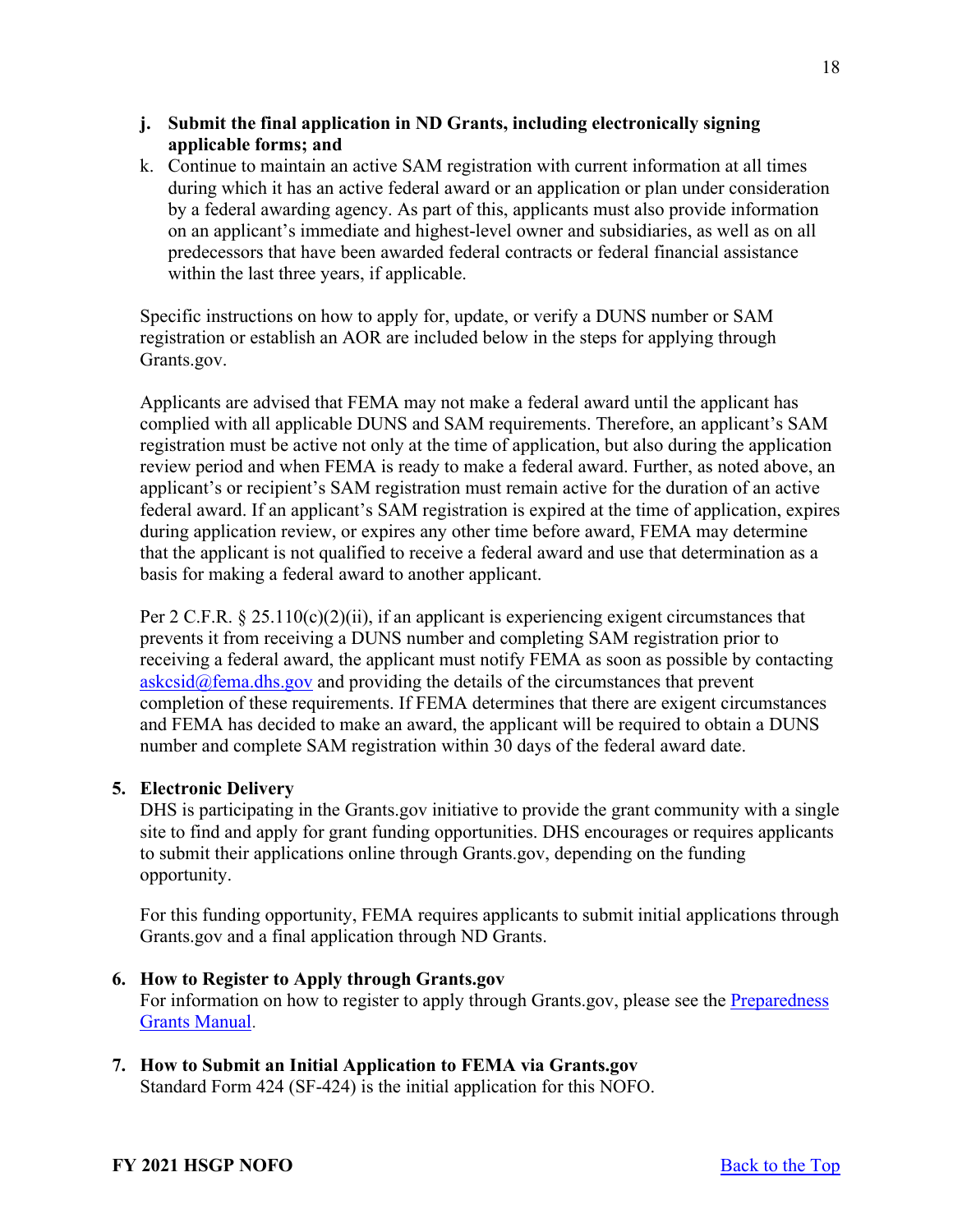Grants.gov applicants can apply online using a workspace. A workspace is a shared, online environment where members of a grant team may simultaneously access and edit different web forms within an application. For each Notice of Funding Opportunity, you can create individual instances of a workspace. Applicants are encouraged to submit their initial applications in Grants.gov at least seven days before the application deadline.

In Grants.gov, applicants need to submit the following forms:

- SF-424, Application for Federal Assistance
- Grants.gov Lobbying Form, Certification Regarding Lobbying

For further information on how to submit an initial application via Grants.gov, please see the [Preparedness Grants Manual.](https://www.fema.gov/media-library/assets/documents/178291)

# <span id="page-18-0"></span>**8. Submitting the Final Application in ND Grants**

After submitting the initial application in Grants.gov, eligible applicants will be notified by FEMA and asked to proceed with submitting their complete application package in ND Grants. Applicants can register early with ND Grants and are encouraged to begin their ND Grants registration at the time of this announcement or, at the latest, seven days before the application deadline. Early registration will allow applicants to have adequate time to start and complete their applications.

Applicants needing assistance registering for the ND Grants system should contact [ndgrants@fema.dhs.gov](mailto:ndgrants@fema.dhs.gov) or (800) 865-4076. For step-by-step directions on using the ND Grants system and other guides, please see [https://www.fema.gov/grants/guidance-tools/non](https://www.fema.gov/grants/guidance-tools/non-disaster-grants-management-system)[disaster-grants-management-system.](https://www.fema.gov/grants/guidance-tools/non-disaster-grants-management-system)

In ND Grants, applicants will be prompted to submit the standard application information and any program-specific information required as described in Section D.10 of this NOFO, "Content and Form of Application Submission.". The Standard Forms (SF) are auto generated in ND Grants, but applicants may access these forms in advance through the Forms tab under the [SF-424 family on Grants.gov.](https://www.grants.gov/forms/sf-424-family.html) Applicants should review these forms before applying to ensure they have all the information required.

For additional application submission requirements, including program-specific requirements, please refer to the subsection titled "Content and Form of Application Submission" under Section D of this NOFO.

# <span id="page-18-1"></span>**9. Timely Receipt Requirements and Proof of Timely Submission**

As application submission is a two-step process, the applicant with the AOR role who submitted the application in Grants.gov will receive an acknowledgement of receipt and a tracking number (GRANTXXXXXXXX) from Grants.gov with the successful transmission of its initial application. **This notification does not serve as proof of timely submission, as the application is not complete until it is submitted in ND Grants.** Applicants can also view the ND Grants Agency Tracking Number by accessing the Details tab in the submitted workspace section in Grants.gov, under the Agency Tracking Number column. Should the Agency Tracking Number not appear, the application has not yet migrated from Grants.gov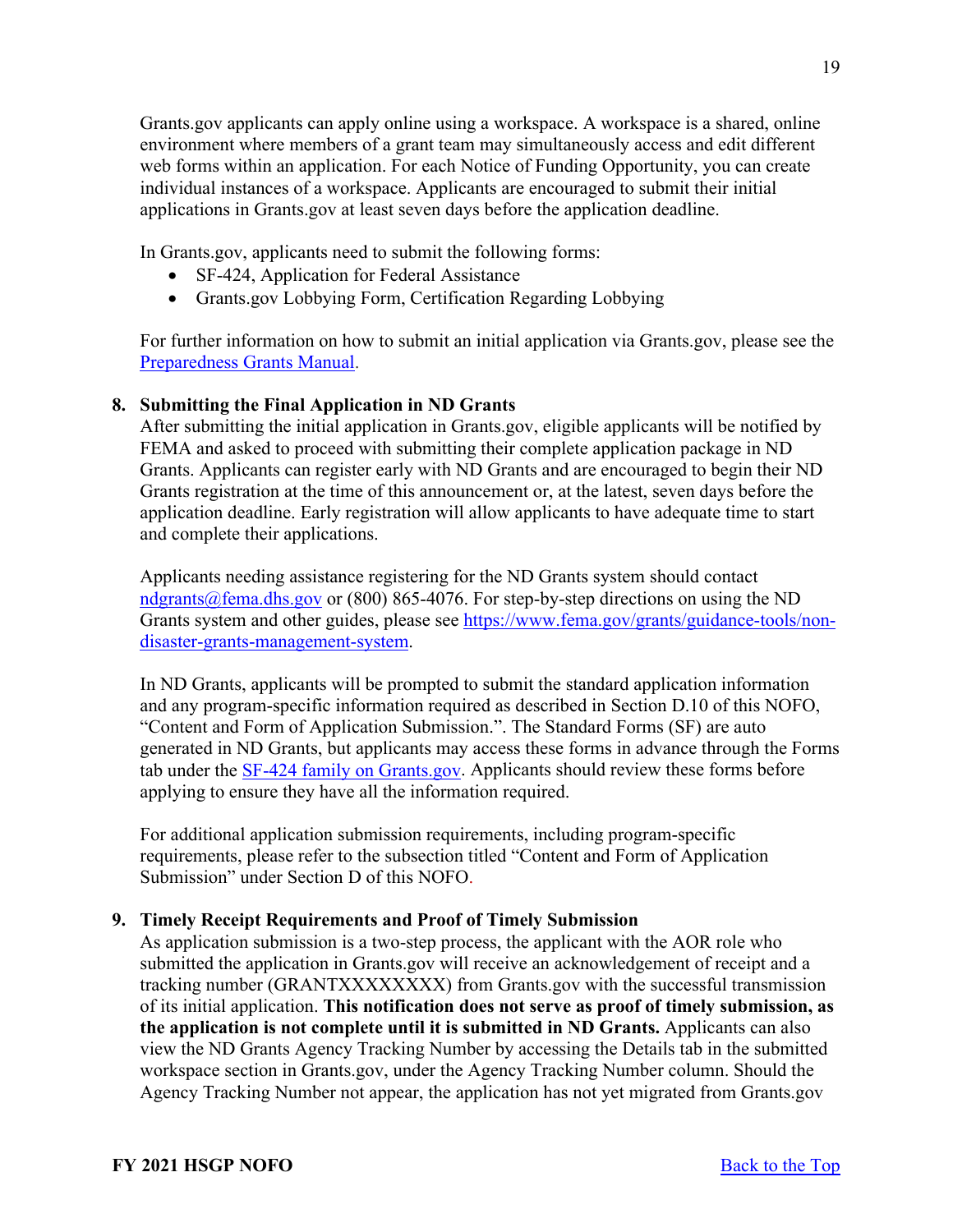into the ND Grants System. Please allow 24 hours for your ND Grants application tracking number to migrate.

All applications must be received in ND Grants by **5 PM ET** on the application deadline. Proof of timely submission is automatically recorded by ND Grants. An electronic date/time stamp is generated within the system when the application is successfully received by ND Grants. Additionally, the applicant(s) listed as contacts on the application will receive a system-generated email to confirm receipt.

# <span id="page-19-0"></span>**10. Content and Form of Application Submission**

# **a.** *Standard Required Application Forms and Information*

# **I. GRANTS.GOV**

- **SF-424, Application for Federal Assistance**, initial application submitted through Grants.gov
- **Grants.gov Lobbying Form, Certification Regarding Lobbying**, submitted through Grants.gov

# **II. ND GRANTS**

- **SF-424A, Budget Information (Non-Construction)**, submitted via the forms generated by ND Grants
	- o **For construction under an award, submit SF-424C, Budget Information (Construction)**, submitted via the forms generated by ND Grants, in addition to or instead of SF-424A
- **SF-424B, Standard Assurances (Non-Construction)**, submitted via the forms generated by ND Grants
	- o **For construction under an award, submit SF-424D, Standard Assurances (Construction)**, submitted via the forms generated by ND Grants, in addition to or instead of SF-424B
- **SF-LLL, Disclosure of Lobbying Activities**, submitted via the forms generated by ND **Grants**
- **Indirect Cost Agreement or Proposal**, submitted as an attachment in ND Grants if the budget includes indirect costs and the applicant is required to have an indirect cost rate agreement or proposal. If the applicant does not have or is not required to have an indirect cost rate agreement or proposal, please see Section D.13 of this NOFO, "Funding Restrictions and Allowable Costs," for further information regarding allowability of indirect costs and whether alternatives to an indirect cost rate agreement or proposal might be available, or contact the relevant FEMA staff identified in Section G of this NOFO, "DHS Awarding Agency Contact Information" for further instructions.

Generally, applicants have to submit either the non-construction forms (i.e., SF-424A and SF-424B) or construction forms (i.e., SF-424C and SF-424D), meaning that applicants that only have construction work and do not have any non-construction work need only submit the construction forms (i.e., SF-424C and SF-424D) and not the non-construction forms (i.e., SF-424A and SF-424B), and vice versa. However, applicants who have both construction and non-construction work under this program need to submit both the construction and nonconstruction forms.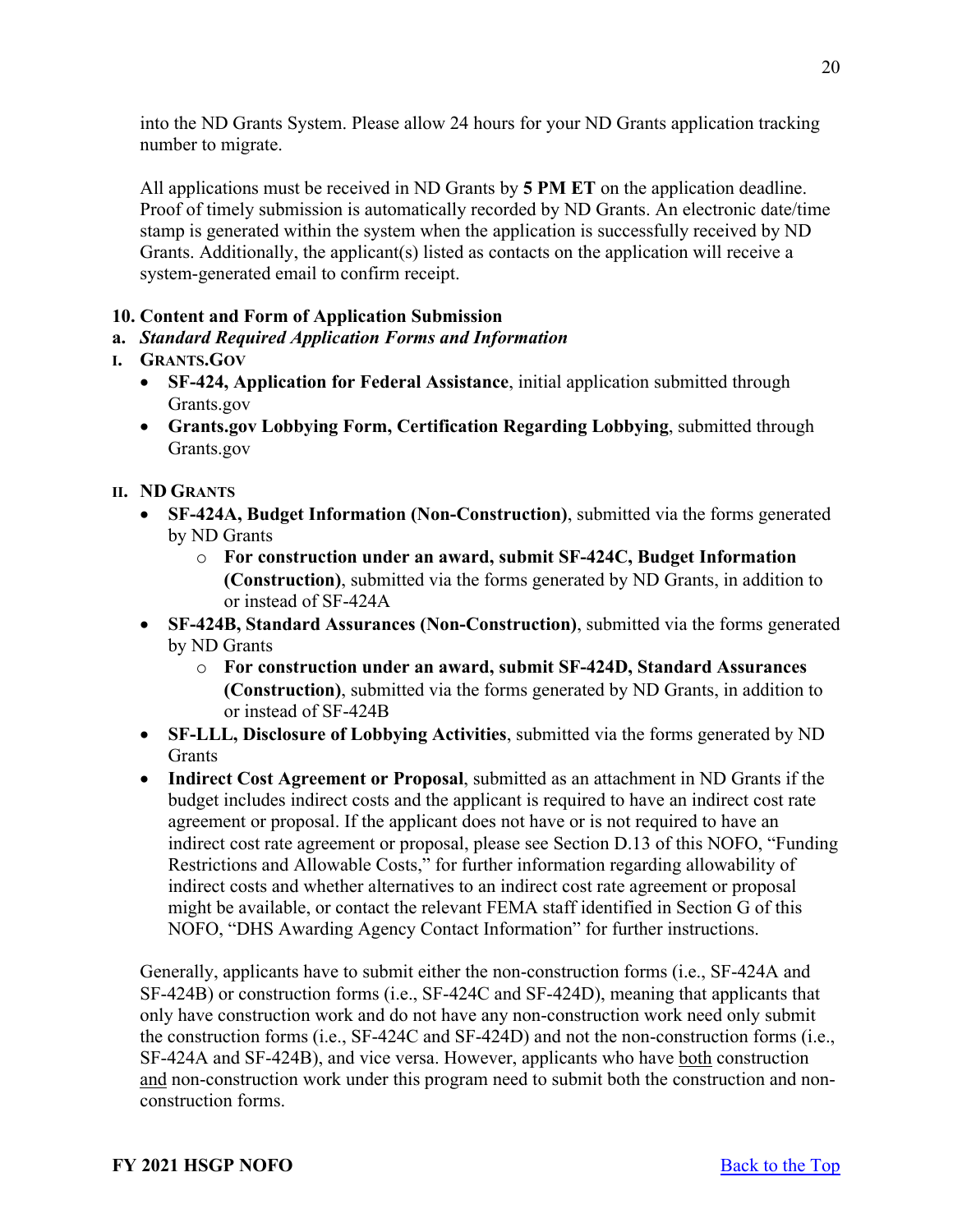# **b.** *Program-Specific Required Forms and Information*

# **I. IJ DEVELOPMENT: SHSP AND UASI**

As part of the FY 2021 HSGP application process for SHSP and UASI funds, applicants must develop formal IJs that address the proposed investments. Failure to fulfill of all of the terms contained in this section will be considered by DHS/FEMA in its evaluation of the effectiveness of the IJs submitted to meet the minimum percent spend requirement for each National Priority Area. Failure to sufficiently align projects to the National Priority Areas and meet the minimum percent spend requirement will result in funds being placed on hold until those issues are addressed.

FY 2021 SHSP and UASI applications must include one (1) IJ and at least one (1) respective project for each of the five National Priority Areas (Cybersecurity, Soft Targets/Crowded Places, Intelligence and Information Sharing, Countering Domestic Violent Extremism, and Emerging Threats) identified in this NOFO. Each of these five IJs must also meet or exceed the minimum percent spend requirement based on the applicant's SHSP and UASI allocation stated in this NOFO. **The SAA must submit one IJ per National Priority Area; all projects associated with a National Priority Area** *must* **be submitted in the same IJ and account for the relevant minimum spend requirement as a percentage of the SHSP or UASI allocation.** SAAs may submit complete project-level information at the time of application but are not required to do so at the time of application. However, any SHSP or UASI application that does not include an IJ for each National Priority Area that meets the minimum spend requirement will have that funding placed on hold (up to the National Priority Area, or up to 30 percent of the total award) until those IJs and project-level details that sufficiently address the National Priority Areas are received and approved by DHS/FEMA.

Each IJ must *demonstrate* how proposed investments:

- Support terrorism preparedness;
- Support closing capability gaps or sustaining capabilities identified in the community's THIRA/SPR process; and
- Support the overcoming of existing logistical, technological, legal, policy, and other impediments to collaborating, networking, sharing information, cooperating, and fostering a culture of national preparedness with federal, state, tribal, and local governments, as well as other regional, and nonprofit partners in efforts to prevent, prepare for, protect against, and respond to acts of terrorism, to meet its target capabilities, support the national security mission of DHS and other federal agencies, and to otherwise reduce the overall risk to the high-risk urban area, the state, or the Nation.

Each IJ must *explain* how the proposed investments will support the applicant's efforts to:

- Prevent a threatened or an actual act of terrorism;
- Prepare for all hazards and threats, while explaining the nexus to terrorism preparedness;
- Protect citizens, residents, visitors, and assets against the greatest threats and hazards, relating to acts of terrorism; and/or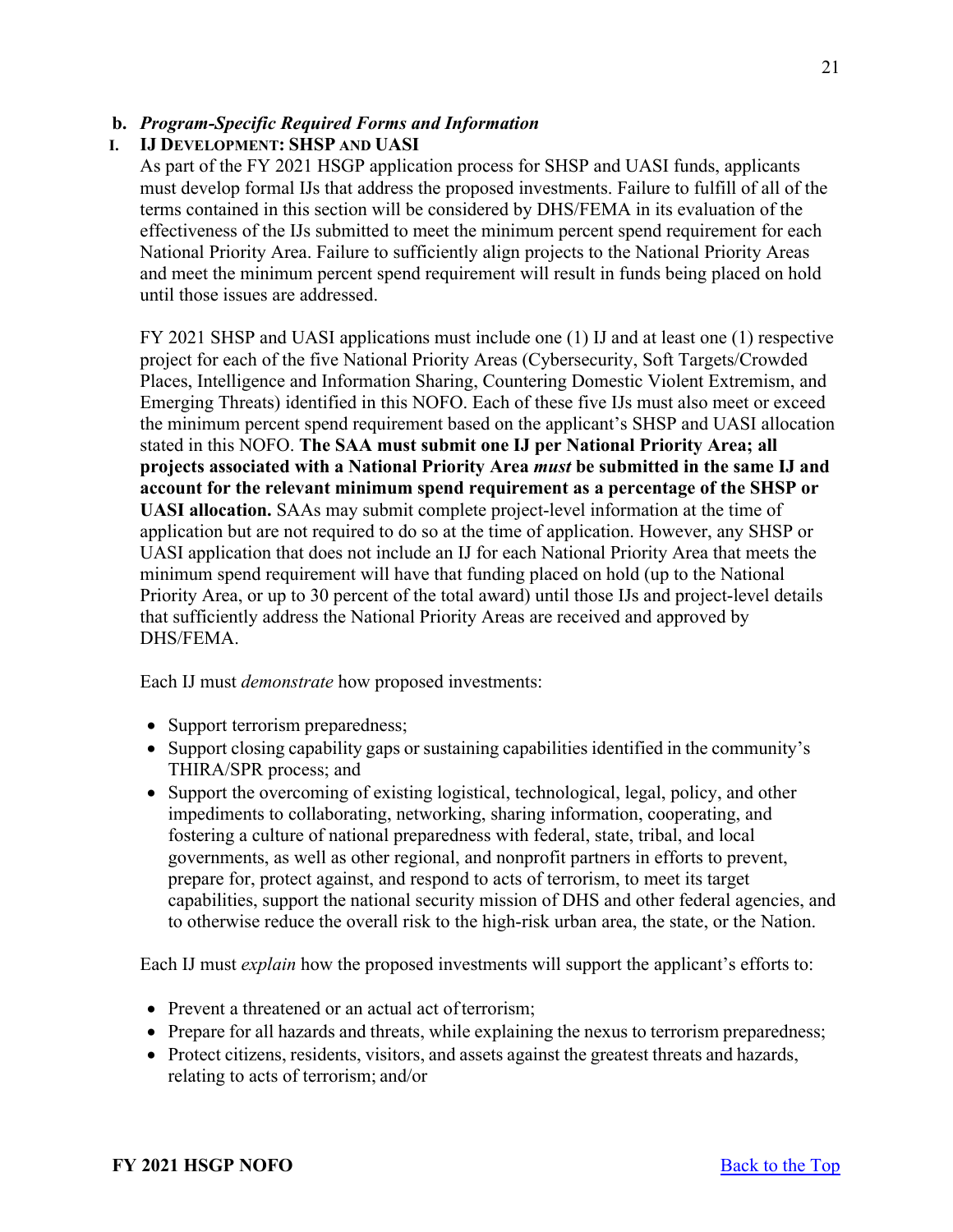• Respond quickly to save lives, protect property and the environment, and meet basic human needs in the aftermath of an act of terrorism or other catastrophic incidents.

If not included in the application, SHSP and UASI recipients must submit complete projectlevel information for each SHSP and UASI IJ as part of the Biannual Strategy Implementation Report (BSIR) due by January 30, 2022. This includes IJs for the five National Priority Areas.

DHS/FEMA will evaluate the effectiveness of the projects submitted in support of the National Priority Areas, either at the time of application or as part of the December 2021 BSIR. DHS/FEMA will not reduce FY 2021 HSGP awards based on the effectiveness review but will work with recipients to ensure compliance with the National Priority Area requirements based on the results of the effectiveness review. Recipients and subrecipients will not be permitted to expend funding under the National Priority Areas until the effectiveness of the proposed projects has been reviewed and confirmed by FEMA.

# **II. DEVELOPMENT OF INVESTMENTS AND PROJECTS: SHSP**

- Applicants must propose at least five and may include up to ten investments.
- Within each investment, applicants must propose at least one project to describe the activities they plan to implement with SHSP funds. There is no limit to the number of projects that may be submitted.
- Required National Priority Area IJs must include the name of the priority in the investment name for easy identification.
- Of the proposed SHSP-funded investments, one single project, within the required Intelligence and Information Sharing National Priority Area IJ, must be in support of a designated fusion center. Recipients must coordinate with the fusion center when developing a fusion center project prior to submission. See additional information on how to develop the fusion center projects below and in the [Preparedness Grants Manual.](https://www.fema.gov/media-library/assets/documents/178291)
- All emergency communications investments must describe how such activities align with needs identified in their Statewide Communication Interoperability Plan (SCIP). Recipients must coordinate with their Statewide Interoperability Coordinator (SWIC) and/or Statewide Interoperability Governing Body (SIGB) when developing an emergency communications investment prior to submission to ensure the project supports the statewide strategy to improve emergency communications and is compatible and interoperable with surrounding systems. The investment name must include the words "emergency communications" to easily identify any emergency communications investments.
- All requested funding must be associated with specific projects. For each project, several pieces of information must be provided to submit the project for consideration in the application, including:
	- o Project name;
	- o Project description;
	- o Subrecipient name, if applicable;
	- o Recipient type (e.g., state or local);
	- o Project location (zip code of the primary location of the project);
	- o Primary core capability the project supports;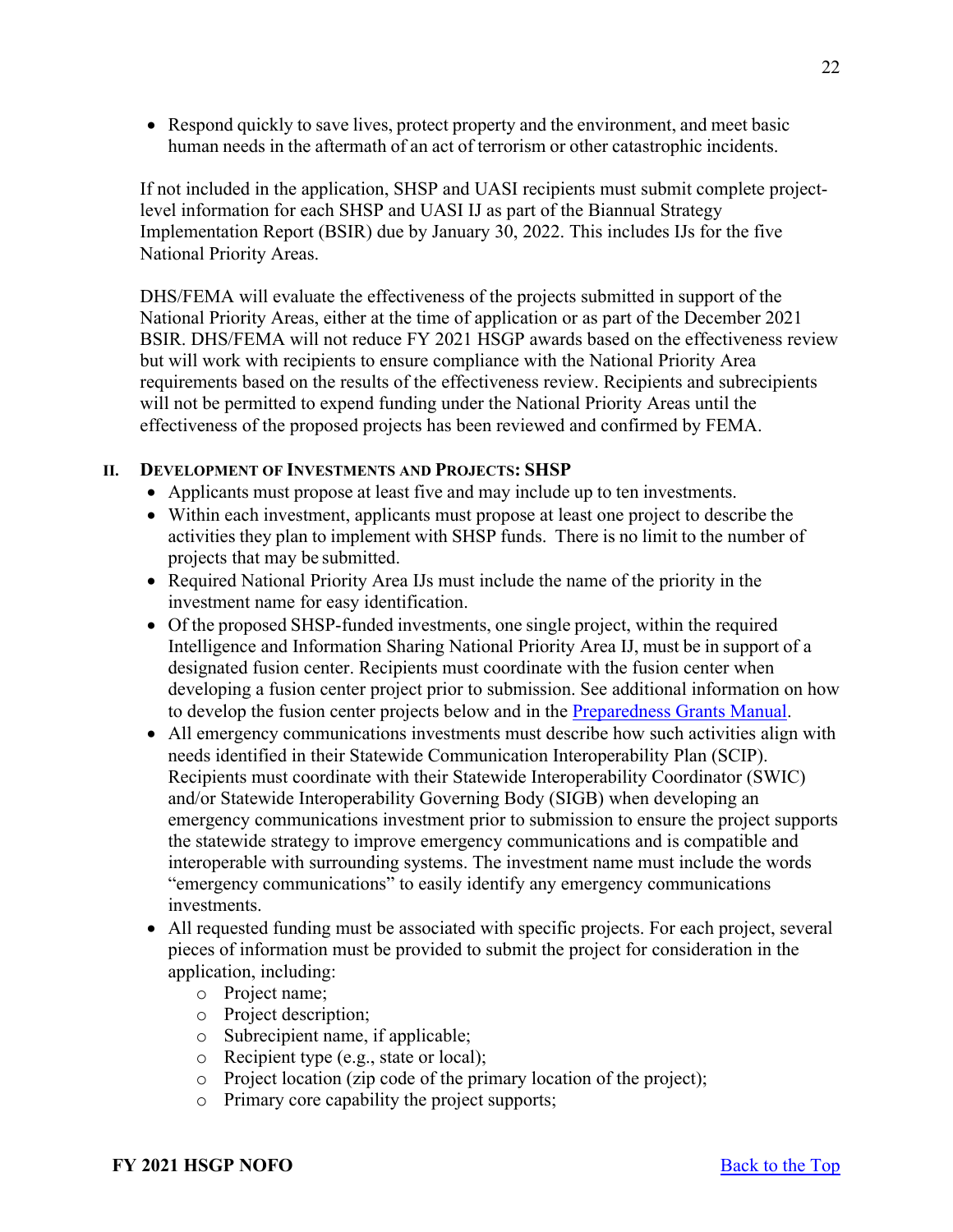- o Whether the project activities are shareable and deployable; and
- o Which National Priority Area (if any) the project supports.
- Projects should describe how the proposed investment supports closing capability gaps or sustaining capabilities identified in the THIRA/SPR process.
- FEMA encourages states to use any DHS provided assessments, such as those performed by DHS's Protective Security Advisors and Cybersecurity Advisors, when developing their IJs.

# **III. NATIONAL PRIORITY AREA INVESTMENTS: SHSP**

States are encouraged to review the [Strategic Framework for Countering Terrorism and](https://www.dhs.gov/publication/dhs-strategic-framework-countering-terrorism-and-targeted-violence)  [Targeted Violence](https://www.dhs.gov/publication/dhs-strategic-framework-countering-terrorism-and-targeted-violence) when developing investments.

# • **Cybersecurity IJ (7.5 percent)**

At least one investment must be in support of the state's cybersecurity efforts. The investment must meet or exceed the FY 2021 national priority percentage for cybersecurity and will also be subject to DHS/FEMA's evaluation of the effectiveness of the proposed investments. Cybersecurity investments must support the security and functioning of critical infrastructure and core capabilities as they relate to preventing, preparing for, protecting against, or responding to acts of terrorism. Recipients and subrecipients of FY 2021 HSGP grant awards will be required to complete the 2021 [Nationwide Cybersecurity Review](https://www.cisecurity.org/ms-isac/services/ncsr/) (NCSR), enabling agencies to benchmark and measure progress of improving their cybersecurity posture. The Chief Information Officer (CIO), Chief Information Security Officer (CISO) or equivalent for each recipient should complete the NCSR. If there is no CIO or CISO, the most senior cybersecurity professional should complete the assessment. The NCSR is available at no cost to the user and takes approximately 2-3 hours to complete. The 2021 NCSR is estimated to be open from October – December 2021.

The NCSR is an annual requirement for recipients and subrecipients of HSGP funds. Additionally, FEMA recognizes that some subawards will not be issued until after the NCSR has closed. In such cases, such subrecipients will be required to complete the first available NCSR offered after the subaward has been issued by the pass-through entity. Although not required by SLTTs that did not receive HSGP funds, all SLTT agencies with preparedness responsibilities are highly encouraged to participate and complete the NCSR to evaluate their cybersecurity posture. For detailed information and background on the NCSR, please see [IB 439.](https://www.fema.gov/sites/default/files/2020-08/ib_439_fy_2019__supplemental_ncsr_cybersecurity_041219.pdf)

# • **Soft Targets/Crowded Places IJ (5 percent)**

Soft targets and crowded places are increasingly appealing to terrorists and other extremist actors because of their relative accessibility and the large number of potential targets. This challenge is complicated by the prevalent use of simple tactics and less sophisticated attacks. Segments of our society are inherently open to the general public, and by nature of their purpose do not incorporate strict security measures. Given the increased emphasis by terrorists and other extremist actors to leverage less sophisticated methods to inflict harm in public areas, it is vital that the public and private sectors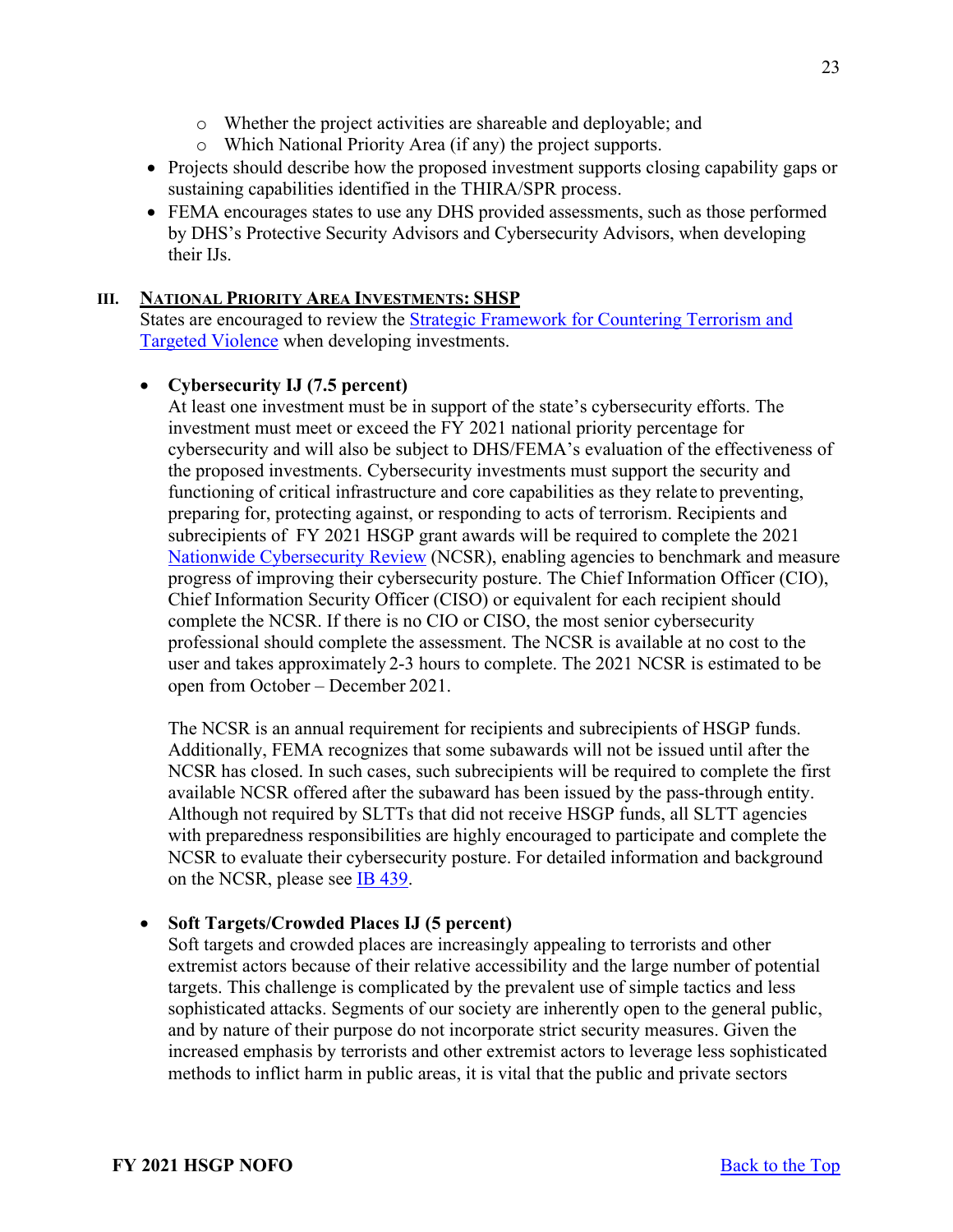collaborate to enhance security of locations such as transportation centers, parks, restaurants, shopping centers, special event venues, and similar facilities.

Given the increased risk to soft targets and crowded places, at least one investment must be in support of the state's efforts to protect soft targets/crowded places. Additionally, the proposed investment must meet or exceed the FY 2021 national priority percentage for soft targets/crowded places and will also be subject to DHS/FEMA's evaluation of the effectiveness of the proposed investments. Additional resources and information regarding securing soft targets and crowded places are available through the [Cybersecurity and Infrastructure Security Agency.](https://www.cisa.gov/securing-soft-targets-and-crowded-places) States are encouraged to engaged DHS' Protective Security Advisors' security assessments of soft targets to ensure that recommendations from those assessments are taken into consideration when allocating grant funding.

#### • **Information and Intelligence Sharing and Cooperation IJ (5 percent)**

Effective homeland security operations rely on access to, analysis of, and the timely sharing of open source, unclassified, and classified information, suspicious activity reports, tips/leads, and actionable intelligence on indicators and behaviors to accurately identify, assess, and mitigate a wide array of threats against the United States, including terrorism, threats to life, targeted violence, and other threats within the DHS mission space. Accordingly, DHS works diligently to enhance intelligence collection, integration, analysis, and information sharing capabilities to ensure partners, stakeholders, and senior leaders receive actionable intelligence and information necessary to inform their decisions and operations. A critical and statutorily charged mission of DHS is to deliver intelligence and information to federal, state, local, and tribal governments and private sector partners. Cooperation and information sharing among state, federal, and local partners across all areas of the homeland security enterprise, including counterterrorism – including both international and domestic terrorism, cybersecurity, border security, transnational organized crime, immigration enforcement, economic security, and other areas is critical to homeland security operations and the prevention of, preparation for, protection against, and responding to acts of terrorism, and other threats to life and criminal acts of targeted violence.

Given the importance of information sharing and collaboration to effective homeland security solutions, at least one investment must be in support of the state's efforts to enhance information sharing and cooperation with DHS and other federal agencies. As noted above, this requirement must include at least one dedicated fusion center project. Additional instructions on development of the fusion center project can be found below. Applicants must justify persuasively how they will contribute to the information sharing and collaboration purposes of the investment and a culture of national preparedness. Additionally, the proposed investment must meet or exceed the FY 2021 national priority percentage for information sharing and cooperation with DHS and will also be subject to DHS/FEMA's evaluation of the effectiveness of the proposed investments. Additional resources and information regarding collaboration and information sharing are available through the Department's [Office of Intelligence and Analysis.](https://www.dhs.gov/building-law-enforcement-and-homeland-security-partnerships)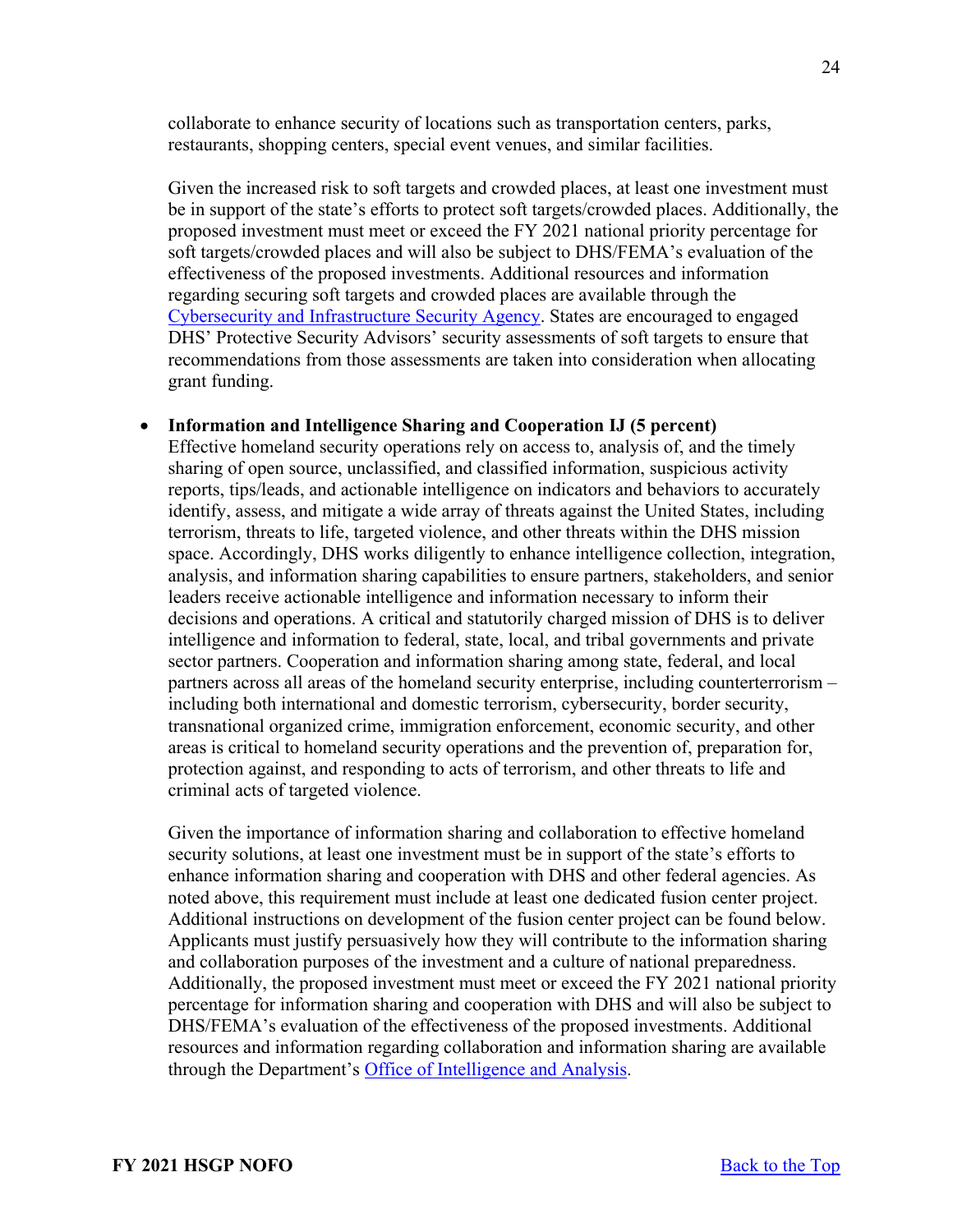## • **Domestic Violent Extremism IJ (7.5 percent)**

As stated in the October 2020 DHS Homeland Threat Assessment, domestic violent extremists, including ideologically motivated lone offenders and small groups, present the most persistent and lethal terrorist threat to the Homeland. These violent extremists capitalize on social and political tensions, which have resulted in an elevated threat environment. They utilize social media platforms and other technologies to spread violent extremist ideologies that encourage violence and influence action within the United States. The COVID-19 pandemic has further created an environment that may lead to accelerated mobilization to targeted violence and/or radicalization to domestic terrorism, including driving lawful protests to incite violence, intimidate targets, and promote their violent extremist ideologies.

Given the rise of domestic violent extremism in recent years, at least one investment must be in support of the state's efforts to combat the rise, influence, and spread of domestic violent extremism. Additionally, the proposed investment must meet or exceed the FY 2021 national priority percentage for domestic violent extremism and will also be subject to DHS/FEMA's evaluation of the effectiveness of the proposed investments.

**Please note** that there currently is not a "Domestic Violent Extremism" Investment Type option in the Grant Reporting Tool (GRT). Instead applicants should select the "Standard" Investment Type and clearly name the IJ as "Domestic Violent Extremism Priority Area" to ensure it is appropriately accounted for during FEMA's administrative and effectiveness reviews.

# • **Emerging Threats IJ (5 percent)**

The spread of rapidly evolving and innovative technology, equipment, techniques, and knowledge presents new and emerging dangers for homeland security in the years ahead. Terrorists, criminal actors, and foreign adversaries continue to utilize open source and other technologies to spread misinformation and sow discord in the United States. These actors also remain intent on acquiring WMD capabilities, and rogue nations and non-state actors are aggressively working to develop, acquire, and modernize WMDs that they could use against the Homeland. Meanwhile, biological and chemical materials and technologies with dual use capabilities are more accessible throughout the global market. Due to the proliferation of such information and technologies, rogue nations and nonstate actors have more opportunities to develop, acquire, and use WMDs than ever before. Similarly, the proliferation of UASs, artificial intelligence, and biotechnology increase opportunities of threat actors to acquire and use these capabilities against the United States and its interests.

Given the increased risk of these emerging threats, at least one investment must be in support of the state's efforts to address emerging threats. Additionally, the proposed investment must meet or exceed the FY 2021 national priority percentage for emerging threats and will also be subject to DHS/FEMA's evaluation of the effectiveness of the proposed investments. Additional resources and information regarding emerging threats are available through the [Countering Weapons of Mass Destruction Office](https://www.dhs.gov/topic/weapons-mass-destruction) and the [Cybersecurity and Infrastructure Security Agency.](https://www.cisa.gov/uas-critical-infrastructure)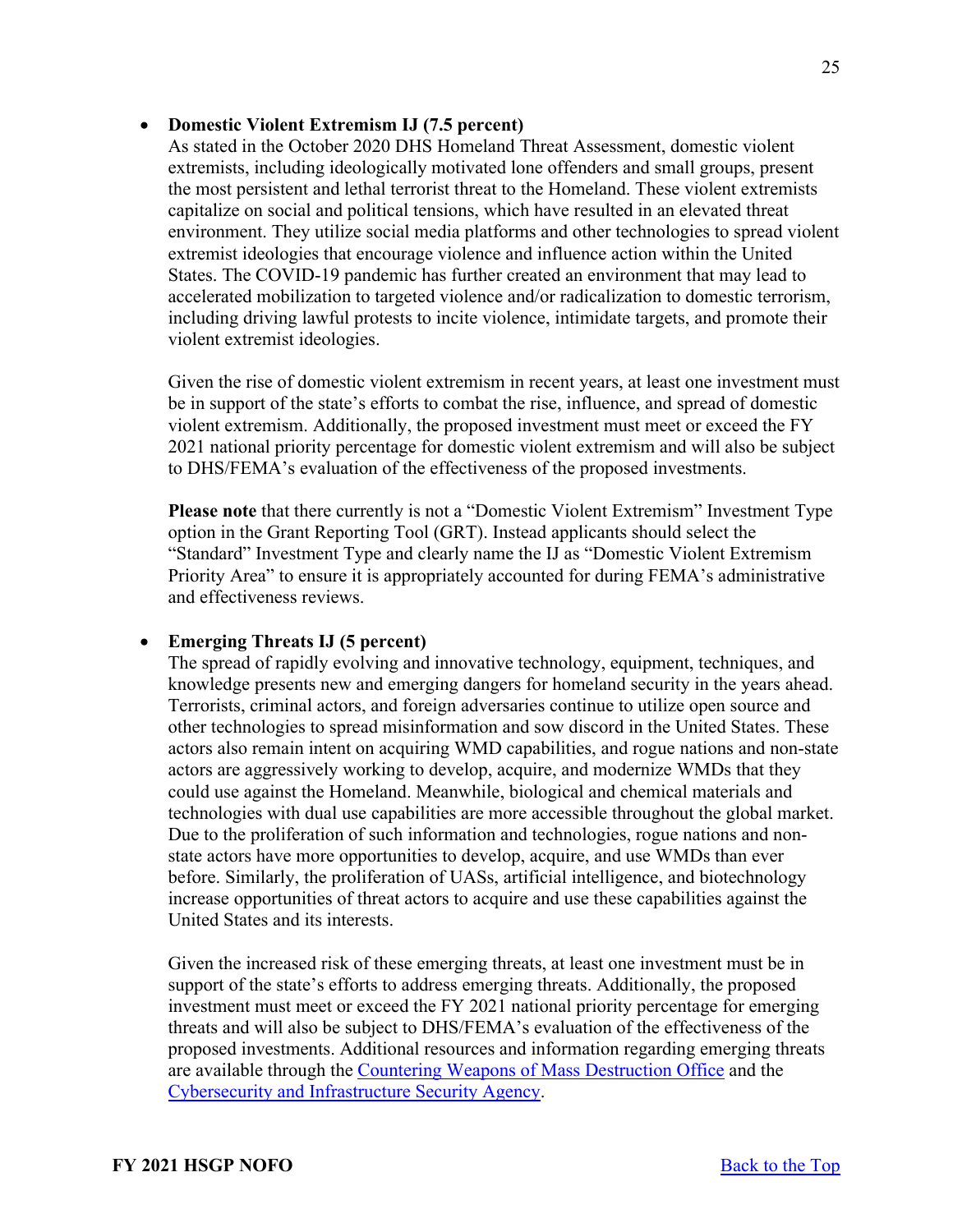## **IV. DEVELOPMENT OF INVESTMENTS AND PROJECTS: UASI**

- Applicants must propose at least five and may include up to ten investments.
- Within each investment, urban areas must propose at least one project to describe the activities they are planning to implement with UASI funds. There is no limit to the number of projects that may be submitted.
- Required National Priority Area IJs must include the name of the priority in the investment name for easy identification.
- Of the proposed projects, urban areas are required to propose one single project, as part of the required intelligence and information sharing IJ, in support of a designated fusion center within the urban area, if applicable. Recipients must coordinate with the fusion center when developing a fusion center project prior to submission. See additional information on how to develop fusion center investments below and in the [Preparedness](https://www.fema.gov/media-library/assets/documents/178291)  [Grants Manual.](https://www.fema.gov/media-library/assets/documents/178291)
- All emergency communications investments must describe how such activities align with the needs identified in their SCIP. Recipients must coordinate with their SWIC and/or SIGB when developing an emergency communications investment prior to submission to ensure the project supports the statewide strategy to improve emergency communications and is compatible and interoperable with surrounding systems. The investment name must include the words "emergency communications" to easily identify any emergency communications investments.
- All requested funding must be associated with specific projects. For each project, several pieces of information must be provided to submit the project for consideration in the application, including:
	- o Project name;
	- o Project description
	- o Subrecipient name, if applicable;
	- o Recipient type (e.g., state or local);
	- o Project location (zip code of the primary location of the project);
	- o Primary core capability the project supports;
	- o Whether the project activities are shareable and deployable; and
	- o Which National Priority Area (if any) the project supports.
- Projects should describe how the proposed investment supports closing capability gaps or sustaining capabilities identified in the THIRA/SPR process.
- FEMA encourages states to use any DHS provided assessments, such as those performed by DHS's Protective Security Advisors and Cybersecurity Advisors, when developing their IJs.

# **V. PRIORITY INVESTMENTS: UASI**

High-risk urban areas are encouraged to review the [Strategic Framework for Countering](https://www.dhs.gov/publication/dhs-strategic-framework-countering-terrorism-and-targeted-violence)  [Terrorism and Targeted Violence](https://www.dhs.gov/publication/dhs-strategic-framework-countering-terrorism-and-targeted-violence) when developing investments.

# • **Cybersecurity IJ (7.5 percent)**

At least one investment must be in support of the urban area's cybersecurity efforts. The investment must meet or exceed the FY 2021 national priority percentage for cybersecurity and will also be subject to DHS/FEMA's evaluation of the effectiveness of the proposed investments. Cybersecurity investments must support the security and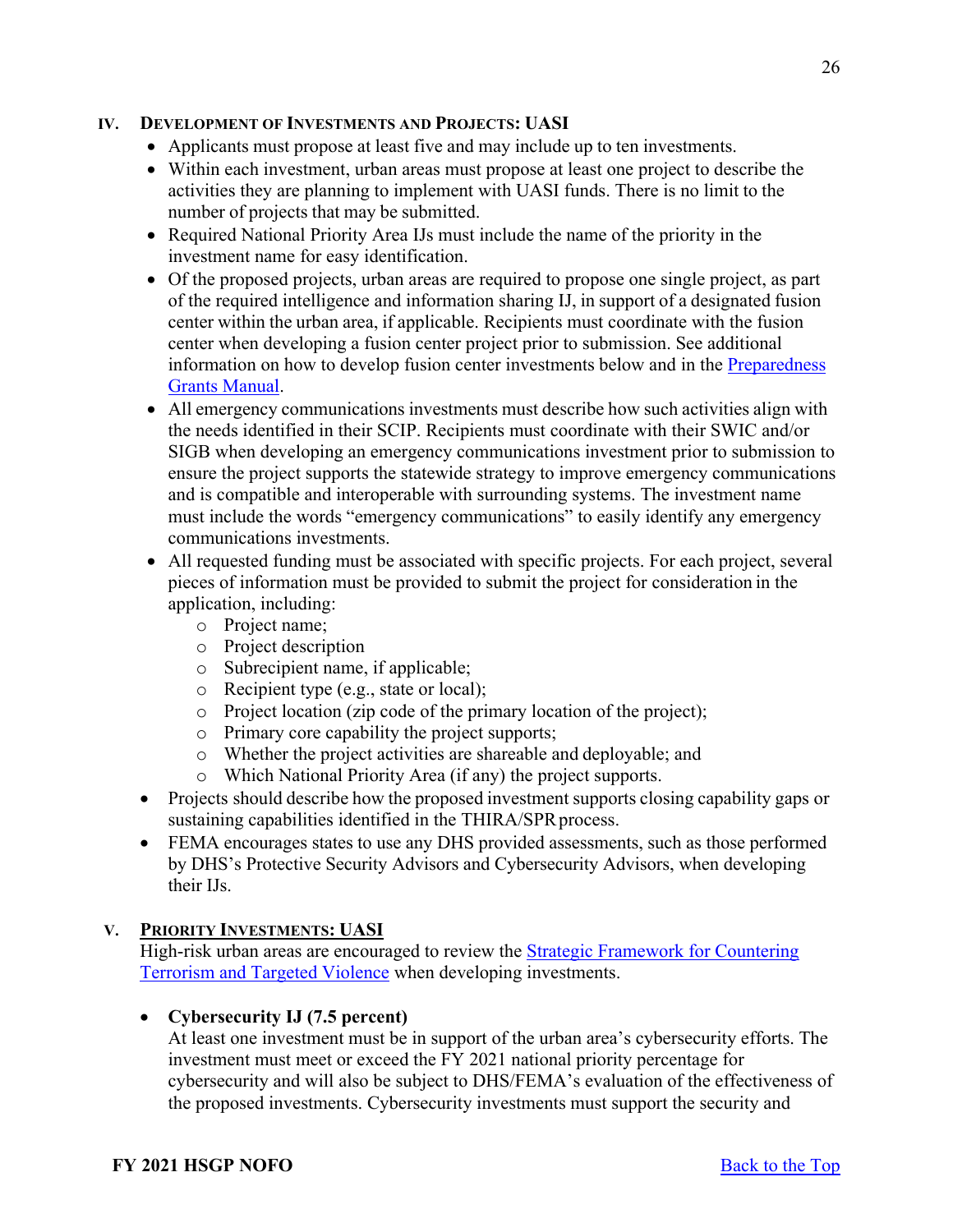functioning of critical infrastructure and core capabilities as they relate to preventing, preparing for, protecting against, or responding to acts of terrorism. Recipients and subrecipients of FY 2021 HSGP awards will be required to complete the 2021 [Nationwide Cybersecurity Review,](https://www.cisecurity.org/ms-isac/services/ncsr/) enabling agencies to benchmark and measure progress of improving their cybersecurity posture. The CIO, CISO or equivalent for each recipient should complete the NCSR. If there is no CIO or CISO, the most senior cybersecurity professional should complete the assessment. The NCSR is available at no cost to the user and takes approximately 2- 3 hours to complete. The 2021 NCSR is estimated to be open from October – December 2021.

The NCSR is an annual requirement for recipients and subrecipients of HSGP funds. Additionally, FEMA recognizes that some subawards will not be issued until after the NCSR has closed. In such cases, such subrecipients will be required to complete the first available NCSR offered after the subaward has been issued by the pass-through entity. Although not required by SLTTs that did not receive HSGP funds, all SLTT agencies with preparedness responsibilities are highly encouraged to participate and complete the NCSR to evaluate their cybersecurity posture. For detailed information and background on the NCSR, please see [IB 439.](https://www.fema.gov/sites/default/files/2020-08/ib_439_fy_2019__supplemental_ncsr_cybersecurity_041219.pdf)

# • **Soft Targets/Crowded Places IJ (5 percent)**

Soft targets and crowded places are increasingly appealing to terrorists and other extremist actors because of their relative accessibility and the large number of potential targets. This challenge is complicated by the prevalent use of simple tactics and less sophisticated attacks. Segments of our society are inherently open to the general public, and by nature of their purpose do not incorporate strict security measures. Given the increased emphasis by terrorists and other extremist actors to leverage less sophisticated methods to inflict harm in public areas, it is vital that the public and private sectors collaborate to enhance security of locations such as transportation centers, parks, restaurants, shopping centers, special event venues, and similar facilities.

Given the increased risk to soft targets and crowded places, at least one investment must be in support of the urban area's efforts to protect soft targets/crowded places. Additionally, the proposed investment must meet or exceed the FY 2021 national priority percentage for soft targets/crowded places and will also be subject to DHS/FEMA's evaluation of the effectiveness of the proposed investments. Additional resources and information regarding securing soft targets and crowded places are available through the [Cybersecurity and Infrastructure Security Agency.](https://www.cisa.gov/securing-soft-targets-and-crowded-places)

#### • **Information and Intelligence Sharing and Cooperation IJ (5 percent)**

Effective homeland security operations rely on access to, analysis of, and timely sharing of open source, unclassified, and classified information, suspicious activity reports, tips/leads, and actionable intelligence on indicators and behaviors to accurately identify, assess, and mitigate a wide array of threats against the United States, including terrorism, threats to life, targeted violence, and other threats within the DHS mission space. Accordingly, DHS works diligently to enhance intelligence collection, integration, analysis, and information sharing capabilities to ensure partners, stakeholders, and senior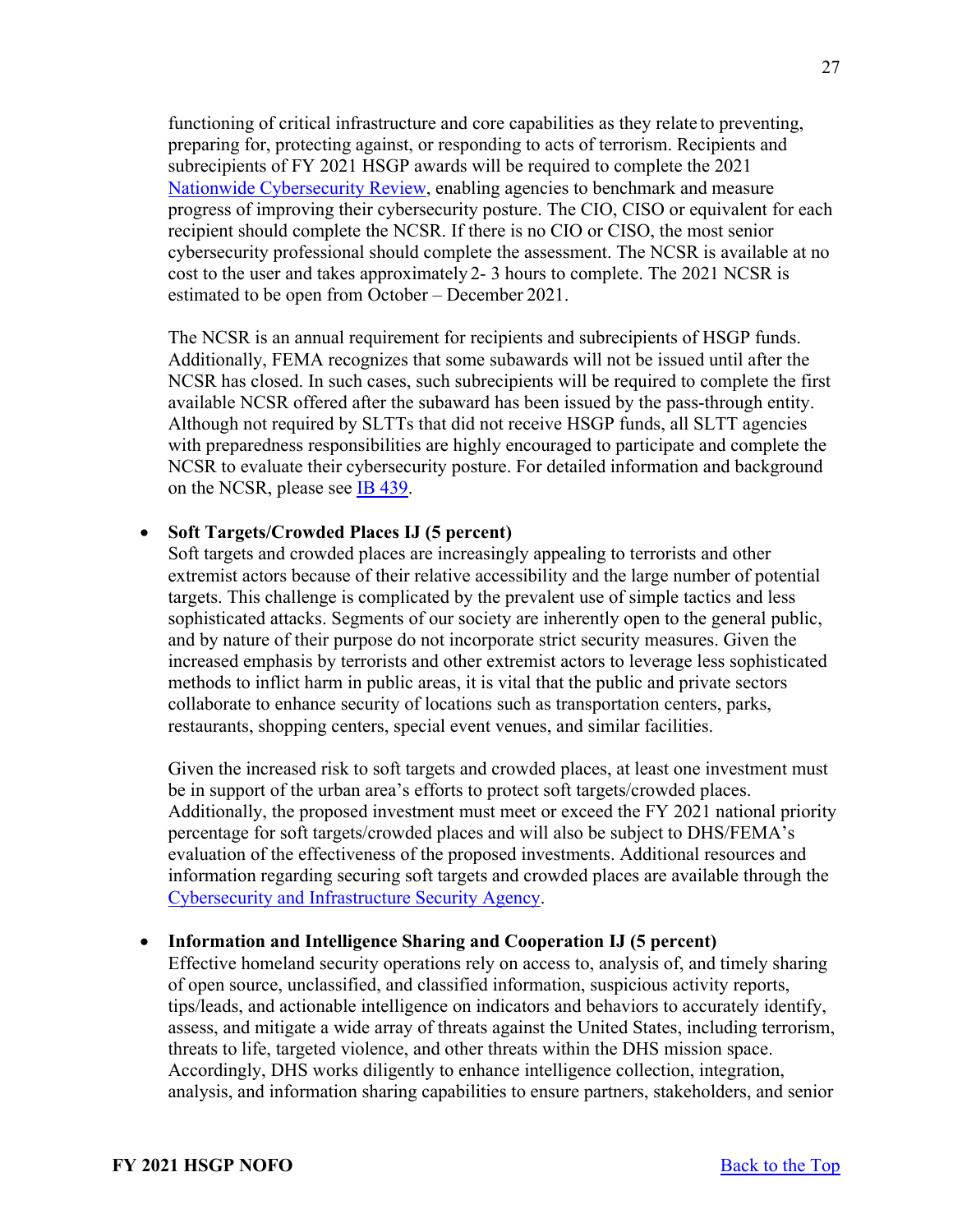leaders receive actionable intelligence and information necessary to inform their decisions and operations. A critical and statutorily charged mission of DHS is to deliver intelligence and information to federal, state, local, and tribal governments and private sector partners. Cooperation and information sharing among state, federal, and local partners across all areas of the homeland security enterprise, including counterterrorism, – including both international and domestic terrorism, cybersecurity, transnational organized crime, economic security, border security, immigration enforcement, and other areas is critical to homeland security operations and the prevention of, preparation for, protection against, and responding to acts of terrorism, and other threats to life and criminal acts of targeted violence.

Given the importance of information sharing and collaboration to effective homeland security solutions, at least one investment must be in support of the urban area's efforts to enhance information sharing and cooperation with DHS and other federal agencies. As noted above, this requirement must include at least one dedicated fusion center project. Additional instructions on development of the fusion center project can be found below. Applicants must justify persuasively how they will contribute to the information sharing and collaboration purposes of the investment and a culture of national preparedness. Additionally, the proposed investment must meet or exceed the FY 2021 national priority percentage for information sharing and cooperation with DHS and will also be subject to DHS/FEMA's evaluation of the effectiveness of the proposed investments. Additional resources and information regarding collaboration and information sharing are available through the Department's [Office of Intelligence and Analysis.](https://www.dhs.gov/building-law-enforcement-and-homeland-security-partnerships)

#### • **Domestic Violent Extremism IJ (7.5 percent)**

As stated in the October 2020 DHS Homeland Threat Assessment, domestic violent extremists, including ideologically motivated lone offenders and small groups, present the most persistent and lethal terrorist threat to the Homeland. These violent extremists capitalize on social and political tensions, which have resulted in an elevated threat environment. They utilize social media platforms and other technologies to spread violent extremist ideologies that encourage violence and influence action within the United States. The COVID-19 pandemic has further created an environment that may lead to accelerated mobilization to targeted violence and/or radicalization to domestic terrorism, including driving lawful protests to incite violence, intimidate targets, and promote their violent extremist ideologies.

Given the rise of domestic violent extremism in recent years, at least one investment must be in support of the urban area's efforts to combat the rise, influence, and spread of domestic violent extremism. Additionally, the proposed investment must meet or exceed the FY 2021 national priority percentage for domestic violent extremism and will also be subject to DHS/FEMA's evaluation of the effectiveness of the proposed investments.

**Please note** that there currently is not a "Domestic Violent Extremism" Investment Type option in the GRT. Instead applicants should select the "Standard" Investment Type and clearly name the IJ as "Domestic Violent Extremism Priority Area" to ensure it is appropriately accounted for during FEMA's administrative and effectiveness reviews.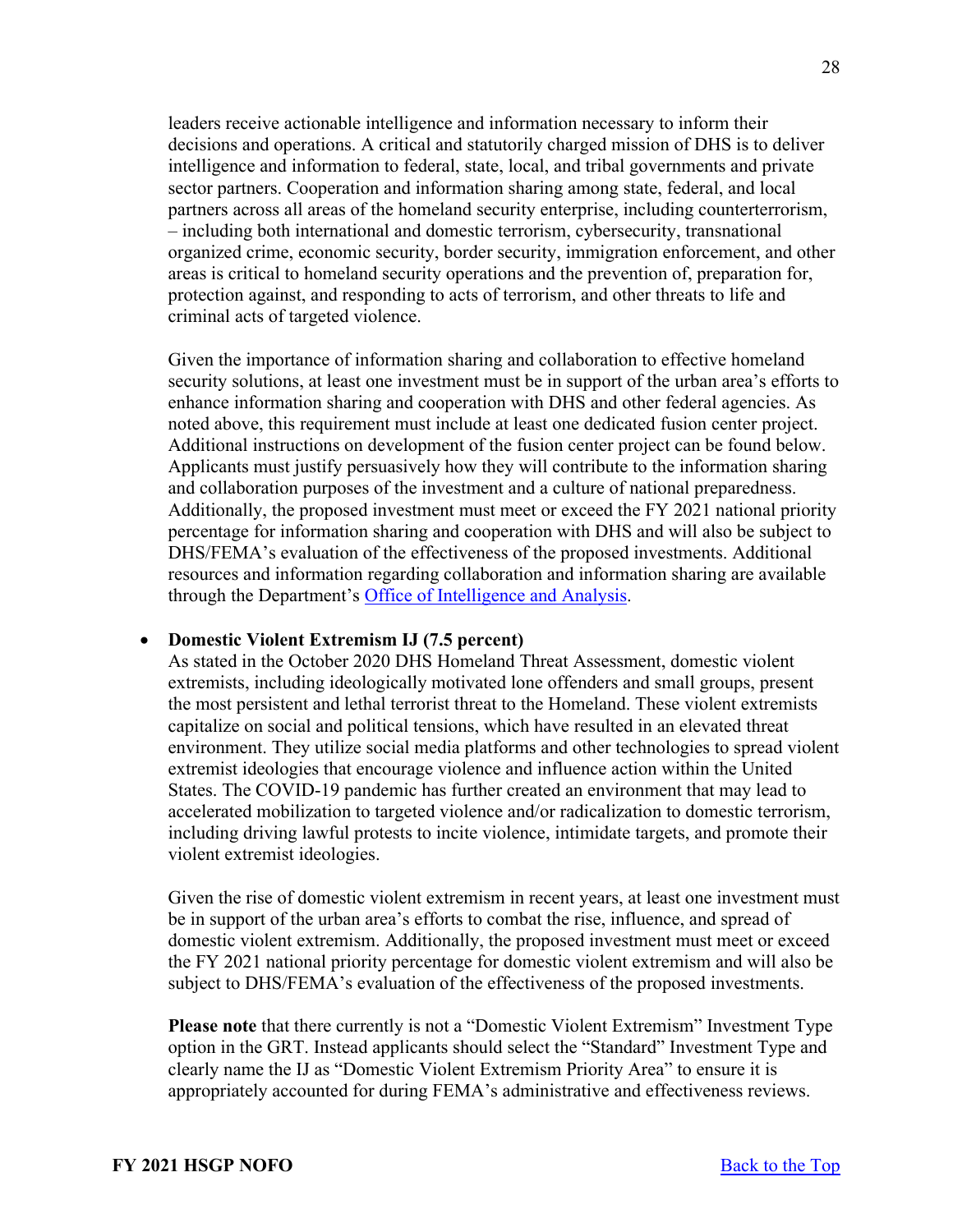# • **Emerging Threats IJ (5 percent)**

The spread of rapidly evolving and innovative technology, equipment, techniques, and knowledge presents new and emerging dangers for homeland security in the years ahead. Terrorists, criminal actors, and foreign adversaries continue to utilize open source and other technologies to spread misinformation and sow discord in the United States. These actors also remain intent on acquiring WMD capabilities, and rogue nations and non-state actors are aggressively working to develop, acquire, and modernize WMDs that they could use against the Homeland. Meanwhile, biological and chemical materials and technologies with dual use capabilities are more accessible throughout the global market. Due to the proliferation of such information and technologies, rogue nations and nonstate actors have more opportunities to develop, acquire, and use WMDs than ever before. Similarly, the proliferation of UASs, artificial intelligence, and biotechnology increase opportunities of threat actors to acquire and use these capabilities against the United States and its interests.

Given the increased risk of these emerging threats, at least one investment must be in support of the urban area's efforts to address emerging threats. Additionally, the proposed investment must meet or exceed the FY 2021 national priority percentage for emerging threats and will also be subject to DHS/FEMA's evaluation of the effectiveness of the proposed investments. Additional resources and information regarding emerging threats are available through the [Countering Weapons of Mass Destruction Office](https://www.dhs.gov/topic/weapons-mass-destruction) and the [Cybersecurity and Infrastructure Security Agency.](https://www.cisa.gov/uas-critical-infrastructure)

# **VI. DEVELOPMENT OF FUSION CENTER PROJECTS: SHSP AND UASI**

If applicable, each applicant must identify a fusion center project that will:

- Indicate alignment to a designated Fusion Center;
- Provide both a brief narrative description and funding itemization for the proposed project activities that directly support the designated fusion center; and
- The descriptive narrative and the financial itemization should align improvement or sustainment requests with fusion center activities as they relate to the Fusion Center Performance Measures found in the [Preparedness Grants Manual.](https://www.fema.gov/media-library/assets/documents/178291)

# *Sample Fusion Center Funding Itemization*

A sample project description and funding itemization are below. For the itemized projects, clearly identify the anticipated fusion center performance improvement or sustainment as a result of the proposed funding.

*The X Fusion enhancement project will fund:* 

- *Salaries, benefits, and training for X number of Fusion Center intelligence analysts*
- *Travel costs associated with fusion center analyst training*
- *This project will directly sustain the Center's current capabilities and performance and directly aligns with performance measures 2021.XXX*
- *We anticipate seeing an improvement in the quality and quantity of analytic production and responses to requests for information as a direct result of the funding of this project*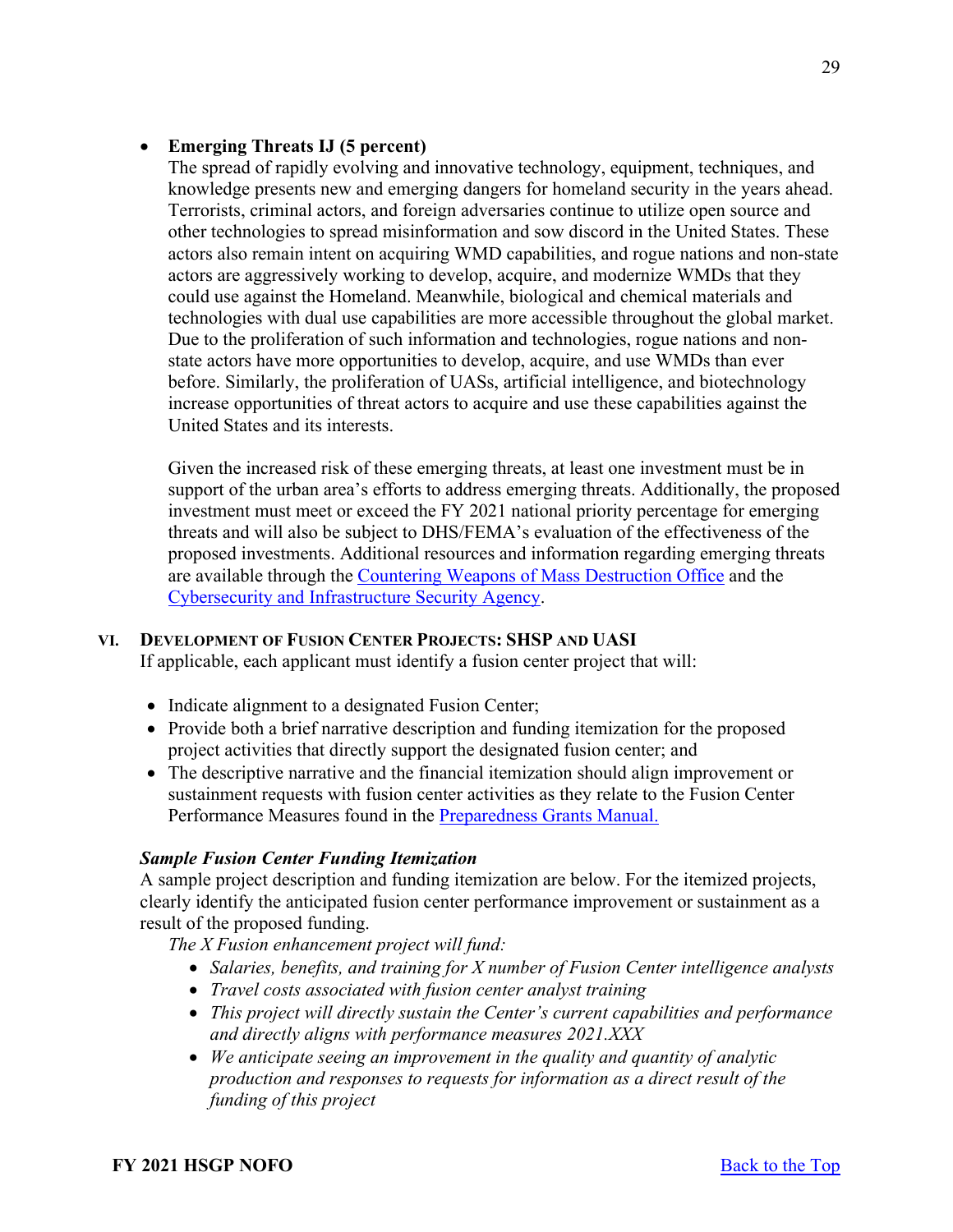| <b>Solution Area and Amount of Proposed</b><br><b>Funding</b> |                             | <b>Percent of Proposed</b><br><b>Funding</b> |  |  |
|---------------------------------------------------------------|-----------------------------|----------------------------------------------|--|--|
| Planning:                                                     | \$10,000                    | 2%                                           |  |  |
| Organization:                                                 | \$200,000                   | 48%                                          |  |  |
| Equipment:                                                    | \$200,000                   | 48%                                          |  |  |
| Training:                                                     | \$10,000                    | 2%                                           |  |  |
| Exercises:                                                    | $\mathcal{S}^{\mathcal{O}}$ | $0\%$                                        |  |  |
| Total:                                                        | \$420,000                   | 100%                                         |  |  |

 The funding itemization for a fusion center project should include the amount and percent of each relevant solution area. As an example:

# **VII. COMPLETING IJS IN THE GRANT REPORTING TOOL (GRT): SHSP AND UASI**

In the Related Documents section of the [Grants.gov p](http://www.grants.gov/)osting, applicants can find the IJ template and instructions for collecting the required information for investments and projects. Additionally, applicants should utilize the Project Worksheet located in [Grants.gov](http://www.grants.gov/) posting to assemble the information required for each project, which will facilitate the input of that information into the GRT.

Applicants must ensure the appropriate National Priority Area "Investment Type" (*Overview Tab – Investment Information Section)* is selected for the corresponding National Priority Area (Cybersecurity, Soft Targets/Crowded Places, Information and Intelligence Sharing and Cooperation, and Emerging Threats). **Important note: there currently is not a "Domestic Violent Extremism" Investment Type option. Applicants should instead select the "Standard" Investment Type and clearly name the IJ as "Domestic Violent Extremism Priority Area" to ensure it is appropriately accounted for during FEMA's administrative and effectiveness reviews.** All non-National Priority Area IJs should have the "Standard" Investment Type option selected.

#### **VIII. DEVELOPMENT OF CONCEPT OF OPERATIONS FOR OPSG**

As part of the FY 2021 OPSG application process, each eligible local unit of government at the county or federally recognized tribal government level must develop a strategic plan called a Concept of Operations (CONOP)/Application, which is a formal proposal of action to address a specific situation and forms the basis for Operations Orders, in coordination with state and federal law enforcement agencies, to include, but not limited to CBP/USBP. CONOPs that are developed at the county level should be inclusive of city, county, tribal, and other local law enforcement agencies that are eligible to participate in OPSG operational activities, and the CONOP/Application should describe participating agencies in the Executive Summary.

CONOP/Application details should include the names of the agencies, points of contact, and individual funding requests. All CONOPs/Applications must be developed in collaboration with the local USBP sector office, the SAA, and the local unit of government. Requests for funding in CONOPs/Applications must be based on risks and the operational enforcement support requirements of its corresponding USBP Sector, as well as the national priorities identified below. USBP Sector offices will forward the CONOPs to USBP Headquarters for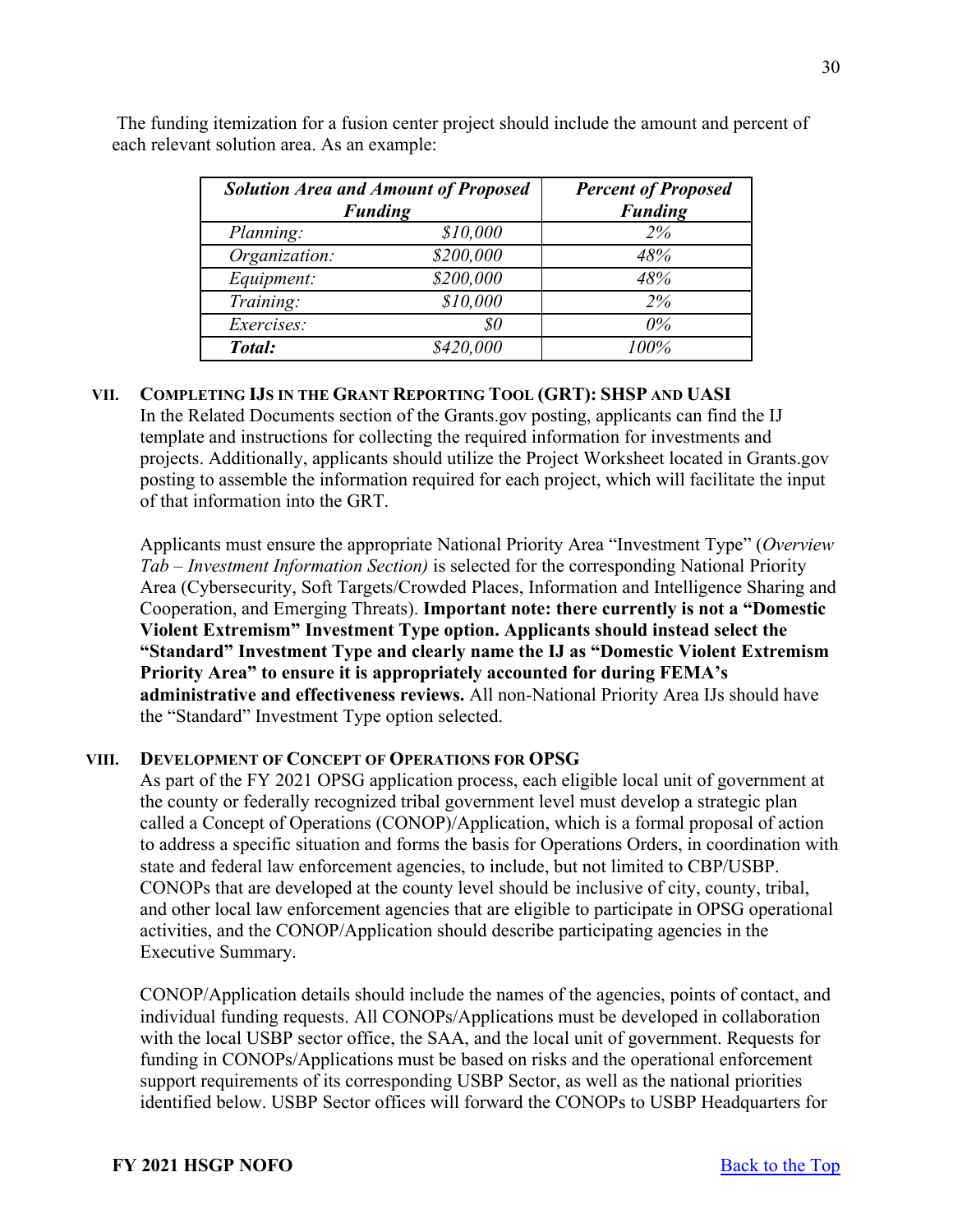vetting and coordination. Applicants will forward corresponding OPSG Applications to the SAA for submission to FEMA. USBP Headquarters will reconcile all submitted CONOPs with the OPSG Applications. FEMA will review and evaluate all CONOPs and OPSG Applications and funding will be allocated based on the review and selection criteria identified in this NOFO.

# **OPSG Applicants will be required to clearly articulate and identify how the CONOPs will address the national priorities identified below.**

# • **Information and Intelligence Sharing and Cooperation**

Effective border security operations rely on access to, analysis of, and the timely sharing of open source, unclassified, and classified information, suspicious activity reports, tips/leads, and actionable intelligence on indicators and behaviors to accurately identify, assess, and mitigate a wide array of threats against the United States, including terrorism, threats to life, targeted violence, and other threats within the DHS mission space. Accordingly, DHS works diligently to enhance intelligence collection, integration, analysis, and information sharing capabilities to ensure partners, stakeholders, and senior leaders receive actionable intelligence and information necessary to inform their decisions and operations. One critical, statutorily required mission of DHS is to deliver intelligence and information to federal, state, local, and tribal governments and private sector partners. Cooperation and information sharing among state, federal, and local partners across all areas of the homeland security enterprise, including both international and domestic terrorism, cybersecurity, transnational organized crime, economic security, border security, immigration enforcement, and other areas is critical to homeland security operations and the prevention of, preparation for, protection against, and responding to acts of terrorism, and other threats to life and criminal acts of targeted violence.

Given the importance of information sharing and collaboration to effective homeland security solutions, the CONOP must support the recipient's efforts to enhance information sharing and cooperation with DHS and other federal agencies. Applicants must justify persuasively how they will contribute to the information sharing and collaboration purposes of the OPSG program and a culture of national preparedness. Additional resources and information regarding collaboration and information sharing are available through the Department's Office of Intelligence and Analysis.

# • **Emerging Threats**

The spread of rapidly evolving and innovative technology, equipment, techniques, and knowledge presents new and emerging dangers for homeland security in the years ahead. Terrorists, criminal actors, and foreign adversaries continue to utilize open source and other technologies to spread misinformation and sow discord in the United States. These actors also remain intent on remain intent on acquiring WMD capabilities, and rogue nations and non-state actors are aggressively working to develop, acquire, and modernize WMDs that they could use against the Homeland. Meanwhile, biological and chemical materials and technologies with dual use capabilities are more accessible throughout the global market. Due to the proliferation of such information and technologies, rogue nations and non-state actors have more opportunities to develop, acquire, and use WMDs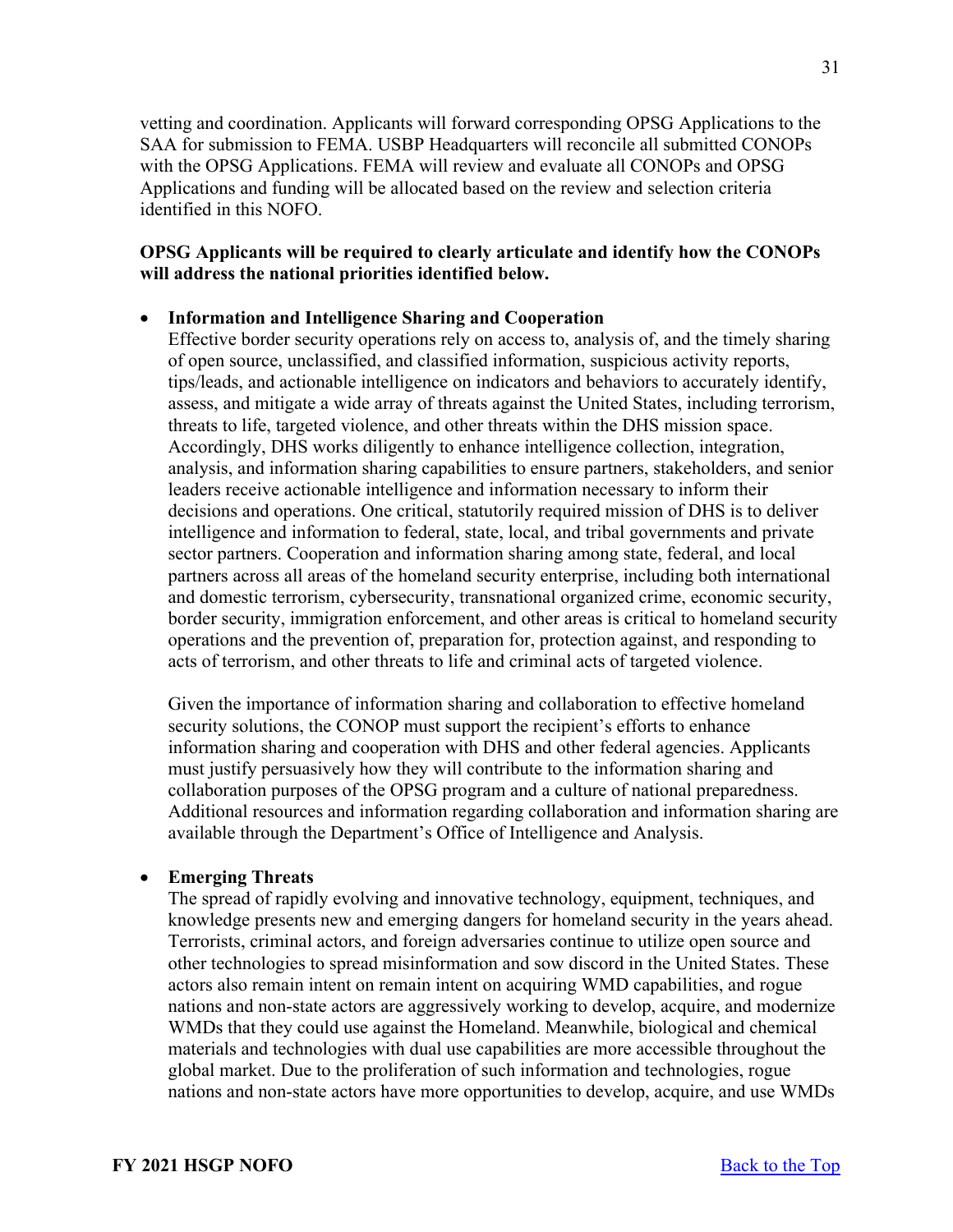than ever before. Similarly, the proliferation of UASs, artificial intelligence, and biotechnology increase opportunities of threat actors to acquire and use these capabilities against the United States and its interests.

Given the increased risk of these emerging threats, the CONOP must be in support of the recipient's efforts to address emerging threats. Additional resources and information regarding emerging threats are available through the [Countering](https://www.dhs.gov/topic/weapons-mass-destruction)  [Weapons of Mass Destruction Office](https://www.dhs.gov/topic/weapons-mass-destruction) and the Cybersecurity [and Infrastructure](https://www.cisa.gov/uas-critical-infrastructure)  [Security Agency.](https://www.cisa.gov/uas-critical-infrastructure)

#### **IX. DETAILED Budget**

Applicants must provide budget summary worksheets for all funds requested at the time of application. The budget summary worksheets must be complete, reasonable, and costeffective in relation to the proposed project and should provide the basis of computation of all project-related costs (including management and administrative costs) and any appropriate narrative. FEMA must be able to thoroughly evaluate the projects being submitted based on the information provided. FEMA must be able to determine how much funding is being passed through to subrecipients for each sub-program (UASI, SHSP, OPSG). Consequently, applicants must provide an appropriate level of detail within the budget summary worksheets to clarify what will be purchased and spent. Sample budget summary worksheets are available on the grants.gov posting for the HSGP in the Related Documents tab and may be used as a guide to assist applicants in the preparation of budgets and budget narratives.

#### <span id="page-31-0"></span>**11. Other Submission Requirements**

#### **Emergency Communications Investments**

If an entity uses HSGP funding to support emergency communications investments, the applicant must describe in the investment how proposed communications investments align to needs identified in their SCIP. Effective project alignment will require advance coordination with the SWIC and consultation with governing bodies such as the SIGB or Statewide Interoperability Executive Committee (SIEC), as they serve as the primary steering group for the statewide interoperability strategy. Additionally, recipients should consult subject matter experts serving on governance bodies, such as broadband experts, chief information officers, representatives from utilities, or legal and financial experts, when developing proposals.

#### <span id="page-31-1"></span>**12. Intergovernmental Review**

An intergovernmental review may be required. Applicants must contact their state's Single Point of Contact (SPOC) to comply with the state's process under Executive Order 12372 (See [https://www.archives.gov/federal-register/codification/executive-order/12372.html;](https://www.archives.gov/federal-register/codification/executive-order/12372.html) https://www.whitehouse.gov/wp-content/uploads/2020/04/SPOC-4-13-20.pdf).

#### <span id="page-31-2"></span>**13. Funding Restrictions and Allowable Costs**

All costs charged to awards covered by this NOFO must comply with the Uniform Administrative Requirements, Cost Principles, and Audit Requirements at 2 C.F.R. Part 200, unless otherwise indicated in the NOFO, the terms and conditions of the award, or the Preparedness Grants Manual. This includes, among other requirements, that costs must be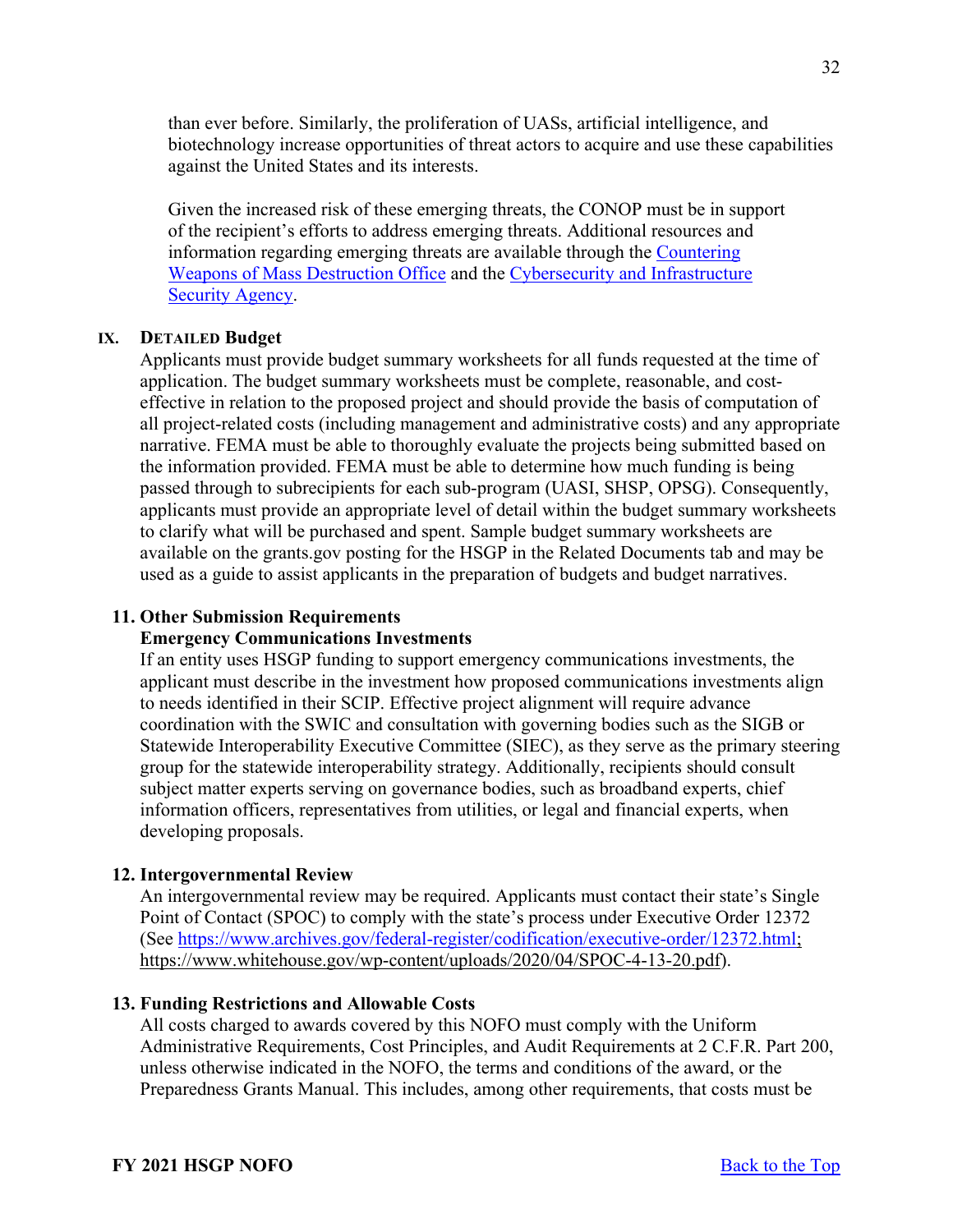incurred, and products and services must be delivered, within the period of performance of the award. *See* 2 C.F.R. § 200.403(h) (referring to budget periods, which for FEMA awards under this program is the same as the period of performance).

Federal funds made available through this award may be used for the purpose set forth in this NOFO, the [Preparedness Grants Manual,](https://www.fema.gov/media-library/assets/documents/178291) and the terms and conditions of the award and must be consistent with the statutory authority for the award. Award funds may not be used for matching funds for any other federal awards, lobbying, or intervention in federal regulatory or adjudicatory proceedings. In addition, federal funds may not be used to sue the Federal Government or any other government entity. See the [Preparedness Grants Manual](https://www.fema.gov/media-library/assets/documents/178291) for more information on funding restrictions and allowable costs.

# **a.** *Prohibitions on Expending FEMA Award Funds for Covered Telecommunications Equipment or Services*

Recipients and subrecipients of FEMA federal financial assistance are subject to the prohibitions described in section 889 of the [John S. McCain National Defense Authorization](https://www.congress.gov/bill/115th-congress/house-bill/5515/text?format=txt)  [Act for Fiscal Year 2019 \(FY 2019 NDAA\),](https://www.congress.gov/bill/115th-congress/house-bill/5515/text?format=txt) Pub. L. No. 115-232 (2018) and 2 C.F.R. §§ 200.216, 200.326, 200.471, and Appendix II to 2 C.F.R. Part 200. Beginning August 13, 2020, the statute – as it applies to FEMA recipients, subrecipients, and their contractors and subcontractors – prohibits obligating or expending federal award funds on certain telecommunications and video surveillance products and contracting with certain entities for national security reasons.

Additional guidance is available in FEMA Policy #405-143-1 [Prohibitions on Expending](https://www.fema.gov/sites/default/files/documents/fema_prohibitions-expending-fema-award-funds-covered-telecommunications-equipment-services.pdf)  [FEMA Award Funds for Covered Telecommunications Equipment or Services \(Interim\).](https://www.fema.gov/sites/default/files/documents/fema_prohibitions-expending-fema-award-funds-covered-telecommunications-equipment-services.pdf)

**Effective August 13, 2020**, FEMA recipients and subrecipients **may not** use any FEMA funds under open or new awards to:

- (1) Procure or obtain any equipment, system, or service that uses covered telecommunications equipment or services as a substantial or essential component of any system, or as critical technology of any system;
- (2) Enter into, extend, or renew a contract to procure or obtain any equipment, system, or service that uses covered telecommunications equipment or services as a substantial or essential component of any system, or as critical technology of any system; or
- (3) Enter into, extend, or renew contracts with entities that use covered telecommunications equipment or services as a substantial or essential component of any system, or as critical technology as part of any system.

# **I. REPLACEMENT EQUIPMENT AND SERVICES**

FEMA grant funding may be permitted to procure replacement equipment and services impacted by this prohibition, provided the costs are otherwise consistent with the requirements of the NOFO and the [Preparedness Grants Manual.](https://www.fema.gov/media-library/assets/documents/178291)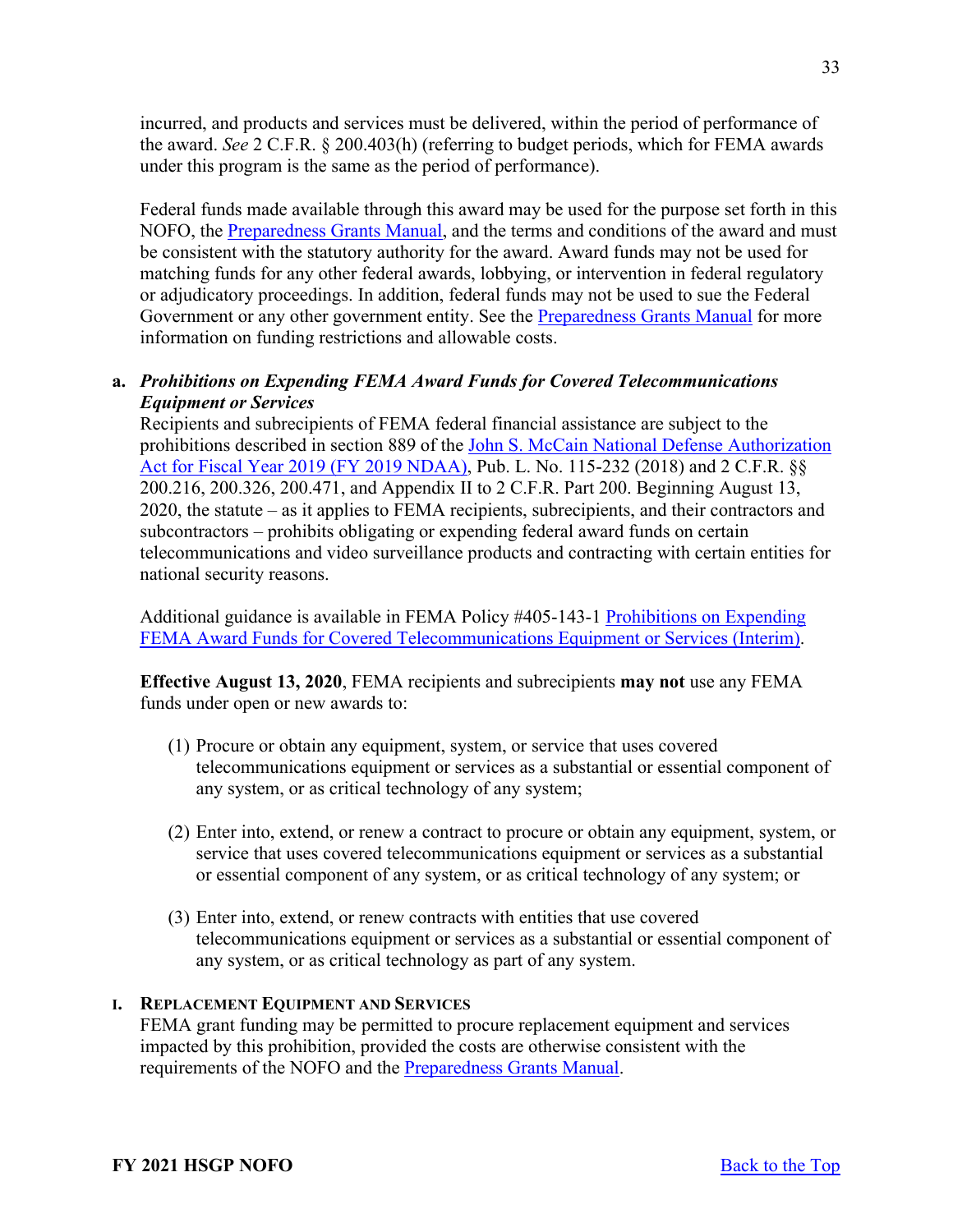# **II. DEFINITIONS**

Per section 889(f)(2)-(3) of the FY 2019 NDAA and 2 C.F.R. § 200.216, covered telecommunications equipment or services means:

- i. Telecommunications equipment produced by Huawei Technologies Company or ZTE Corporation, (or any subsidiary or affiliate of such entities);
- ii. For the purpose of public safety, security of Government facilities, physical security surveillance of critical infrastructure, and other national security purposes, video surveillance and telecommunications equipment produced by Hytera Communications Corporation, Hangzhou Hikvision Digital Technology Company, or Dahua Technology Company (or any subsidiary or affiliate of such entities);
- iii. Telecommunications or video surveillance services provided by such entities or using such equipment; or
- iv. Telecommunications or video surveillance equipment or services produced or provided by an entity that the Secretary of Defense, in consultation with the Director of National Intelligence or the Director of the Federal Bureau of Investigation, reasonably believes to be an entity owned or controlled by, or otherwise connected to, the People's Republic of China.

Examples of the types of products covered by this prohibition include phones, internet, video surveillance, and cloud servers when produced, provided, or used by the entities listed in the definition of "covered telecommunications equipment or services." *See* 2 C.F.R. § 200.471.

## **b.** *Pre-Award Costs*

Pre-award costs are allowable only with the prior written approval of DHS/FEMA and as included in the award agreement. To request pre-award costs, a written request must be included with the application, signed by the AOR of the entity. The letter must outline what the pre-award costs are for, including a detailed budget break-out of pre-award costs from the post-award costs, and a justification for approval.

#### **c.** *Management and Administration (M&A) Costs*

Management and administration (M&A) activities are those directly relating to the management and administration of HSGP funds, such as financial management and monitoring. A maximum of up to five percent of HSGP funds awarded may be retained by the state, and any funds retained are to be used solely for M&A purposes associated with the HSGP award. Subrecipients may also retain a maximum of up to five percent of the funding passed through by the state solely for M&A purposes associated with the HSGP award.

Recipients or subrecipients may apply or credit M&A funding toward the recipient's requirement to allocate funding toward the five National Priority Areas. For example, if a recipient spends \$5,000 to manage or administer its funding dedicated toward its enhancing cybersecurity investment, the recipient may credit that funding toward its requirement to allocate at least 7.5 percent of its award to the enhancing cybersecurity National Priority Area.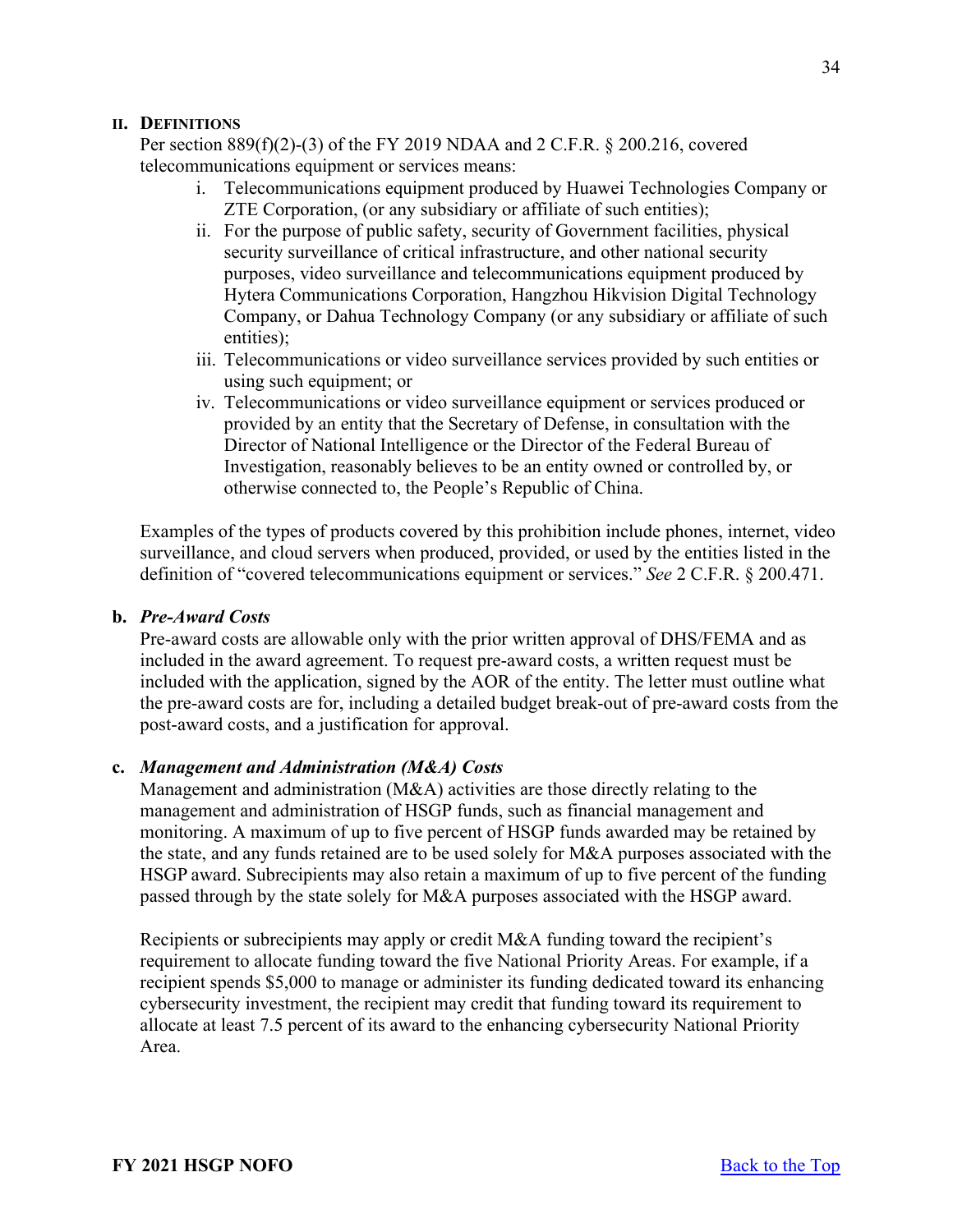A state's HSGP funds for M&A calculation purposes includes the total of its SHSP, UASI, and OPSG awards. While the SAA may retain up to five percent of this total for M&A, the state must still ensure that all subrecipient award amounts meet the mandatory minimum pass-through requirements that are applicable to each HSGP program. To meet this requirement, the percentage of SHSP and UASI funds passed through to local or tribal jurisdictions must be based on the state's total HSGP award prior to withholding any M&A.

In retaining these funds, states may retain a maximum of 2.5 percent of the OPSG allocation, which must be withheld from the pass-through to each subrecipient county or tribe in an equal percentage. The SAA may also retain additional funding from its SHSP award to manage and administer the OPSG award, but that additional amount is also capped at an amount equal to 2.5 percent of the OPSG award. Examples applying this principle:

SAA 1:

SHSP: \$1,000,000 OPSG: \$2,500,000 UASI: \$2,500,000

M&A Maximum: \$300,000 (5 percent of \$6,000,000)

Maximum M&A for  $SHSP = $50,000$ 

Maximum M&A for OPSG =  $$125,000$ . Of that amount,  $$62,500$  (2.5 percent) may be retained from the OPSG allocation, and the other \$62,500 would come from the SHSP allocation. Any amount used to manage and administer OPSG that is charged to SHSP may be above and beyond the \$50,000 available to manage the SHSP allocation. Maximum M&A for UASI =  $$125,000$ 

SAA 2:

SHSP: \$3,500,000 OPSG: \$1,000,000

M&A Maximum: \$225,000 (5 percent of \$4,500,000)

Maximum M&A for  $SHSP = $175,000$ 

Maximum M&A for OPSG =  $$50,000$ . Of that amount, \$25,000 (2.5 percent) may be retained from the OPSG allocation, and the other \$25,000 would come from the SHSP allocation. Any amount used to manage and administer OPSG that is charged to SHSP may be above and beyond the \$175,000 available to manage the SHSP allocation.

HSGP recipients are also reminded that any M&A charged to a recipient's or subrecipient's UASI funding must be directly allocable to administration of the UASI grant program and cannot be used to cover M&A costs that are directly allocable to SHSP or OPSG funding. Similarly, any M&A charged to a recipient's or subrecipient's SHSP or OPSG funding cannot be used to cover M&A costs directly allocable to UASI funding.

Additionally, if a state/territory receives Nonprofit Security Grant Program (NSGP) funding, it may use SHSP M&A funding to cover M&A costs related to the management of NSGP-State awards, and UASI M&A funding to cover M&A costs related to the management of NSGP-Urban Area awards.

Please note, [IB 365: Management and Administration Costs in the](https://www.fema.gov/pdf/government/grant/bulletins/info365.pdf) [Homeland Security Grant](https://www.fema.gov/pdf/government/grant/bulletins/info365.pdf)  [Program a](https://www.fema.gov/pdf/government/grant/bulletins/info365.pdf)nd DHS/FEMA [Policy 207-087-1](https://www.fema.gov/sites/default/files/2020-08/fema_clarification-allowable-m-a-costs-under-opsg.pdf) **do not apply to awards made in FY 2021 under this NOFO**. Please also reference [IB 416](https://www.fema.gov/sites/default/files/2020-08/Clarif_of_Allow_MA_Costs_Under_OPSG_IB_Final_06272017.pdf) for additional clarification on OPSG M&A,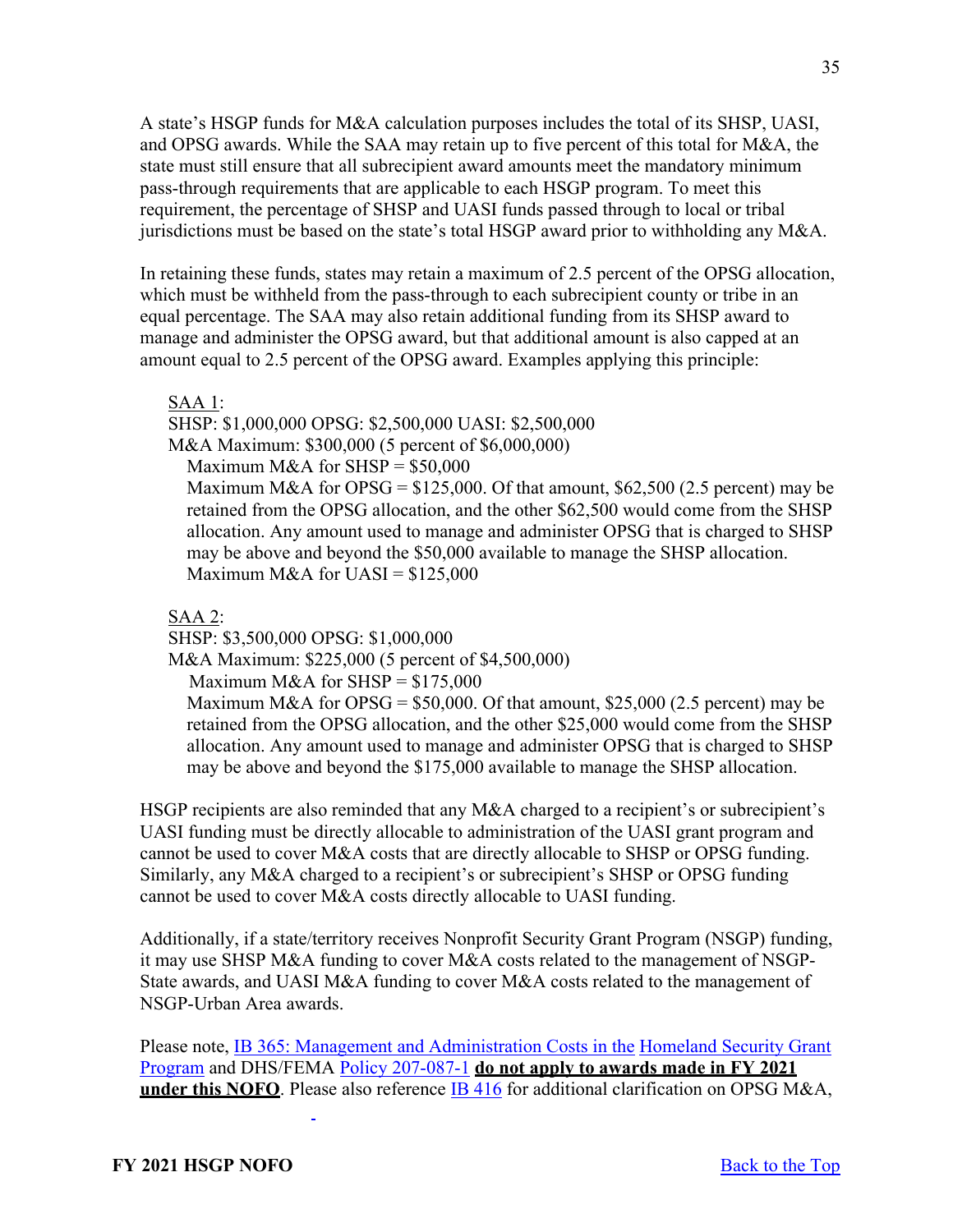but to the extent that there is any conflict between IB 416 and this NOFO, the requirements of this NOFO will apply to FY 2021 awards made under this NOFO.

#### **d.** *Indirect Facilities & Administrative (F&A) Costs*

Indirect costs are allowable under this program as described in 2 C.F.R. Part 200, including 2 C.F.R. § 200.414. Applicants with a current negotiated indirect cost rate agreement that desire to charge indirect costs to an award must provide a copy of their negotiated indirect cost rate agreement at the time of application. Not all applicants are required to have a current negotiated indirect cost rate agreement. Applicants that are not required by 2 C.F.R. Part 200 to have a negotiated indirect cost rate agreement but are required by 2 C.F.R. Part 200 to develop an indirect cost rate proposal must provide a copy of their proposal at the time of application. Applicants who do not have a current negotiated indirect cost rate agreement (including a provisional rate) and wish to charge the de minimis rate must reach out to the FEMA Grants Management Specialist for further instructions. Applicants who wish to use a cost allocation plan in lieu of an indirect cost rate must also reach out to the FEMA Grants Management Specialist for further instructions. Post-award requests to charge indirect costs will be considered on a case-by-case basis and based upon the submission of an agreement or proposal as discussed above or based upon on the de minimis rate or cost allocation plan, as applicable.

## **f.** *Funds Transfer Restriction*

The recipient is prohibited from transferring funds between programs (includes SHSP, UASI, and OPSG). Recipients can submit an investment/project where funds come from multiple funding sources (e.g., SHSP and UASI), however, recipients are not allowed to divert funding from one program to another due to the risk-based funding allocations, which were made at the discretion of DHS/FEMA.

#### **e.** *Other Direct Costs*

#### **I. PLANNING**

Planning costs are allowed under this program. Please see the [Preparedness Grants Manual](https://www.fema.gov/media-library/assets/documents/178291) for more information.

#### **II. ORGANIZATION**

Organization costs are allowed under this program. Please see the [Preparedness Grants](https://www.fema.gov/media-library/assets/documents/178291)  [Manual](https://www.fema.gov/media-library/assets/documents/178291) for more information.

#### **III. EQUIPMENT**

Equipment costs are allowed under this program. Please see the [Preparedness Grants Manual](https://www.fema.gov/media-library/assets/documents/178291) for more information.

#### • **General Purpose Equipment**

HSGP allows expenditures on general purpose equipment if it aligns to and supports one or more core capabilities identified in the Goal and has a nexus to terrorism preparedness. General purpose equipment, like all equipment funded under the HSGP, must be sharable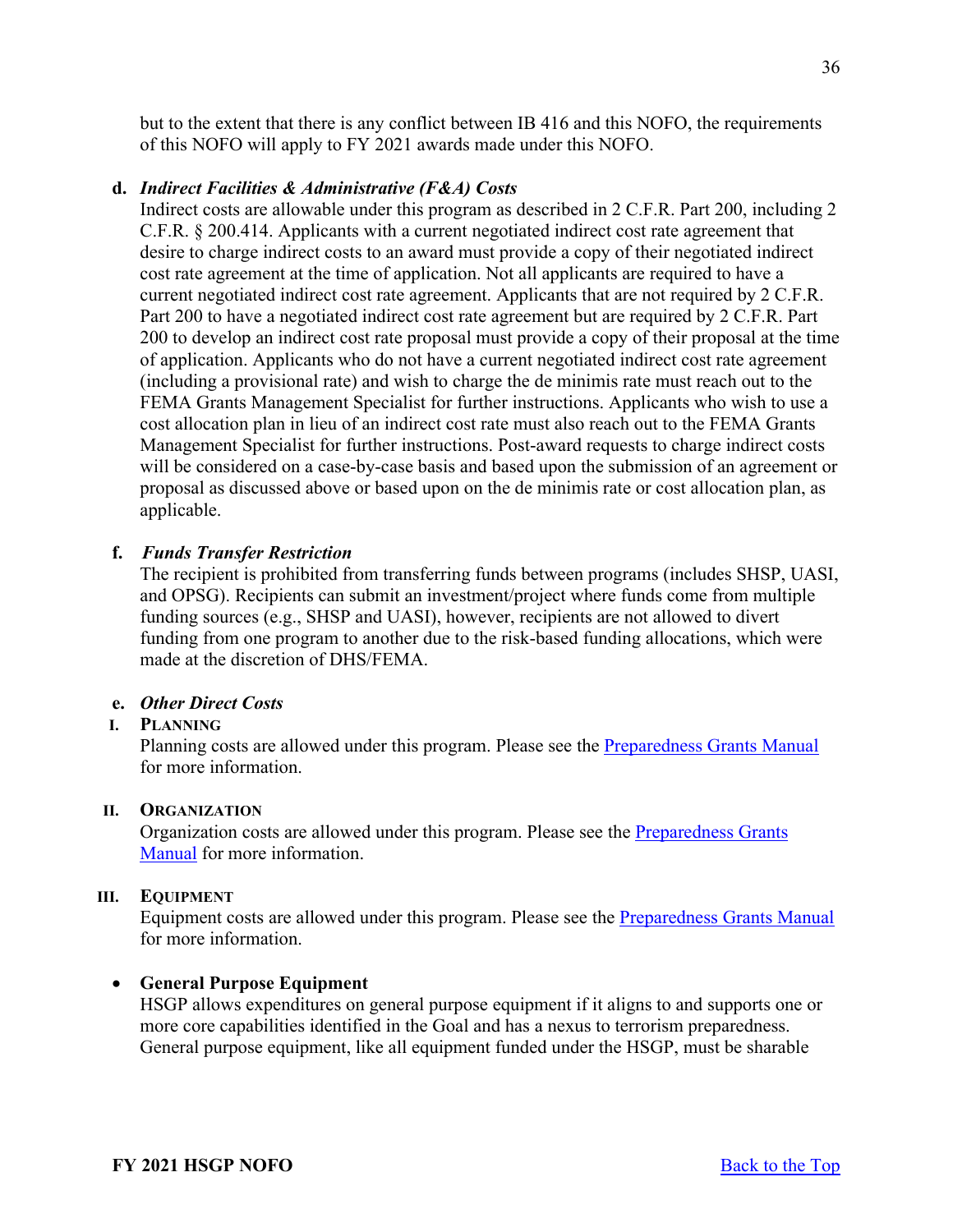through the EMAC<sup>[2](#page-36-0)</sup> and allowable under 6 U.S.C. § 609, and any other applicable provision of the *Homeland Security Act of 2002*, as amended. Examples of such general-purpose equipment may include:

- o Law enforcement vehicles;
- o Emergency medical services (EMS) equipment and vehicles;
- o Fire service equipment and vehicles, to include hose, pump accessories, and foam concentrate for specialized CBRNE response;
- o Interoperability of data systems, such as computer aided dispatch (CAD) and record management systems (RMS); and
- $\circ$  Office equipment for staff<sup>[3](#page-36-1)</sup> engaged in homeland security program activity.

# • **Controlled Equipment**

For decades, the federal government has provided equipment to state, local, and tribal law enforcement agencies (LEAs) through federal grants. Some federal grant programs have assisted LEAs as they carry out their critical missions to keep the American people safe. The equipment acquired by LEAs through these programs includes administrative equipment, such as office furniture and computers. Some federal grant programs also may include military and military-styled equipment, firearms, and tactical vehicles provided by the federal government, including property covered under 22 C.F.R. Part 121 and 15 C.F.R. Part 774 (collectively, "controlled equipment").

However, not all equipment that is considered controlled equipment is allowable under the HSGP. As discussed further below, there are certain "prohibited equipment" that are not allowable under HSGP. And for the procurement of certain controlled equipment that is allowable under the HSGP, there are additional submission requirements and reviews that must be met before DHS/FEMA will permit funding to be used for this purpose.

DHS/FEMA will continue to collaborate with federal agency partners to ensure that there is a consistent and reasonable approach to the restrictions placed on controlled equipment expenditures while continuing to support these investments when there is a justifiable need. Further, DHS/FEMA will continue to maintain an awareness of the evolving policy developments related to controlled equipment expenditures and keep grant recipients up to date on future developments.

Grant funds under this program may not be used for the purchase of equipment not approved by DHS/FEMA. The purchase of weapons and weapons accessories, including ammunition, is not allowed with HSGP funds. Grant funds under this program must also comply with IB [426](https://www.fema.gov/sites/default/files/2020-08/ib_426_controlled_equipment_recission__11-1-17.pdf) and may not be used for the purchase of the following equipment: 1) firearms; 2)

<span id="page-36-0"></span><sup>&</sup>lt;sup>2</sup> Except for American Samoa and the Commonwealth of the Northern Mariana Islands, which are not required to belong to EMAC at this time.

<span id="page-36-1"></span><sup>&</sup>lt;sup>3</sup> This applies to all homeland security personnel and is not limited to M&A staff, and costs are to be captured outside the cap on M&A costs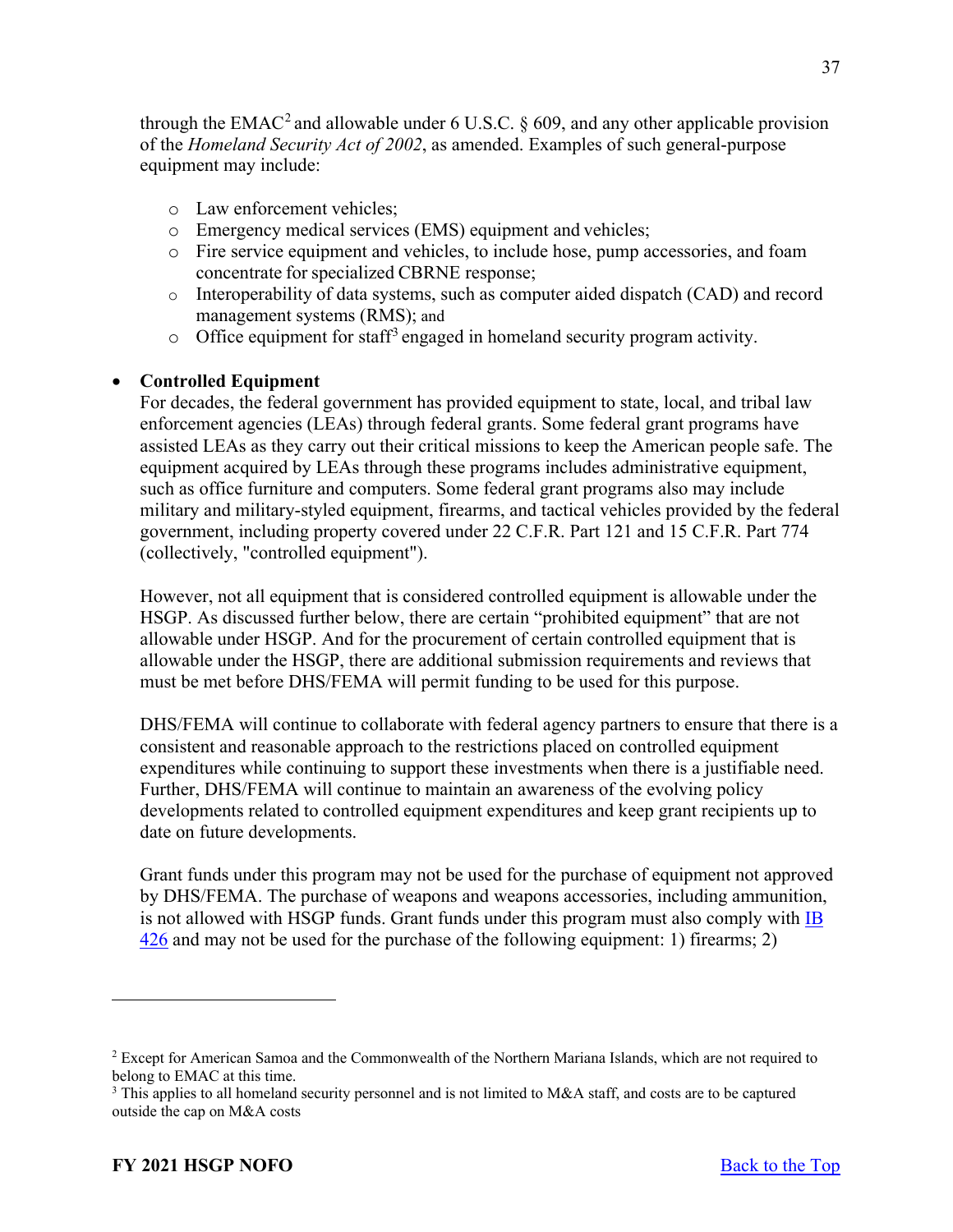ammunition; 3) grenade launchers; 4) bayonets; or 5) weaponized aircraft, vessels, or vehicles of any kind with weapons installed.

#### **IV. TRAINING**

Training costs are allowed under this program. Please see the [Preparedness Grants Manual](https://www.fema.gov/media-library/assets/documents/178291) for more information.

#### **V. EXERCISES**

Exercise costs are allowed under this program. Please see the [Preparedness Grants Manual](https://www.fema.gov/media-library/assets/documents/178291) for more information.

# **VI. PERSONNEL**

Personnel hiring, overtime, and backfill expenses are permitted under this grant to perform allowable HSGP planning, organization, training, exercise, and equipment activities. Under OPSG, overtime costs are allowable only in so far as they meet the intent of the program. All recipients and subrecipients of HSGP funds, including SHSP, UASI, and OPSG allocations, may not use more than 50 percent of their awards to pay for personnel activities unless a waiver is approved by FEMA. For more information on the 50 percent personnel cap, please see FEMA [IB 421b,](https://www.fema.gov/sites/default/files/2020-04/Price_Wavier_Act_Clarification_IB_421B_GPD_Approved.pdf) Clarification on the *Personnel Reimbursement for Intelligence Cooperation and Enhancement of Homeland Security Act of 2008* (Public Law 110-412) – the PRICE Act. Please see the [Preparedness Grants Manual](https://www.fema.gov/media-library/assets/documents/178291) for more information.

#### **VII. OPERATIONAL OVERTIME**

Operational overtime costs are allowed under this program. Prior to use of funds for operational overtime, recipients must receive approval from DHS/FEMA. Operational overtime costs are also subject to the 50 percent personnel cap. Please see the [Preparedness](https://www.fema.gov/media-library/assets/documents/178291)  [Grants Manual](https://www.fema.gov/media-library/assets/documents/178291) for more information.

#### **VIII. TRAVEL**

Domestic travel costs are allowed under this program, as provided for in this NOFO and in the [Preparedness Grants Manual.](https://www.fema.gov/media-library/assets/documents/178291) International travel is not an allowable cost under this program unless approved in advance by DHS/FEMA.

#### **IX. CONSTRUCTION AND RENOVATION**

Construction and renovation costs to achieve capability targets related to preventing, preparing for, protecting against, or responding to acts of terrorism are allowed under this program. For construction and renovation costs to be allowed, they must be specifically approved by DHS/FEMA in writing prior to the use of any program funds. Applicants must use the Environmental Planning and Historical Preservation (EHP) approval process. Limits on the total amount of grant funding that may be used for construction or renovation may apply. Additionally, recipients are required to submit [SF-424C and SF-424D.](https://www.grants.gov/web/grants/forms/sf-424-family.html) Please see the [Preparedness Grants Manual](https://www.fema.gov/media-library/assets/documents/178291) for more information.

# **X. MAINTENANCE AND SUSTAINMENT**

Maintenance- and sustainment-related costs, such as maintenance contracts, warranties, repair or replacement costs, upgrades, and user fees, are allowable. Please see the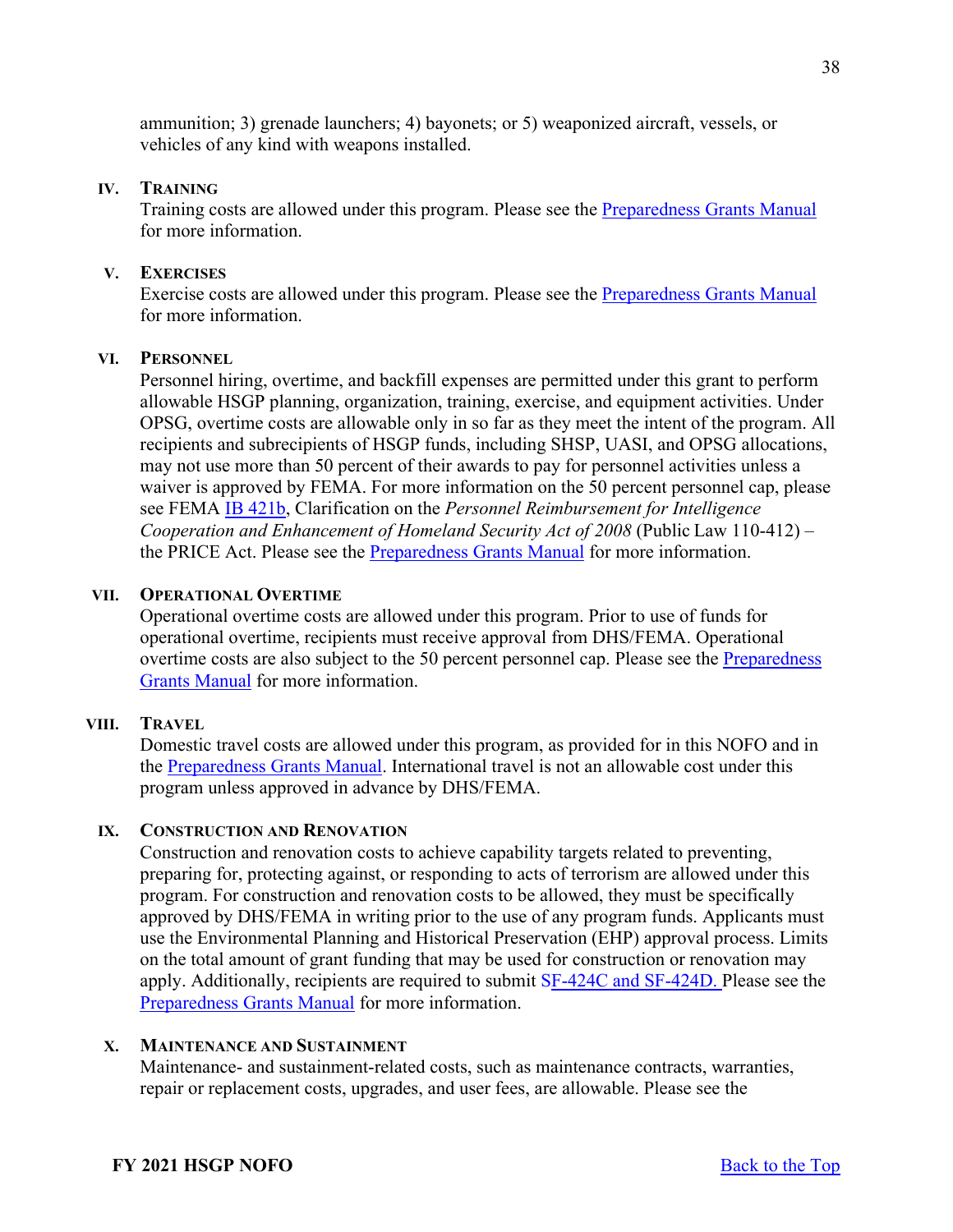# [Preparedness Grants Manual](https://www.fema.gov/media-library/assets/documents/178291) for more information.

## **XI. CRITICAL EMERGENCY SUPPLIES**

Critical emergency supplies are allowed under this program. Please see the Preparedness [Grants Manual](https://www.fema.gov/media-library/assets/documents/178291) for more information.

## **XII. SECURE IDENTIFICATION**

Secure Identification costs are allowed under this program. Please see the **Preparedness** [Grants Manual](https://www.fema.gov/media-library/assets/documents/178291) for more information.

# **Allowable Cost Matrix**

The following matrix provides allowable cost activities that fall under each of the cost categories noted above. Recipients and subrecipients must follow all applicable requirements in 2 C.F.R. Part 200 *Uniform Administrative Requirements, Cost Principles, and Audit Requirements for Federal Awards*. HSGP funds may be used to cover the costs for evaluating the impact of these grants on the state or urban area's core capabilities and capability gaps. This list is not exhaustive, therefore, if there are any questions regarding allowable costs, please contact the appropriate HQ FEMA Preparedness Officer. For additional information on allowable costs, see the [Preparedness Grants Manual](https://www.fema.gov/media-library/assets/documents/178291)*.*

| <b>Allowable Program Activities</b>                                                                                                                                                                                                           |   |   | <b>SHSP UASI OPSG</b> |  |  |
|-----------------------------------------------------------------------------------------------------------------------------------------------------------------------------------------------------------------------------------------------|---|---|-----------------------|--|--|
| <b>Allowable Planning Costs</b>                                                                                                                                                                                                               |   |   |                       |  |  |
| Developing hazard/threat-specific annexes                                                                                                                                                                                                     | Y | Y | N                     |  |  |
| Developing and implementing homeland security support programs and adopting ongoing<br>DHS/FEMA national initiatives                                                                                                                          | Y | Y | N                     |  |  |
| Developing related terrorism and other catastrophic event prevention activities                                                                                                                                                               |   | Y | N                     |  |  |
| Developing and enhancing plans and protocols                                                                                                                                                                                                  | Y | Y | N                     |  |  |
| Developing or conducting assessments                                                                                                                                                                                                          | Y | Y | $\mathbf N$           |  |  |
| Hiring of full- or part-time staff or contract/consultants to assist with planning activities                                                                                                                                                 | Y | Y | N                     |  |  |
| Materials required to conduct planning activities                                                                                                                                                                                             | Y | Y | N                     |  |  |
| Travel/per diem related to planning activities                                                                                                                                                                                                | Y | Y | Y                     |  |  |
| Overtime and backfill costs (in accordance with operational Cost Guidance)                                                                                                                                                                    | Y | Y | Y                     |  |  |
| Issuance of Western Hemisphere Travel Initiative-compliant Tribal identification cards                                                                                                                                                        | Y | N | N                     |  |  |
| Activities to achieve planning inclusive of people with disabilities and others with access<br>and functional needs and limited English proficiency.                                                                                          |   | Y | N                     |  |  |
| Coordination with Citizen Corps Councils for public information/education and<br>development of volunteer programs                                                                                                                            | Y | Y | N                     |  |  |
| Update governance structures and processes and plans for emergency communications                                                                                                                                                             | Y | Y | N                     |  |  |
| Development, and review and revision of continuity of operations plans                                                                                                                                                                        | Y | Y | N                     |  |  |
| Development, and review and revision of the THIRA/SPR continuity of operations<br>plans                                                                                                                                                       | Y | Y | N                     |  |  |
| <b>Allowable Organizational Activities</b><br>Note: Personnel hiring, overtime, and backfill expenses are permitted under this grant only to the extent that such<br>expenses are for the allowable activities within the scope of the grant. |   |   |                       |  |  |
| Program management                                                                                                                                                                                                                            | Y | Y | N                     |  |  |
| Development of whole community partnerships                                                                                                                                                                                                   | Y | Y | N                     |  |  |
| Structures and mechanisms for information sharing between the public and private<br>sector                                                                                                                                                    | Y | Y | N                     |  |  |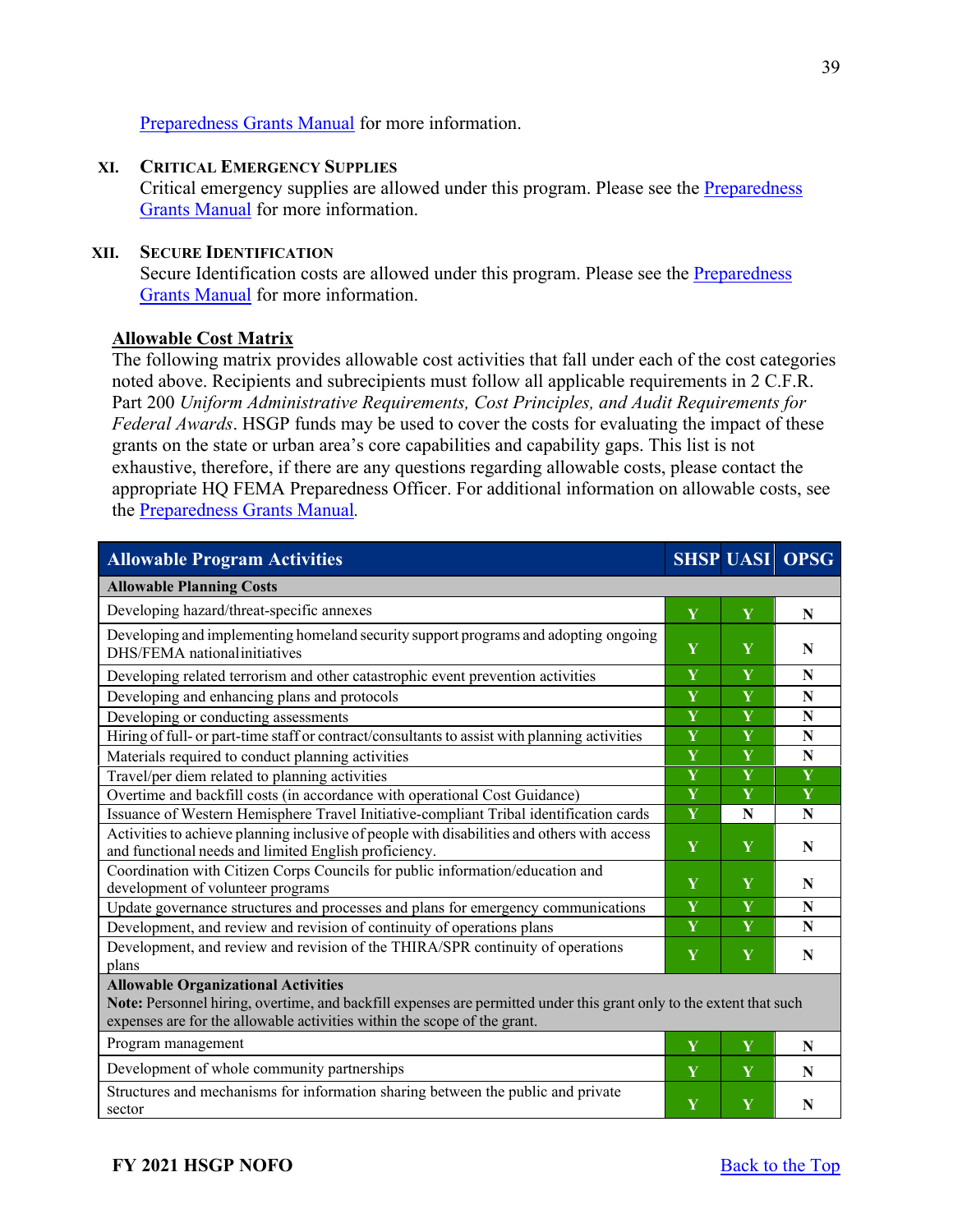| <b>Allowable Program Activities</b>                                                        |                                                    |                         | <b>SHSP UASI OPSG</b>   |
|--------------------------------------------------------------------------------------------|----------------------------------------------------|-------------------------|-------------------------|
| Implementing models, programs, and workforce enhancement initiatives                       | Y                                                  | Y                       | N                       |
| Tools, resources, and activities that facilitate shared situational awareness between the  | Y                                                  |                         |                         |
| public and private sectors                                                                 |                                                    | Y                       | N                       |
| Operational support                                                                        | Y                                                  | $\mathbf Y$             | N                       |
| Utilization of standardized resource management concepts                                   | Y                                                  | Y                       | $\mathbf N$             |
| Responding to an increase in the threat level under the National Terrorism Advisory        |                                                    |                         |                         |
| System (NTAS), or needs in resulting from a National Special Security Event                | Y                                                  | $\mathbf Y$             | N                       |
| Reimbursement for select operational expenses associated with increased security           |                                                    |                         |                         |
| measures at critical infrastructure sites incurred (up to 50 percent of the allocation)    | Y                                                  | Y                       | Y                       |
| Overtime for information, investigative, and intelligence sharing activities (up to 50     |                                                    |                         |                         |
| percent of the allocation)                                                                 | Y                                                  | Y                       | Y                       |
| Hiring of new staff positions/contractors/consultants for participation in                 |                                                    |                         |                         |
| information/intelligence analysis and sharing groups or fusion center activities (up to 50 | Y                                                  | Y                       | Y                       |
| percent of the allocation).                                                                |                                                    |                         |                         |
| Cost of migrating online services to the ".gov" domain                                     | Y                                                  | Y                       | $\mathbf N$             |
| <b>Allowable Equipment Categories</b>                                                      |                                                    |                         |                         |
| Personal Protective Equipment                                                              | Y                                                  | Y                       | Y                       |
| <b>Allowable Equipment Categories</b>                                                      |                                                    |                         |                         |
| <b>Explosive Device Mitigation and Remediation Equipment</b>                               | Y                                                  | Y                       | N                       |
| <b>CBRNE</b> Operational Search and Rescue Equipment                                       | Y                                                  | $\overline{\mathbf{Y}}$ | $\mathbf N$             |
| <b>Information Technology</b>                                                              | Y                                                  | Y                       | Y                       |
| <b>Cybersecurity Enhancement Equipment</b>                                                 | Y                                                  | $\overline{\mathbf{Y}}$ | N                       |
| Interoperable Communications Equipment                                                     | Y                                                  | $\overline{\mathbf{Y}}$ | Y                       |
| Detection                                                                                  | Y                                                  | $\overline{\mathbf{Y}}$ | $\overline{\mathbf{Y}}$ |
| Decontamination                                                                            | Y                                                  | $\overline{\mathbf{Y}}$ | N                       |
| Medical countermeasures                                                                    | Y                                                  | Y                       | Y                       |
| Power (e.g., generators, batteries, power cells)                                           | Y                                                  | Y                       | Y                       |
| <b>CBRNE</b> Reference Materials                                                           | Y                                                  | Y                       | N                       |
| <b>CBRNE</b> Incident Response Vehicles                                                    | Y                                                  | Y                       | N                       |
| Terrorism Incident Prevention Equipment                                                    | Y                                                  | Y                       | Y                       |
| Physical Security Enhancement Equipment                                                    | $\mathbf Y$                                        | Y                       | Y                       |
| Inspection and Screening Systems                                                           | $\mathbf Y$                                        | Y                       | Y                       |
| Animal Care and Foreign Animal Disease                                                     | $\overline{\mathbf{Y}}$                            | $\overline{\mathbf{Y}}$ | N                       |
| <b>CBRNE</b> Prevention and Response Watercraft                                            | $\overline{\mathbf{Y}}$                            | $\overline{\mathbf{Y}}$ | N                       |
| <b>CBRNE</b> Prevention and Response Unmanned Aircraft                                     | $\overline{\mathbf{Y}}$                            | $\overline{\mathbf{Y}}$ | $\overline{\bf N}$      |
| <b>CBRNE</b> Aviation Equipment                                                            | Y                                                  | Y                       | N                       |
| <b>CBRNE</b> Logistical Support Equipment                                                  | $\overline{\mathbf{Y}}$                            | $\overline{\mathbf{Y}}$ | N                       |
| Intervention Equipment (e.g., tactical entry, crime scene processing)                      | $\overline{\mathbf{Y}}$<br>$\overline{\mathbf{Y}}$ | $\overline{\mathbf{Y}}$ | $\overline{\mathbf{Y}}$ |
| Critical emergency supplies                                                                |                                                    | $\overline{\mathbf{Y}}$ | N                       |
| Vehicle acquisition, lease, and rental                                                     | $\mathbf N$                                        | ${\bf N}$               | Y                       |
| Other Authorized Equipment                                                                 | Y                                                  | Y                       | Y                       |
| <b>Allowable Training Costs</b>                                                            |                                                    |                         |                         |
| Overtime and backfill for emergency preparedness and response personnel attending          | Y                                                  | Y                       | N                       |
| DHS/FEMA-sponsored and approved training classes                                           |                                                    |                         |                         |
| Overtime and backfill expenses for part-time and volunteer emergency response              | $\mathbf Y$                                        | Y                       | N                       |
| personnel participating in DHS/FEMA training                                               | Y                                                  | $\overline{\mathbf{Y}}$ | $\overline{\mathbf{Y}}$ |
| Training workshops and conferences                                                         |                                                    |                         |                         |
| Activities to achieve training inclusive of people with disabilities and others with       | Y                                                  | $\mathbf Y$             | N                       |
| access and functional needs and limited English proficiency                                | $\overline{\mathbf{Y}}$                            | $\overline{\mathbf{Y}}$ | Y                       |
| Full- or part-time staff or contractors/consultants                                        | Y                                                  | Y                       | $\mathbf{Y}$            |
| Travel                                                                                     |                                                    |                         |                         |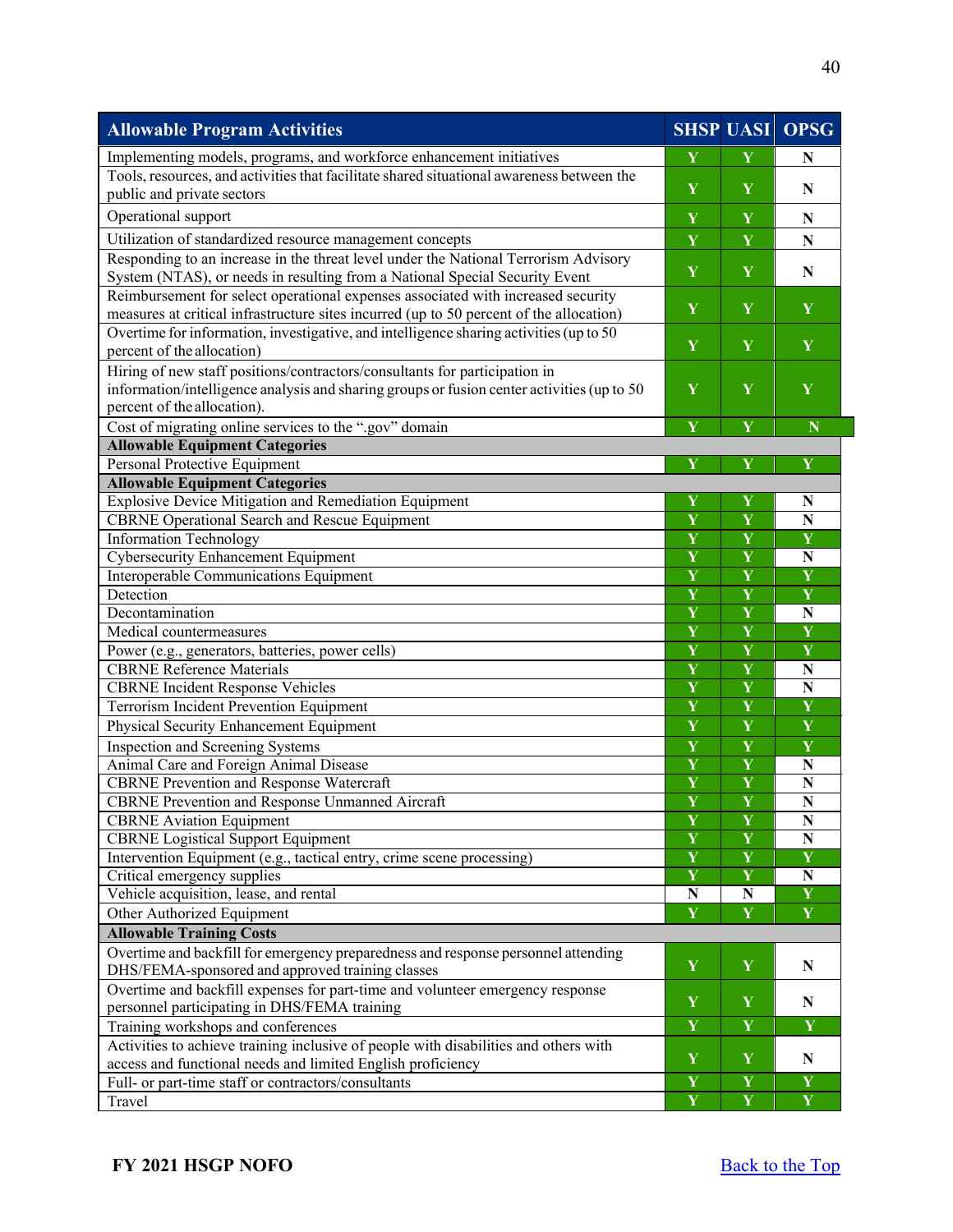| <b>Allowable Program Activities</b>                                                                                                                            |                         | <b>SHSP UASI</b> | <b>OPSG</b>             |
|----------------------------------------------------------------------------------------------------------------------------------------------------------------|-------------------------|------------------|-------------------------|
| Supplies                                                                                                                                                       |                         | Y                | N                       |
| Instructor certification/re-certification                                                                                                                      |                         | Y                | N                       |
| Coordination with Citizen Corps Councils in conducting training exercises                                                                                      |                         | Y                | N                       |
| Interoperable communications training                                                                                                                          |                         | Y                | N                       |
| Activities to achieve planning inclusive of people with limited English proficiency                                                                            | Y                       | Y                | N                       |
| Immigration enforcement training                                                                                                                               | $\overline{\mathbf{Y}}$ | Y                | Y                       |
| <b>Allowable Exercise Related Costs</b>                                                                                                                        |                         |                  |                         |
| Design, Develop, Conduct, and Evaluate an Exercise                                                                                                             | Y                       | Y                | N                       |
| Full- or part-time staff or contractors/consultants                                                                                                            | Y                       | Y                | N                       |
| Overtime and backfill costs, including expenses for part-time and volunteer emergency                                                                          |                         |                  |                         |
| response personnel participating in DHS/FEMA exercises                                                                                                         | Y                       | Y                | N                       |
| Implementation of HSEEP                                                                                                                                        | Y                       | Y                | N                       |
| Activities to achieve exercises inclusive of people with disabilities and others with                                                                          | Y                       | Y                |                         |
| access and functional needs                                                                                                                                    |                         |                  | N                       |
| Travel                                                                                                                                                         | Y                       | Y                | N                       |
| Supplies                                                                                                                                                       | Y                       | Y                | $\mathbf N$             |
| Interoperable communications exercises                                                                                                                         | Y                       | Y                | $\mathbf N$             |
| <b>Allowable Exercise Related Costs</b>                                                                                                                        |                         |                  |                         |
| Activities to achieve planning inclusive of people with limited English proficiency<br><b>Allowable M&amp;A Costs</b>                                          | $\overline{\mathbf{Y}}$ | Y                | N                       |
| Hiring of full- or part-time staff or contractors/consultants to assist with the                                                                               |                         |                  |                         |
| management of the respective grant program, application requirements, and compliance                                                                           | Y                       | Y                | Y                       |
| with reporting and data collection requirements                                                                                                                |                         |                  |                         |
| Development of operating plans for information collection and processing necessary to                                                                          |                         |                  |                         |
| respond to DHS/FEMA data calls                                                                                                                                 | Y                       | Y                | Y                       |
| Overtime and backfill costs                                                                                                                                    | Y                       | Y                | Y                       |
| Travel                                                                                                                                                         | Y                       | Y                | $\overline{\mathbf{Y}}$ |
| Meeting related expenses                                                                                                                                       | Y                       | Y                | Y                       |
| Authorized office equipment                                                                                                                                    | Y                       | Y                | Y                       |
| Recurring expenses such as those associated with cell phones and faxes during the period                                                                       |                         |                  |                         |
| of performance of the grant program                                                                                                                            | Y                       | Y                | N                       |
| Leasing or renting of space for newly hired personnel during the period of performance                                                                         | Y                       | Y                | N                       |
| of the grant program<br><b>LETPA Costs</b>                                                                                                                     |                         |                  |                         |
|                                                                                                                                                                |                         |                  |                         |
| Integration and interoperability of systems and data, such as CAD and RMS, to<br>facilitate the collection,                                                    | Y                       | Y                | N                       |
| Maturation, enhancement, and sustainment of designated state and major Urban Area                                                                              |                         |                  |                         |
| fusion centers                                                                                                                                                 | Y                       | Y                | N                       |
| Coordination between fusion centers and other operational analytic, and investigative                                                                          | $\mathbf Y$             | Y                |                         |
| efforts                                                                                                                                                        |                         |                  | N                       |
| Implementation, maintenance, and sustainment of the Nationwide Suspicious Activity                                                                             | $\mathbf Y$             | Y                | ${\bf N}$               |
| Reporting Initiative                                                                                                                                           |                         |                  |                         |
| Implementation of the "If You See Something, Say Something®" campaign                                                                                          |                         | $\mathbf Y$      | N                       |
| Increase physical security, through law enforcement personnel and other protective<br>measures, by implementing preventive and protective measures at critical |                         | $\mathbf Y$      | ${\bf N}$               |
| Building and sustaining preventive radiological and nuclear detection capabilities                                                                             |                         | $\mathbf Y$      | N                       |
|                                                                                                                                                                | $\mathbf Y$             |                  |                         |

# <span id="page-40-0"></span>**E. Application Review Information**

- <span id="page-40-1"></span>**1. Application Evaluation Criteria**
- **a.** *Programmatic Criteria*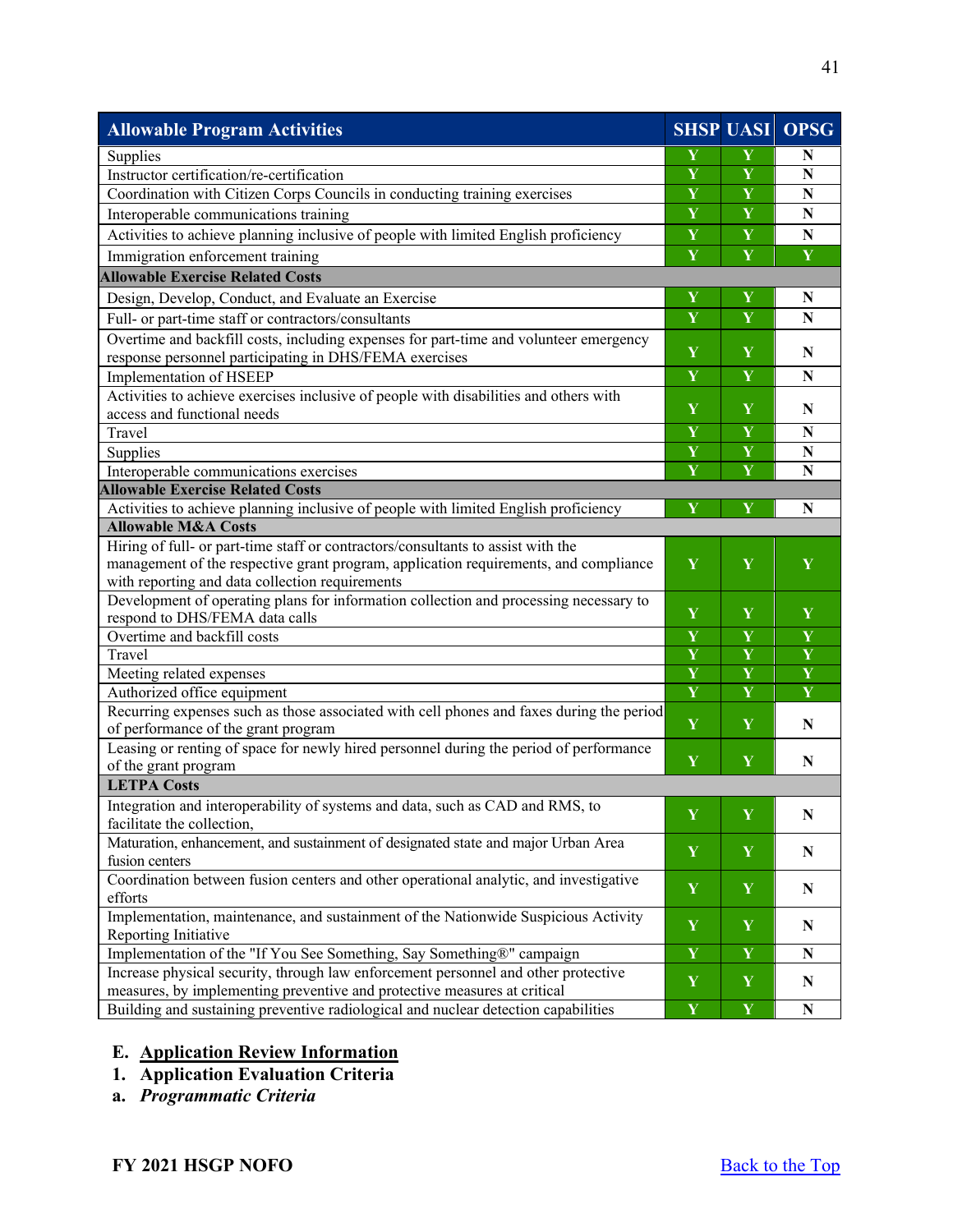## **I. RISK METHODOLOGY**

The risk methodology determines the relative risk of terrorism faced by a given area considering the potential risk of terrorism to people, critical infrastructure, and economic security. The analysis includes, but is not limited to, threats from violent domestic extremists, international terrorist groups, and individuals inspired by terrorists abroad. See the [Preparedness Grants Manual](https://www.fema.gov/media-library/assets/documents/178291) for additional information on the risk methodology.

NOTE: The THIRA/SPR process is separate from the risk methodology and its results do not affect grant allocations.

The Risk Methodology is used to inform allocations under HSGP. For more information on the SHSP, UASI, and OPSG allocation processes, please see Section B.1 of this NOFO, "Available Funding for the NOFO."

## **II. APPLICATION EVALUATION CRITERIA**

FEMA will evaluate the FY 2021 HSGP applications for completeness, adherence to programmatic guidelines, and anticipated effectiveness of the proposed investments. FEMA's review will include verification that each IJ and project:

- Aligns with at least one core capability identified in the Goal;
- Demonstrates how investments support closing capability gaps or sustaining capabilities identified in the THIRA/SPR process; and
- Supports a NIMS-typed resource and whether those assets are deployable/shareable to support emergency or disaster operations per existing EMAC agreements.

In addition to the above, FEMA will evaluate whether proposed projects are: 1) both feasible and effective at reducing the risks for which the project was designed; and 2) able to be fully completed within the three-year period of performance. FEMA will use the information provided in the application and after the submission of the first BSIR to determine the feasibility and effectiveness of a grant project. To that end, IJs should include:

- An explanation of how the proposed project(s) will achieve objectives as identified in the SPR, including expected long-term impact where applicable, and which core capability gap(s) it helps to close and how;
- A summary of the status of planning and design efforts accomplished to date (e.g., included in a capital improvement plan); and
- A project schedule with clear milestones.

Recipients are expected to conform, as applicable, with accepted engineering practices, established codes, standards, modeling techniques, and best practices, and participate in the development of case studies demonstrating the effective use of grant funds, as requested.

FEMA will also review any submitted National Priority Area-aligned IJs and projects to ensure they meet the minimum spend requirement. Further information on how the National Priority Area IJs and projects will be reviewed for effectiveness is included in the Review and Selection Process section below.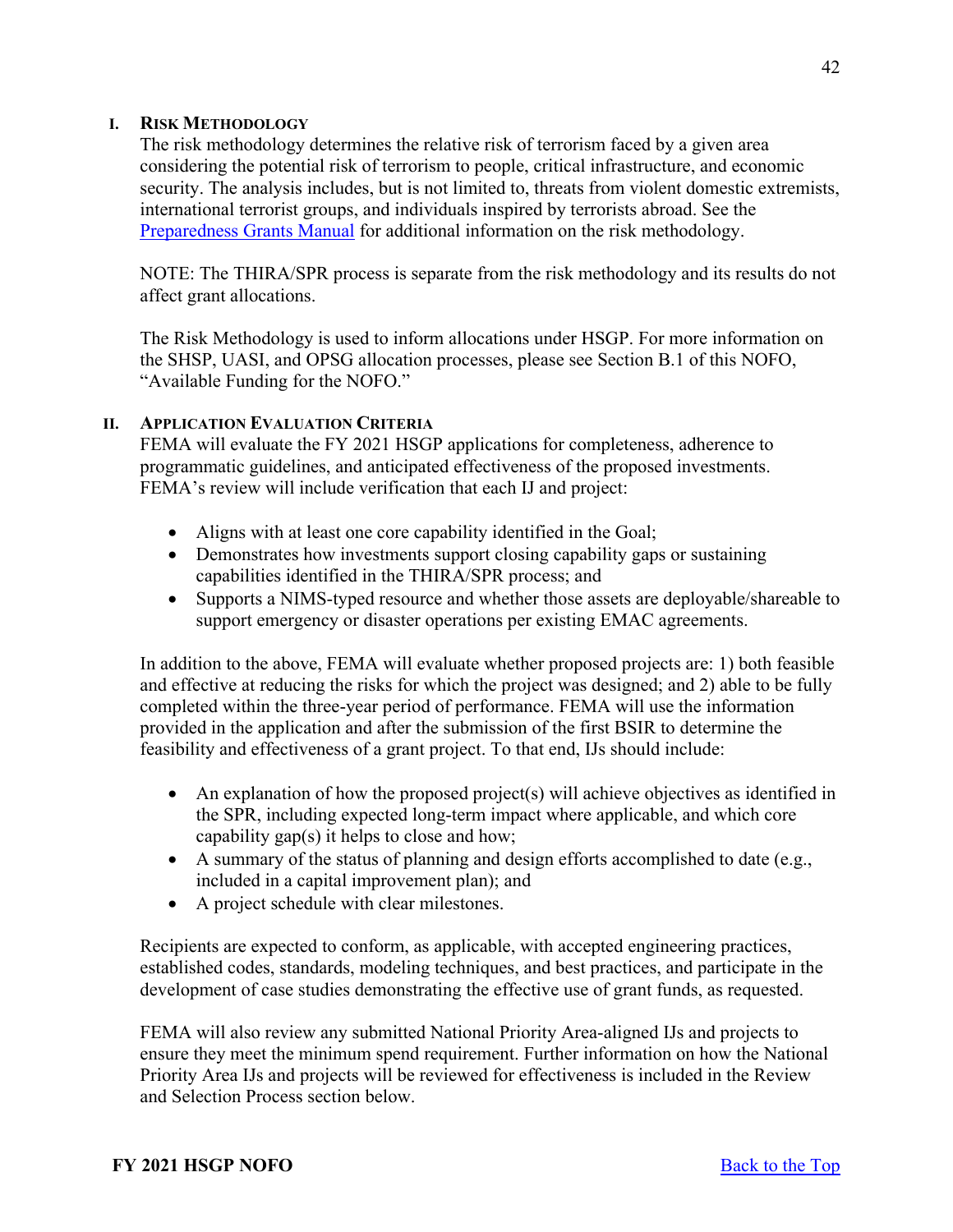# **b.** *Financial Integrity Criteria*

Prior to making a federal award, FEMA is required by 31 U.S.C. § 3354, as amended by the Payment Integrity Information Act of 2019, Pub. L. No. 116-117 (2020); 41 U.S.C. § 2313; and 2 C.F.R. § 200.206 to review information available through any Office of Management and Budget (OMB)-designated repositories of governmentwide eligibility qualification or financial integrity information, including whether the applicant is suspended or debarred. FEMA may also pose additional questions to the applicant to aid in conducting the pre-award risk review. Therefore, application evaluation criteria may include the following risk-based considerations of the applicant:

- i. Financial stability.
- ii. Quality of management systems and ability to meet management standards.
- iii. History of performance in managing federal award.
- iv. Reports and findings from audits.
- v. Ability to effectively implement statutory, regulatory, or other requirements.

# **c.** *Supplemental Financial Integrity Criteria and Review*

Prior to making a federal award where the anticipated total federal share will be greater than the simplified acquisition threshold, currently \$250,000:

- i. FEMA is required to review and consider any information about the applicant, including information on the applicant's immediate and highest-level owner, subsidiaries, and predecessors, if applicable, that is in the designated integrity and performance system accessible through the System for Award Management (SAM), which is currently the [Federal Awardee Performance](https://www.fapiis.gov/fapiis/index.action)  [and Integrity Information System](https://www.fapiis.gov/fapiis/index.action) (FAPIIS).
- ii. An applicant, at its option, may review information in FAPIIS and comment on any information about itself that a federal awarding agency previously entered.
- iii. FEMA will consider any comments by the applicant, in addition to the other information in FAPIIS, in making a judgment about the applicant's integrity, business ethics, and record of performance under federal awards when completing the review of risk posed by applicants as described in 2 C.F.R. § 200.206.

# <span id="page-42-0"></span>**2. Review and Selection Process**

# **a.** *SHSP and UASI*

All proposed investments will undergo a federal review by DHS/FEMA to verify compliance with all administrative and eligibility criteria identified in the NOFO. The federal review will be conducted by FEMA HQ Preparedness Officers. FEMA HQ Preparedness Officers will use a checklist to verify compliance with all administrative and eligibility criteria identified in the NOFO. Recipients must be able to demonstrate how investments support closing capability gaps or sustaining capabilities identified in the THIRA/SPR process. IJs will be reviewed at both the investment and project level.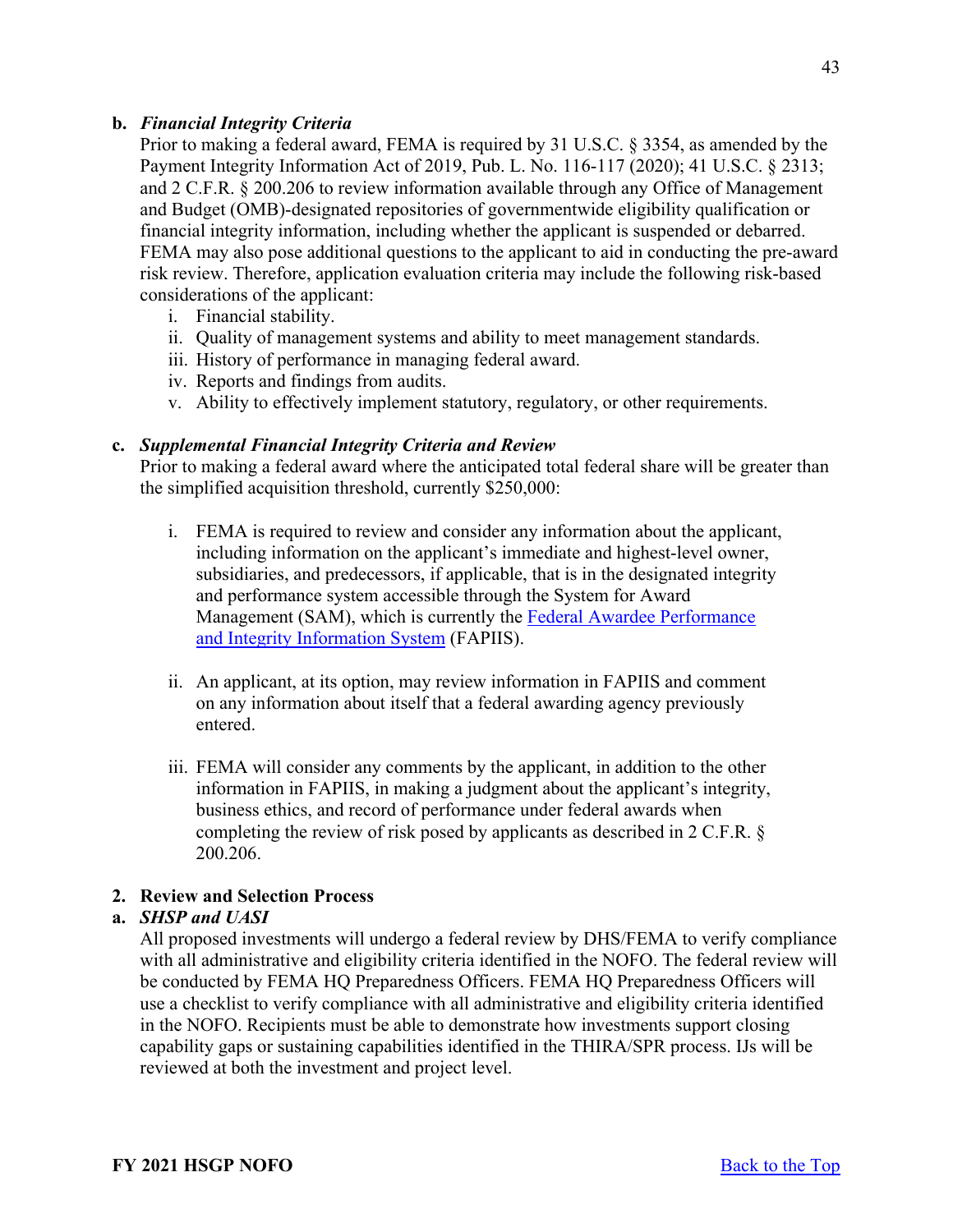Emergency communications investments will be jointly reviewed by FEMA and the DHS Office of Emergency Communications (OEC) to verify compliance with SAFECOM guidance. FEMA and OEC will coordinate directly with the recipient on any compliance concerns and will provide technical assistance as necessary to help ensure full compliance.

# **Additional Effectiveness Evaluation Criteria for the National Priority Areas**

FEMA will evaluate the FY 2021 HSGP IJs and projects submitted in support of the National Priority Areas for anticipated effectiveness. FEMA's review will include verification that each IJ or project meets the National Priority Area required spend percentages.

Cybersecurity investments will be reviewed by DHS/FEMA, CISA, and other DHS components as appropriate, for compliance with purposes and requirements of the priority investment area. Proposed investments will be reviewed for effectiveness using the criteria set forth in this NOFO.

Soft Targets/Crowded Places investments will be reviewed by DHS/FEMA, CISA, and other DHS components as appropriate, for compliance with purposes and requirements of the priority investment area. Proposed investments will be reviewed for effectiveness using the criteria set forth in this NOFO.

Information Sharing and Cooperation Investments will be reviewed by DHS/FEMA, DHS Office of Intelligence and Analysis, and other DHS components as appropriate, for compliance with purposes and requirements of the priority investment area. Proposed investments will be reviewed for effectiveness using the criteria set forth in this NOFO.

For additional information on Fusion Center requirements, please see the [Preparedness](https://www.fema.gov/media-library/assets/documents/178291)  [Grants Manual.](https://www.fema.gov/media-library/assets/documents/178291)

Domestic violent extremism investments will be reviewed by DHS/FEMA, DHS Office of Intelligence and Analysis, and other DHS components as appropriate, for compliance with purposes and requirements of the priority investment area. Proposed investments will be reviewed for effectiveness using the scoring criteria set forth in this NOFO.

Emerging threats investments will be reviewed by DHS/FEMA, DHS Countering Weapons of Mass Destruction Office, and other DHS components as appropriate, for compliance with purposes and requirements of the priority investment area. Proposed investments will be reviewed for effectiveness using the criteria set forth in this NOFO.

FEMA will determine whether the proposed approach is clear, logical, and reasonable to address the priority areas of interest and contribute to a culture of national preparedness. This part considers factors such as the objectives and strategies proposed to address the priority area, how the objectives and strategies overcome legal, political, or practical obstacles to reduce overall risk, the process and criteria to select additional relevant projects, and the approach to monitor awards to satisfy the funding percentage allocations.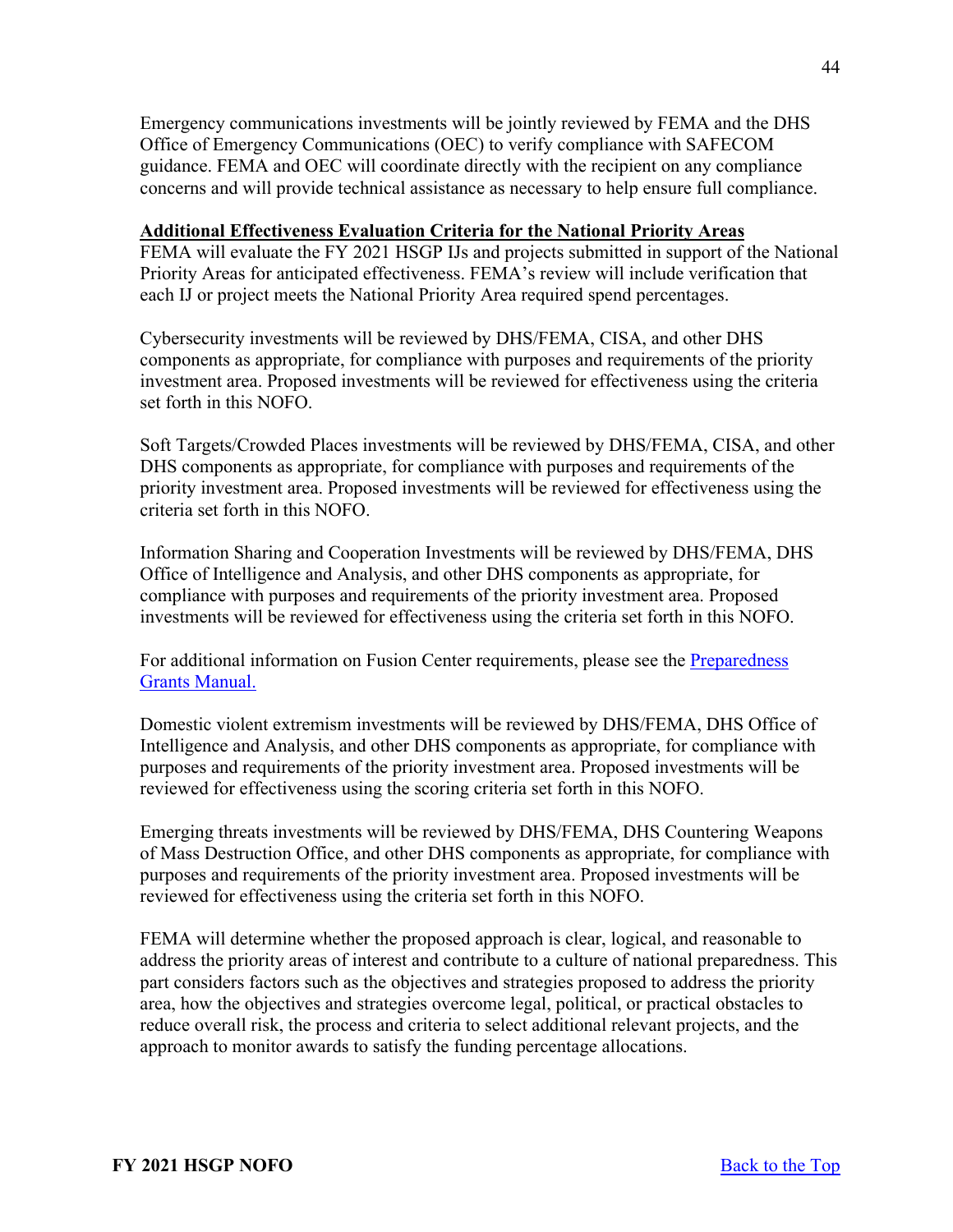For applicants that elect to submit IJs and project-level details for the National Priority Areas at the time of application, effectiveness will be evaluated prior to award. If the projects are found to not sufficiently align with the National Priority Area(s), applicants may have funds placed on hold (up to 30 percent) until the projects are revised to satisfactorily address the National Priority Areas.

For applicants that elect to submit IJs and project-level details for the National Priority Areas as part of the December 2021 BSIR, they will have funds placed on hold in the amount of 30 percent (the sum of all National Priority Area). The hold will be released only after their December 2021 BSIR submission has been reviewed, and projects related to the National Priority Areas deemed in alignment by DHS/FEMA.

# **SAAs are still required to meet pass-through requirements even if funds are on hold related to the National Priority Areas.**

To that end, IJs should include:

- How the proposed investment addresses the National Priority Area;
- An explanation of how the proposed projects were selected and will achieve objectives and strategies to build or sustain the core capability gaps identified in the SPR, including expected long-term impact where applicable;
- A summary of laws, policies and practices that can be enhanced, eliminated, or otherwise changed in order to achieve the goals of the project and foster a culture of national preparedness; and
- A summary of the collaboration efforts to prevent, prepare for, protect against, and respond to acts of terrorism as well as anticipated outcomes of the project.

For FY 2021 SHSP and UASI investments and projects related to the National Priority Areas, effectiveness will be evaluated based on the following five factors:

- Investment Strategy (30%): Proposals will be evaluated based on the quality and extent to which applicants describe an effective strategy that demonstrates that proposed projects support the program objective of preventing, preparing for, protecting against, and responding to acts of terrorism, to meet its target capabilities, and otherwise reduce the overall risk to the high-risk urban area, the state, or the Nation.
- Budget (10%): Proposals will be evaluated based on the extent to which applicants describe a budget plan for each investment demonstrating how the applicant will maximize cost effectiveness of grant expenditures.
- Impact/Outcomes (30%): Proposals will be evaluated on how this investment helps the jurisdiction close capability gaps identified in its SPR and addresses the relevant National Priority Area outlined in this NOFO. Further, proposals will be evaluated on their identification and estimated improvement of core capability(ies), the associated standardized target(s) that align with their proposed investment, and the ways in which the applicant will measure and/or evaluate improvement.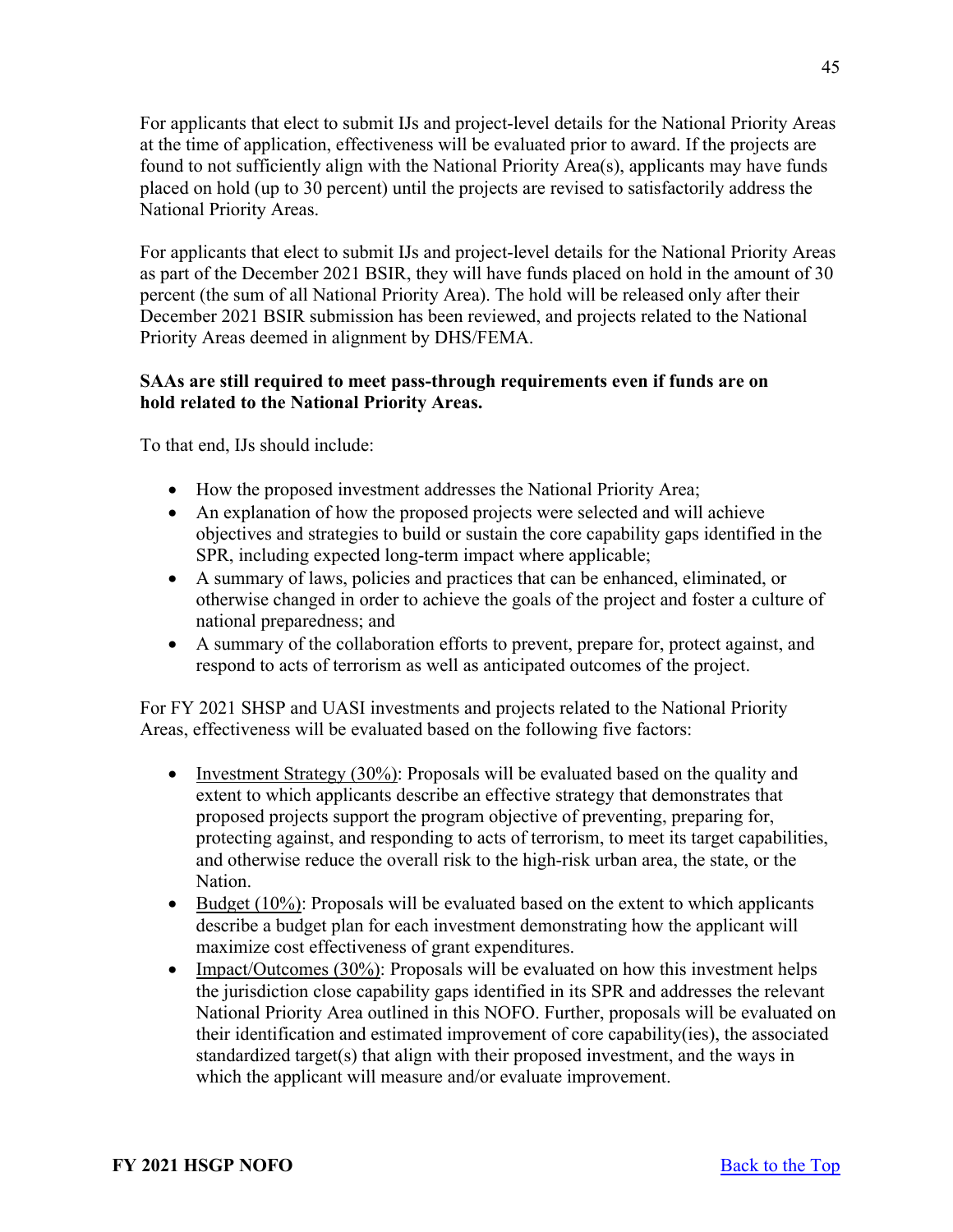- Collaboration (30%): Proposals will be evaluated based on the degree to which the proposal adequately details how the recipient will use investments and other means to overcome existing logistical, technological, legal, policy, and other impediments to collaborating, networking, sharing information, cooperating, and fostering a culture of national preparedness with federal, state, tribal, and local governments, as well as other regional and nonprofit partners. Collaboration should improve efforts to prevent, prepare for, protect against, and respond to acts of terrorism, to meet target capabilities, support the national security mission of DHS and other federal agencies, and to otherwise reduce the overall risk to the high-risk urban area, the state, or the Nation. In evaluating applicants under this factor FEMA will consider the information provided by the applicant and may also consider relevant information from other sources.
- Past Performance (additional consideration): Proposals will be evaluated based on the applicants demonstrated capability to execute the proposed investments. In evaluating applicants under this factor FEMA will consider the information provided by the applicant and may also consider relevant information from other sources.

# **b.** *OPSG*

Applications will be reviewed by the SAA and USBP Sector Headquarters for completeness and adherence to programmatic guidelines and evaluated for anticipated feasibility, need, and impact of the Operations Orders. For more information on Operations Orders and other requirements of OPSG, see the [Preparedness Grants Manual.](https://www.fema.gov/media-library/assets/documents/178291)

DHS/FEMA will verify compliance with all administrative and eligibility criteria identified in the NOFO and required submission of Operations Orders and Inventory of Operations Orders by the established due dates. DHS/FEMA and USBP will use the results of both the risk analysis and the federal review by DHS/FEMA to make recommendations for funding to the Secretary of Homeland Security.

FY 2021 OPSG funds will be allocated competitively based on risk-based prioritization using the OPSG Risk Assessment described above. Final funding allocations are determined by the Secretary of Homeland Security, who may consider information and input from various law enforcement offices or subject-matter experts within the Department. Factors considered include, but are not limited to threat, vulnerability, miles of the border, and other borderspecific law enforcement intelligence, as well as the feasibility of FY 2021 Operations Orders to designated localities within border states and territories.

# <span id="page-45-0"></span>**F. Federal Award Administration Information**

# <span id="page-45-1"></span>**1. Notice of Award**

Before accepting the award, the AOR and recipient should carefully read the award package. The award package includes instructions on administering the grant award and the terms and conditions associated with responsibilities under federal awards. **Recipients must accept all conditions in this NOFO and the [Preparedness Grants Manual](https://www.fema.gov/media-library/assets/documents/178291) as well as any specific terms and conditions in the Notice of Award to receive an award under this program.**

See the [Preparedness Grants Manual](https://www.fema.gov/media-library/assets/documents/178291) for information on Notice of Award.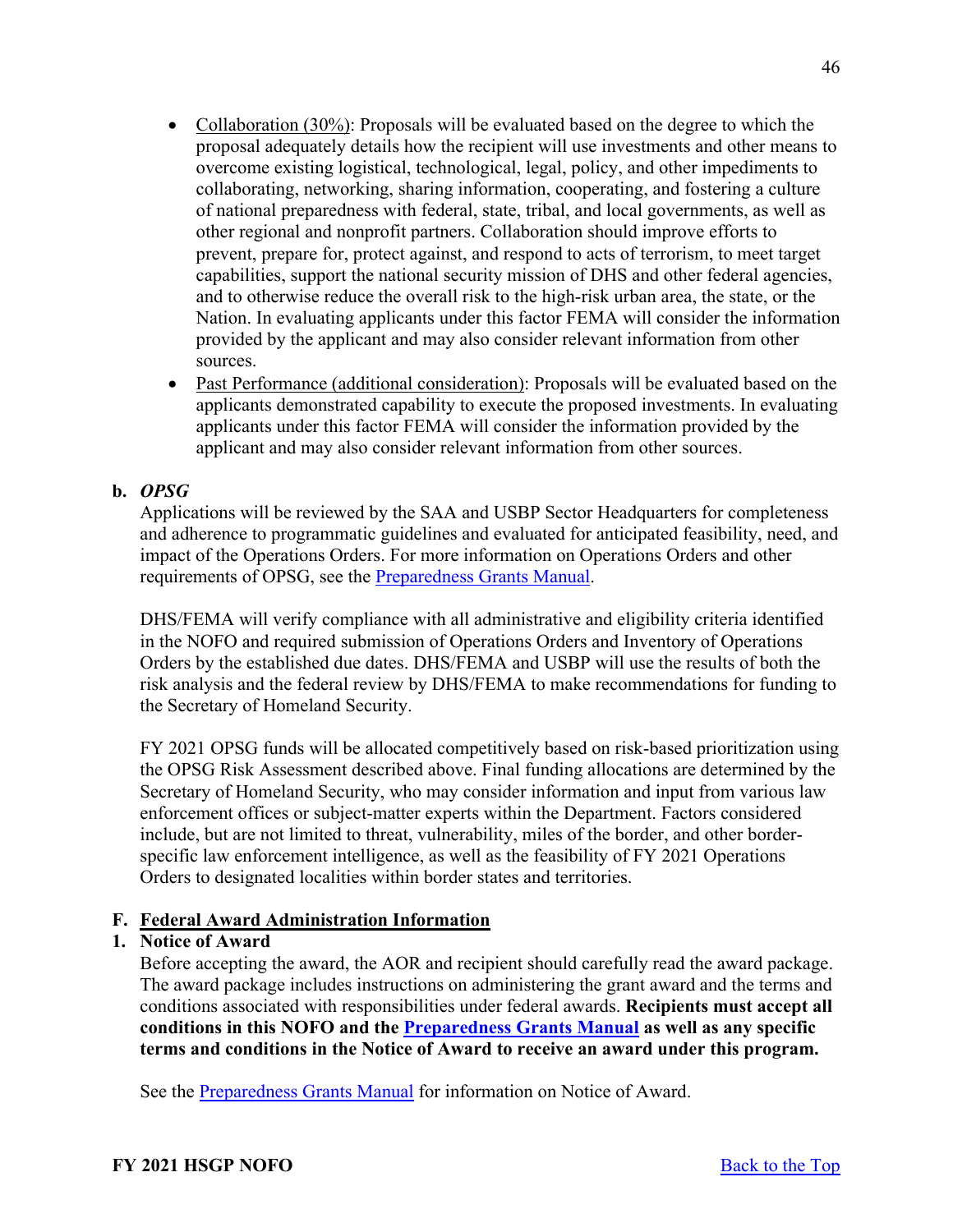# <span id="page-46-0"></span>**2. Pass-Through Requirements**

Awards made to the SAA for HSGP carry additional pass-through requirements. Passthrough is defined as an obligation on the part of the SAA to make funds available to local units of government, combinations of local units, tribal governments, or other specific groups or organizations. Four requirements must be met to pass-through grant funds:

- The SAA must make a firm written commitment to passing through grant funds to subrecipients;
- The SAA's commitment must be unconditional (i.e., no contingencies for the availability of SAA funds);
- There must be documentary evidence (i.e., award document, terms, and conditions) of the commitment; and
- The award terms must be communicated to the subrecipient.

# **Timing and Amount**

The SAA must pass-through at least 80 percent of the funds awarded under the SHSP and UASI to local or tribal units of government within 45 calendar days of receipt of the funds. "Receipt of the funds" occurs either when the SAA accepts the award or 15 calendar days after the SAA receives notice of the award, whichever is earlier.

SAAs are sent notification of HSGP awards via the GPD's ND Grants system. If an SAA accepts its award within 15 calendar days of receiving notice of the award in the ND Grants system, the 45-calendar days pass-through period will start on the date the SAA accepted the award. Should an SAA not accept the HSGP award within 15 calendar days of receiving notice of the award in the ND Grants system, the 45-calendar days pass-through period will begin 15 calendar days after the award notification is sent to the SAA via the ND Grants system.

It is important to note that the period of performance start date does not directly affect the start of the 45-calendar days pass-through period. For example, an SAA may receive notice of the HSGP award on September 20, 2021, while the period of performance dates for that award are October 1, 2021, through September 30, 2024. In this example, the 45-day passthrough period will begin on the date the SAA accepts the HSGP award or October 5, 2021 (15 calendar days after the SAA was notified of the award), whichever date occurs first. The period of performance start date of October 1, 2021 would not affect the timing of meeting the 45-calendar day pass-through requirement.

# **Other SHSP and UASI Pass-Through Requirements**

The signatory authority of the SAA must certify in writing to DHS/FEMA that pass-through requirements have been met. A letter of intent (or equivalent) to distribute funds is not considered sufficient. The pass-through requirement does not apply to SHSP awards made to the District of Columbia, Guam, American Samoa, the U.S. Virgin Islands, or the Commonwealth of the Northern Mariana Islands. The Commonwealth of Puerto Rico is required to comply with the pass-through requirement, and its SAA must also obligate at least 80 percent of the funds to local units of government within 45 calendar days of receipt of the funds.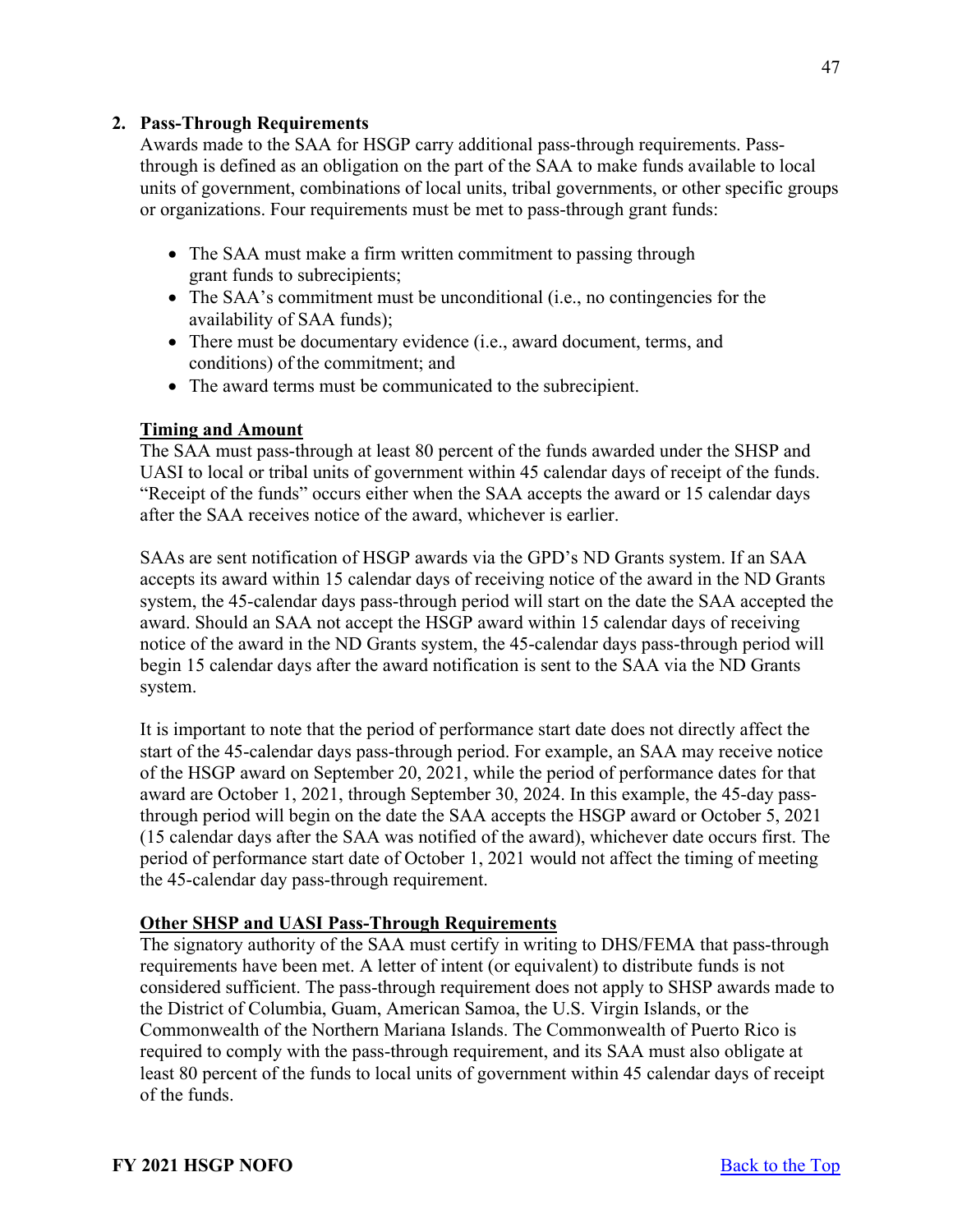Under SHSP, the SAA may retain more than 20 percent of funding for expenditures made by the state on behalf of the local unit(s) of government. This may occur only with the written consent of the local unit of government, specifying the amount of funds to be retained and the intended use of funds. States shall review their written consent agreements yearly and ensure that they are still valid. If a written consent agreement is already in place from previous fiscal years, DHS/FEMA will continue to recognize it for FY 2021, unless the written consent review indicates the local government is no longer in agreement. If modifications to the existing agreement are necessary, the SAA should contact their assigned FEMA HQ Preparedness Officer.

# **Additional OPSG Requirements**

The recipient is prohibited from obligating or expending funds provided through this award until each unique and specific county-level or equivalent Operational Order/Fragmentary Operations Order budget has been reviewed and approved through an official electronic mail notice issued by DHS/FEMA removing this special programmatic condition.

# <span id="page-47-0"></span>**3. Administrative and National Policy Requirements**

In addition to the requirements of in this section and in this NOFO, FEMA may place specific terms and conditions on individual awards in accordance with 2 C.F.R. Part 200.

In addition to the information regarding DHS Standard Terms and Conditions and Ensuring the Protection of Civil Rights, see the [Preparedness Grants Manual](https://www.fema.gov/media-library/assets/documents/178291) for additional information on administrative and national policy requirements, including the following:

- EHP Compliance
- FirstNet
- NIMS Implementation
- SAFECOM

# **a.** *DHS Standard Terms and Conditions*

All successful applicants for DHS grant and cooperative agreements are required to comply with DHS Standard Terms and Conditions, which are available online at [DHS Standard](http://www.dhs.gov/publication/fy15-dhs-standard-terms-and-conditions)  [Terms and Conditions.](http://www.dhs.gov/publication/fy15-dhs-standard-terms-and-conditions)

The applicable DHS Standard Terms and Conditions will be those in effect at the time the award was made. What terms and conditions will apply for the award will be clearly stated in the award package at the time of award.

# **b.** *Ensuring the Protection of Civil Rights*

As the Nation works towards achieving the [National Preparedness Goal,](https://www.fema.gov/national-preparedness-goal) it is important to continue to protect the civil rights of individuals. Recipients and subrecipients must carry out their programs and activities, including those related to the building, sustainment, and delivery of core capabilities, in a manner that respects and ensures the protection of civil rights for protected populations.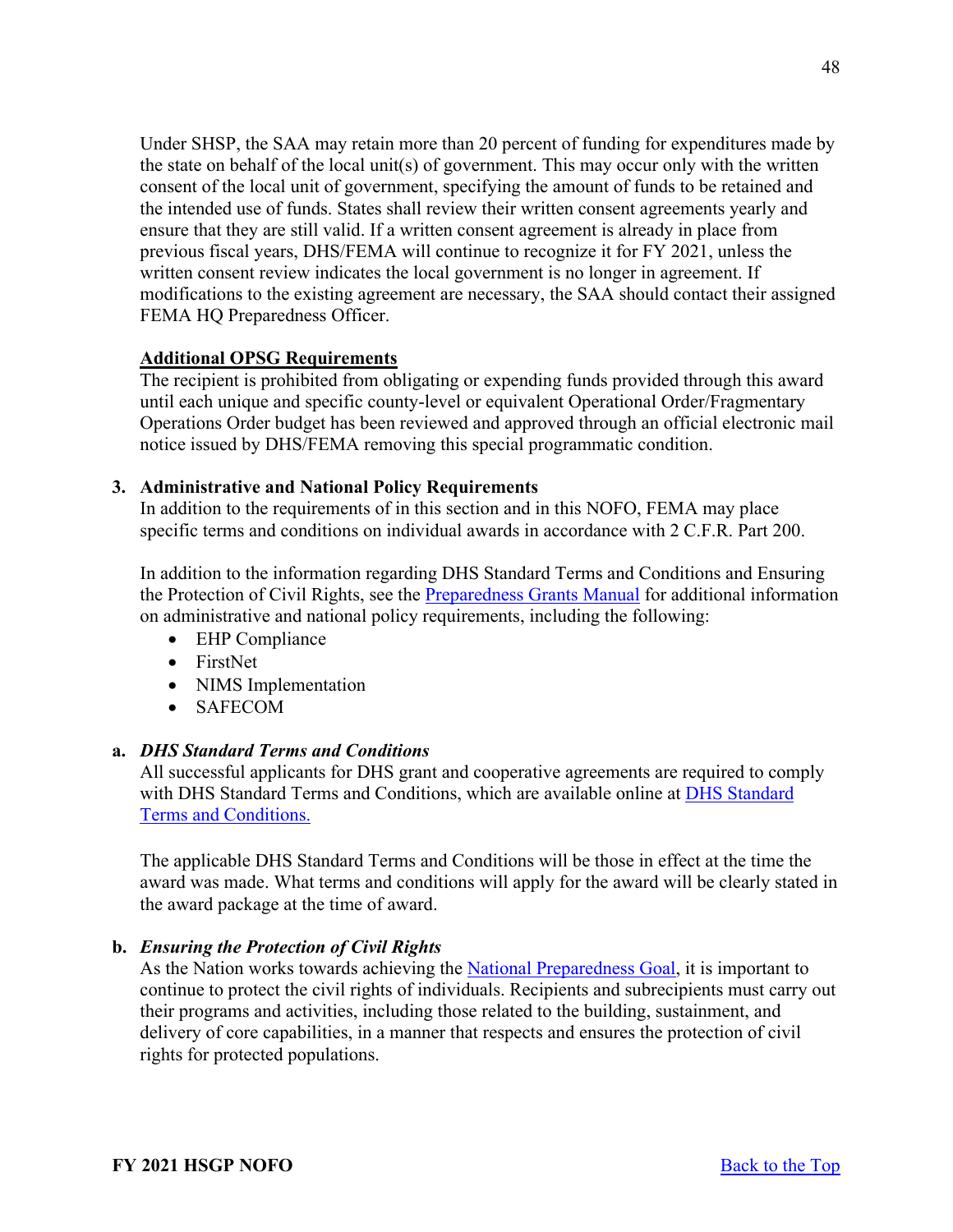Federal civil rights statutes, such as Section 504 of the Rehabilitation Act of 1973 and Title VI of the Civil Rights Act of 1964, along with FEMA regulations, prohibit discrimination on the basis of race, color, national origin, sex, religion, age, disability, limited English proficiency, or economic status in connection with programs and activities receiving [federal](https://www.ecfr.gov/cgi-bin/text-idx?SID=5e41f4d1a74f253d602c5a7fdc4fc2d8&mc=true&node=se44.1.7_1913&rgn=div8)  [financial assistance](https://www.ecfr.gov/cgi-bin/text-idx?SID=5e41f4d1a74f253d602c5a7fdc4fc2d8&mc=true&node=se44.1.7_1913&rgn=div8) from FEMA.

The DHS Standard Terms and Conditions include a fuller list of the civil rights provisions that apply to recipients. These terms and conditions can be found in the [DHS Standard Terms](https://www.dhs.gov/publication/fy15-dhs-standard-terms-and-conditions)  [and Conditions.](https://www.dhs.gov/publication/fy15-dhs-standard-terms-and-conditions) Additional information on civil rights provisions is available at [https://www.fema.gov/about/offices/equal-rights.](https://www.fema.gov/about/offices/equal-rights)

Monitoring and oversight requirements in connection with recipient compliance with federal civil rights laws are also authorized pursuant to 44 C.F.R. Part 7.

# **c.** *EHP Compliance*

As a federal agency, FEMA is required to consider the effects of its actions on the environment and historic properties to ensure that all activities and programs funded by FEMA, including grant-funded projects, comply with federal EHP laws, Executive Orders, regulations, and policies, as applicable.

**Recipients and subrecipients proposing projects that have the potential to impact the environment, including, but not limited to, the construction of communication towers, modification or renovation of existing buildings, structures, and facilities, or new construction including replacement of facilities, must participate in the FEMA EHP review process.** The EHP review process involves the submission of a detailed project description along with any supporting documentation requested by FEMA in order to determine whether the proposed project has the potential to impact environmental resources or historic properties.

In some cases, FEMA is also required to consult with other regulatory agencies and the public in order to complete the review process. Federal law requires EHP review to be completed before federal funds are released to carry out proposed projects. FEMA may not be able to fund projects that are not incompliance with applicable EHP laws, Executive Orders, regulations, and policies.

DHS and FEMA EHP policy is found in directives and instructions available on the [FEMA.gov EHP page,](https://www.fema.gov/emergency-managers/practitioners/environmental-historic/laws) the FEMA website page that includes documents regarding EHP responsibilities and program requirements, including implementation of the National Environmental Policy Act and other EHP regulations and Executive Orders.

The GPD EHP screening form is located at [https://www.fema.gov/media](https://www.fema.gov/media-library/assets/documents/90195)[library/assets/documents/90195.](https://www.fema.gov/media-library/assets/documents/90195) Additionally, all recipients under this funding opportunity are required to comply with the FEMA GPD EHP Policy Guidance, FEMA Policy #108-023- 1, available at [https://www.fema.gov/media-library/assets/documents/85376.](https://www.fema.gov/media-library/assets/documents/85376)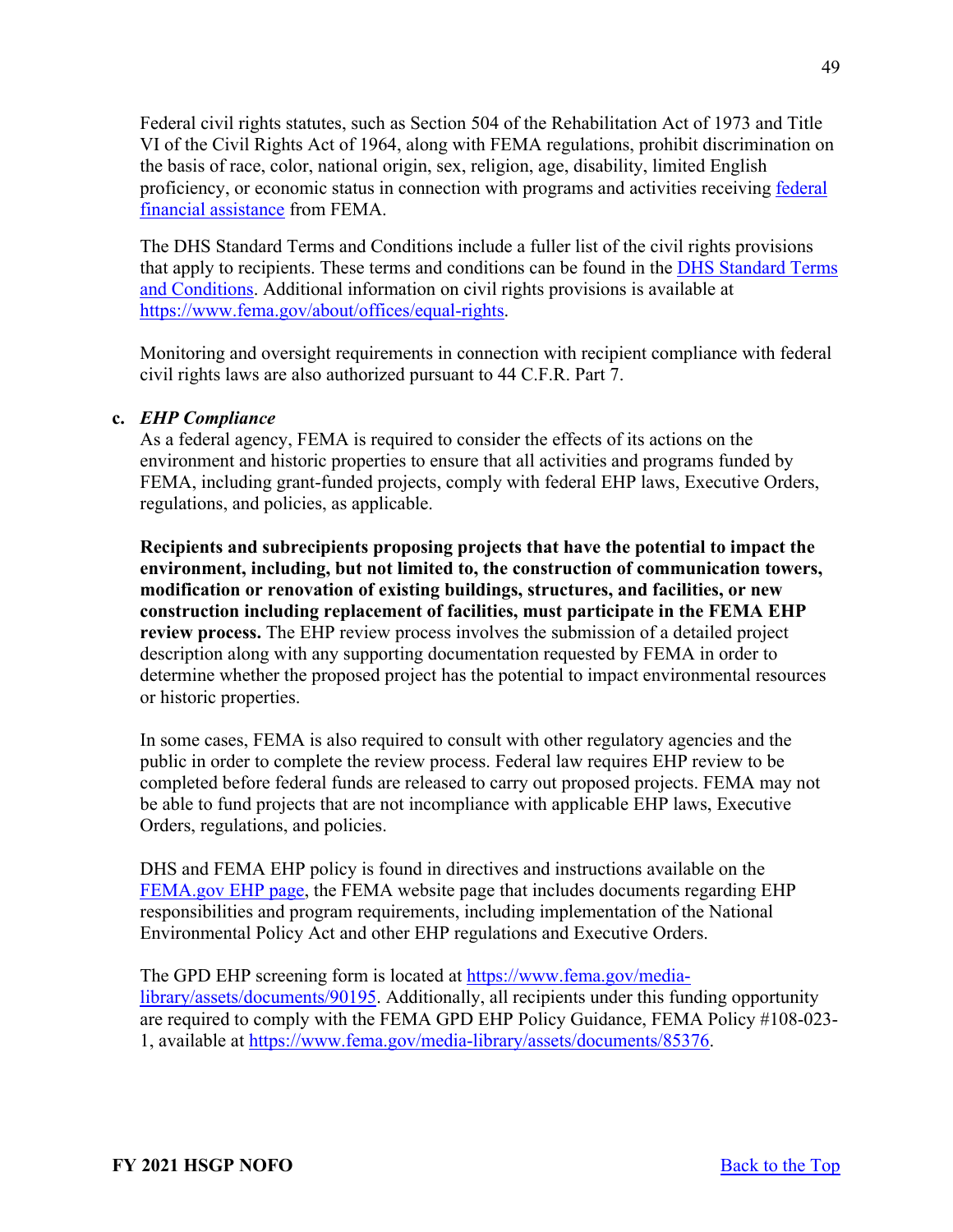## **d.** *NIMS Implementation*

In expending funds under this program, recipients that are state, local, tribal, or territorial governments must ensure and maintain adoption and implementation of NIMS. The state, local, tribal, or territorial government must show adoption of NIMS during any point of the period of performance. The list of objectives used for progress and achievement reporting is at https://www.fema.gov/emergency-managers/nims/implementation-training.

Emergency management and incident response activities require carefully managed resources (personnel, teams, facilities, equipment, and/or supplies) to meet incident needs. Using standardized resource management concepts such as typing, credentialing, and inventorying, promote a strong national mutual aid capability needed to support delivery of core capabilities. Additional information on resource management, NIMS resource typing definitions, job titles, and position qualifications is on FEMA's website at [https://www.fema.gov/emergency-managers/nims/components.](https://www.fema.gov/emergency-managers/nims/components)

FEMA developed the [National Incident Management System Guideline for the National](https://www.fema.gov/sites/default/files/2020-05/fema_nims_nqs_guideline_0.pdf)  [Qualification System](https://www.fema.gov/sites/default/files/2020-05/fema_nims_nqs_guideline_0.pdf) to describe national credentialing standards and to provide written guidance regarding the use of those standards. This guideline describes credentialing and typing processes and identifies tools which Federal Emergency Response Officials and emergency managers at all levels of government may use both routinely and to facilitate multijurisdictional coordinated responses.

Although state, local, tribal, and private sector partners (including nongovernmental organizations) are not required to credential their personnel in accordance with these guidelines, FEMA strongly encourages them to do so to leverage the federal investment in the Federal Information Processing Standards 201 infrastructure and to facilitate interoperability for personnel deployed outside their home jurisdiction.

Additional information about NIMS in general is available at [https://www.fema.gov/emergency-managers/nims.](https://www.fema.gov/emergency-managers/nims)

## **e.** *Emergency Communications Investments*

If an entity uses HSGP funding to support emergency communications investments, the following requirements shall apply to all such grant-funded communications investments in support of the emergency communications priorities and recognized best practices:

- The signatory authority for the SAA must certify in writing to DHS/FEMA their compliance with the *SAFECOM Guidance*. The certification letter should be coordinated with the SWIC for each state and must be uploaded to ND Grants at the time of the first Program Performance Report (PPR) submission.
- All states and territories must designate a full-time SWIC who has the authority and resources to actively improve interoperability with emergency management and response agencies across all levels of government, to include establishing statewide plans, policies, and procedures, and coordinating decisions on communications investments funded through federal grants. Note that the designated full-time SWIC may also be the state's or territory's cybersecurity point of contact. SWIC status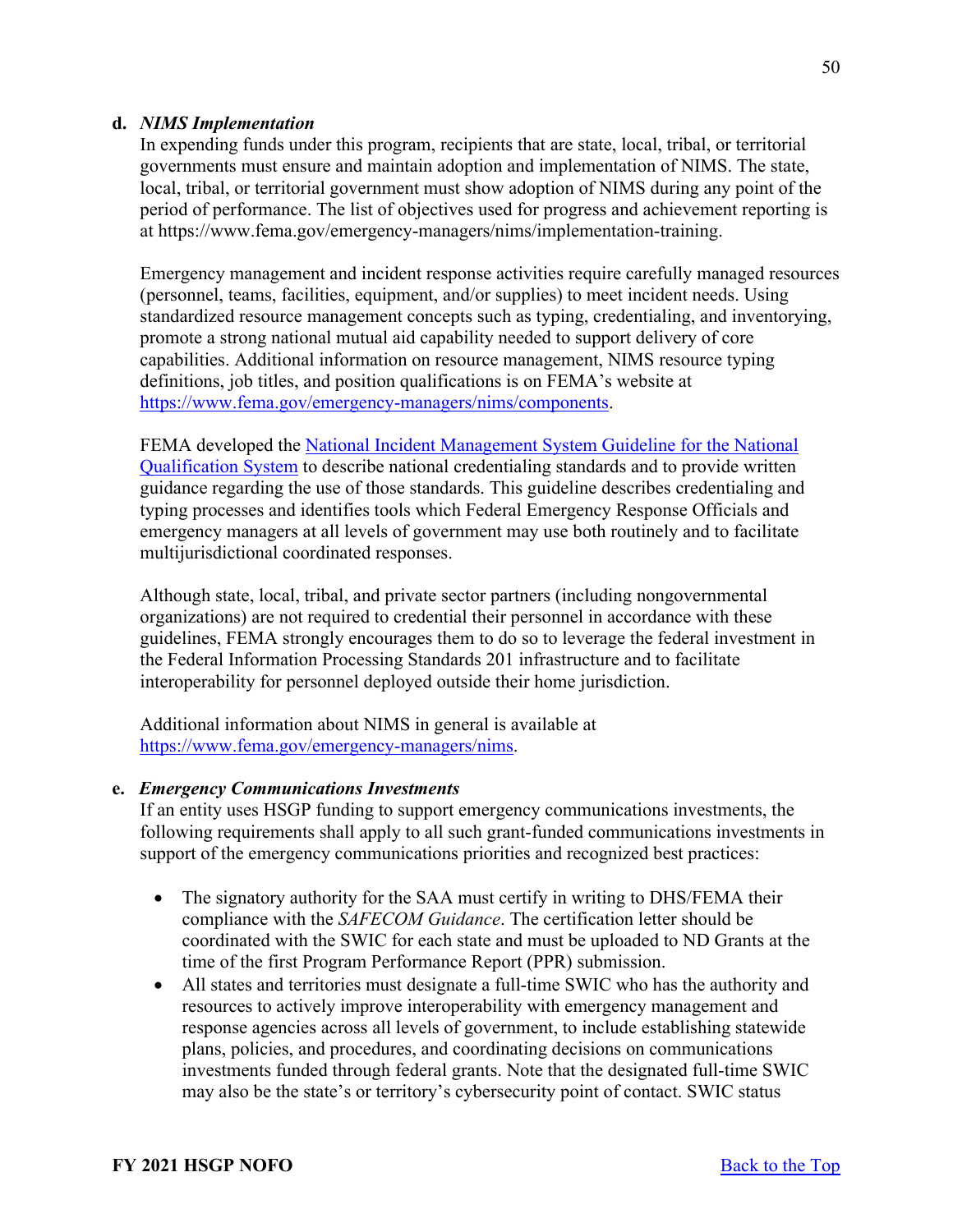information will be maintained by CISA and will be verified by FEMA GPD through programmatic monitoring activities.

• By the period of performance end date, all states and territories must update the SCIP, with a focus on communications resilience/continuity, to include assessment and mitigation of all potential risks identified in the SCIP: natural disasters, accidental damage (human failures), intentional damage (sabotage, terrorism), cybersecurity, etc. Following the initial update, the SCIP should be updated on an annual basis. SCIP status information will be maintained by CISA and will be verified by FEMA GPD through programmatic monitoring activities.

All states and territories must test their emergency communications capabilities and procedures (as outlined in their operational communications plans) in conjunction with regularly planned exercises (separate/addition emergency communications exercises are not required) and must submit an After Action Report/Improvement Plan (AAR/IP) to the Homeland Security Exercise and Evaluation Program's (HSEEP) electronic message inbox at [hseep@fema.gov](mailto:hseep@fema.gov) within 90 days of exercise completion. Exercises should be used to both demonstrate and validate skills learned in training and to identify gaps in capabilities. Resilience and continuity of communications should be tested during training and exercises to the greatest extent possible. Further, exercises should include participants from multiple jurisdictions, disciplines, and levels of government and include emergency management, emergency medical services, law enforcement, interoperability coordinators, public health officials, hospital officials, officials from colleges and universities, and other disciplines and private sector entities, as appropriate. Findings from exercises should be used to update programs to address gaps in emergency communications as well as emerging technologies, policies, and partners. Recipients are encouraged to increase awareness and availability of emergency communications exercise opportunities across all levels of government.

States, territories, and other eligible grant recipients are advised that HSGP funding may be used to support communications planning (including the cost of hiring a SWIC, participation in governance bodies and requirements delineated above), training, exercises, and equipment costs. Costs for transitioning to the FirstNet network may also be eligible. More information regarding FirstNet can be found in the [Preparedness Grants Manual.](https://www.fema.gov/media-library/assets/documents/178291)

# <span id="page-50-0"></span>**4. Reporting**

Recipients are required to submit various financial and programmatic reports as a condition of award acceptance. Future awards and funds drawdown may be withheld if these reports are delinquent.

See the [Preparedness Grants Manual](https://www.fema.gov/media-library/assets/documents/178291) for information on reporting requirements, as well as the above section, "Emergency Communications Investments," specific reporting requirements for emergency communications investments.

#### <span id="page-50-1"></span>**5. Monitoring and Oversight**

Per 2 C.F.R. § 200.337, FEMA, through its authorized representatives, has the right, at all reasonable times, to make site visits or conduct desk reviews to review project accomplishments and management control systems to review award progress and to provide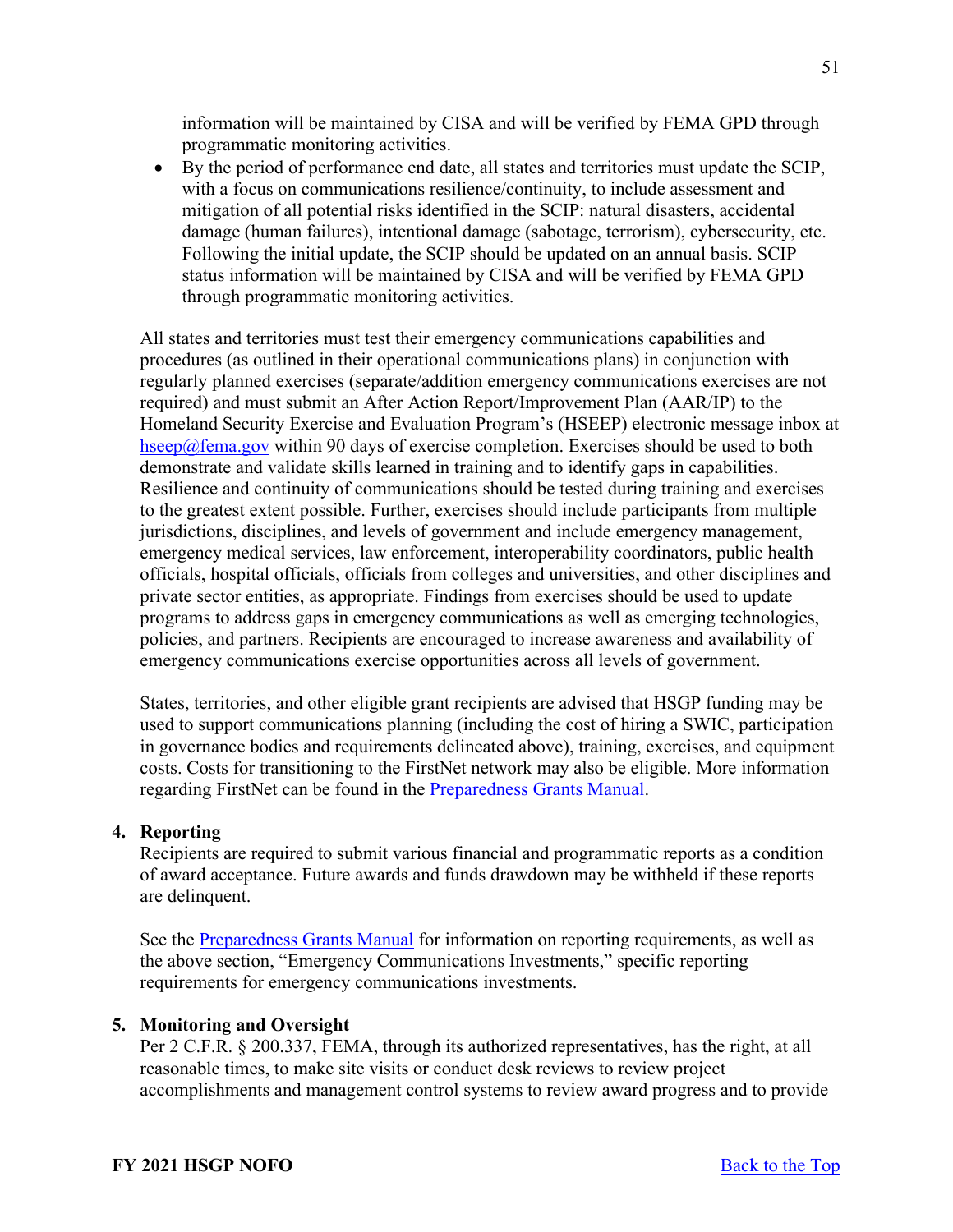any required technical assistance. During site visits or desk reviews, FEMA will review recipients' files related to the award. As part of any monitoring and program evaluation activities, recipients must permit FEMA, upon reasonable notice, to review grant-related records and to interview the organization's staff and contractors regarding the program. Recipients must respond in a timely and accurate manner to FEMA requests for information relating to the award.

See the [Preparedness Grants Manual](https://www.fema.gov/media-library/assets/documents/178291) for information on monitoring and oversight.

# <span id="page-51-0"></span>**G. DHS Awarding Agency Contact Information**

# <span id="page-51-1"></span>**1. Contact and Resource Information**

# **a.** *Program Office Contact*

FEMA has assigned state-specific Preparedness Officers for the HSGP. If you do not know your Preparedness Officer, please contact CSID by phone at (800) 368-6498 or by email at [askcsid@fema.dhs.gov,](mailto:askcsid@fema.dhs.gov) Monday through Friday,  $9:00$  AM –  $5:00$  PM ET.

# **b.** *Centralized Scheduling and Information Desk (CSID)*

CSID is a non-emergency comprehensive management and information resource developed by FEMA for grants stakeholders. CSID provides general information on all FEMA grant programs and maintains a comprehensive database containing key personnel contact information at the federal, state, and local levels. When necessary, recipients will be directed to a federal point of contact who can answer specific programmatic questions or concerns. CSID can be reached by phone at  $(800)$  368-6498 or by e-mail at  $\frac{askcsid(\omega)$  fema.dhs.gov, Monday through Friday, 9 AM – 5 PM ET.

# **c.** *GPD Award Administration Division*

GPD's Award Administration Division (AAD) provides support regarding financial matters and budgetary technical assistance. Additional guidance and information can be obtained by contacting the AAD's Help Desk via e-mail at  $ASK\text{-GMD}(\widehat{a})$  fema.dhs.gov.

# **d.** *Equal Rights*

The FEMA Office of Equal Rights (OER) is responsible for compliance with and enforcement of federal civil rights obligations in connection with programs and services conducted by FEMA and recipients of FEMA financial assistance. All inquiries and communications about federal civil rights compliance for FEMA grants under this NOFO should be sent to [FEMA-CivilRightsOffice@fema.dhs.gov.](mailto:FEMA-CivilRightsOffice@fema.dhs.gov)

# **e.** *Environmental Planning and Historic Preservation*

<span id="page-51-2"></span>GPD's EHP Team provides guidance and information about the EHP review process to recipients and subrecipients. All inquiries and communications about GPD projects under this NOFO or the EHP review process, including the submittal of EHP review materials, should be sent to  $\frac{\text{gpdehpinfo}}{\text{gpmfo}}$  fema.dhs.gov.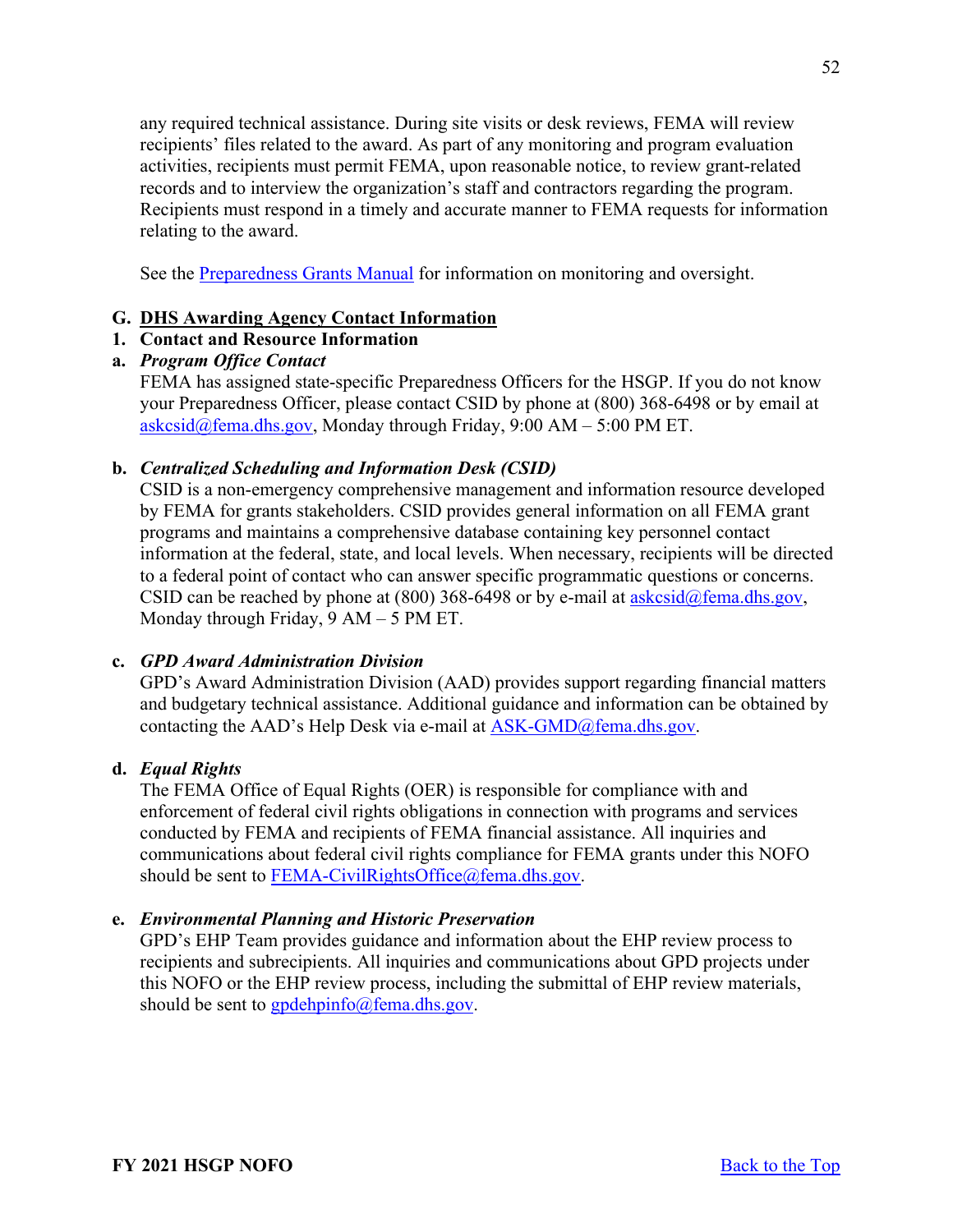# **2. Systems Information**

# **a.** *Grants.gov*

For technical assistance with [Grants.gov,](https://www.grants.gov/forms/sf-424-family.html) call the customer support hotline 24 hours per day, 7 days per week (except federal holidays) at (800) 518-4726 or e-mail at [support@grants.gov.](mailto:support@grants.gov)

# **b.** *Non-Disaster (ND) Grants*

For technical assistance with the ND Grants system, please contact the ND Grants Helpdesk at  $\frac{1}{n \cdot \frac{1}{2}}$  at  $\frac{n \cdot \alpha}{n \cdot \alpha}$  fema.gov or (800) 865-4076, Monday through Friday, 9:00 AM – 6:00 PM ET. User resources are available at [https://www.fema.gov/grants/guidance-tools/non-disaster](https://www.fema.gov/grants/guidance-tools/non-disaster-grants-management-system)[grants-management-system](https://www.fema.gov/grants/guidance-tools/non-disaster-grants-management-system)

# **c.** *Payment and Reporting System (PARS)*

FEMA uses the **Payment and Reporting System (PARS)** for financial reporting, invoicing, and tracking payments. FEMA uses the Direct Deposit/Electronic Funds Transfer (DD/EFT) method of payment to recipients. To enroll in the DD/EFT, recipients must complete a Standard Form 1199A, Direct Deposit Form. If you have questions about the online system, please call the Customer Service Center at (866) 927-5646 or email [ask-](mailto:ask-GMD@fema.dhs.gov)[GMD@fema.dhs.gov.](mailto:ask-GMD@fema.dhs.gov)

# **d.** *Supplemental Information: Reporting Systems*

In addition to ND Grants, the following information systems are used for the submission of required reports:

- **GRT**: Information on the GRT can be found in the [Preparedness Grants Manual.](https://www.fema.gov/media-library/assets/documents/178291)
- **Unified Reporting Tool (URT):** Information on the URT can be found in the [Preparedness Grants Manual.](https://www.fema.gov/media-library/assets/documents/178291)

# <span id="page-52-0"></span>**H. Additional Information**

GPD has developed the [Preparedness Grants Manual](https://www.fema.gov/media-library/assets/documents/178291) to guide applicants and recipients of grant funding on how to manage their grants and other resources. Recipients seeking guidance on policies and procedures for managing preparedness grants should reference the Preparedness Grants Manual for further information. Examples of information contained in the [Preparedness Grants Manual](https://www.fema.gov/media-library/assets/documents/178291) include:

- Actions to Address Noncompliance
- Audits
- Case Studies and Use of Grant-Funded Resources During Real-World Incident Operations
- Community Lifelines
- Conflicts of Interest in the Administration of Federal Awards and Subawards
- Disability Integration
- National Incident Management System
- Payment Information
- Period of Performance Extensions
- Procurement Integrity